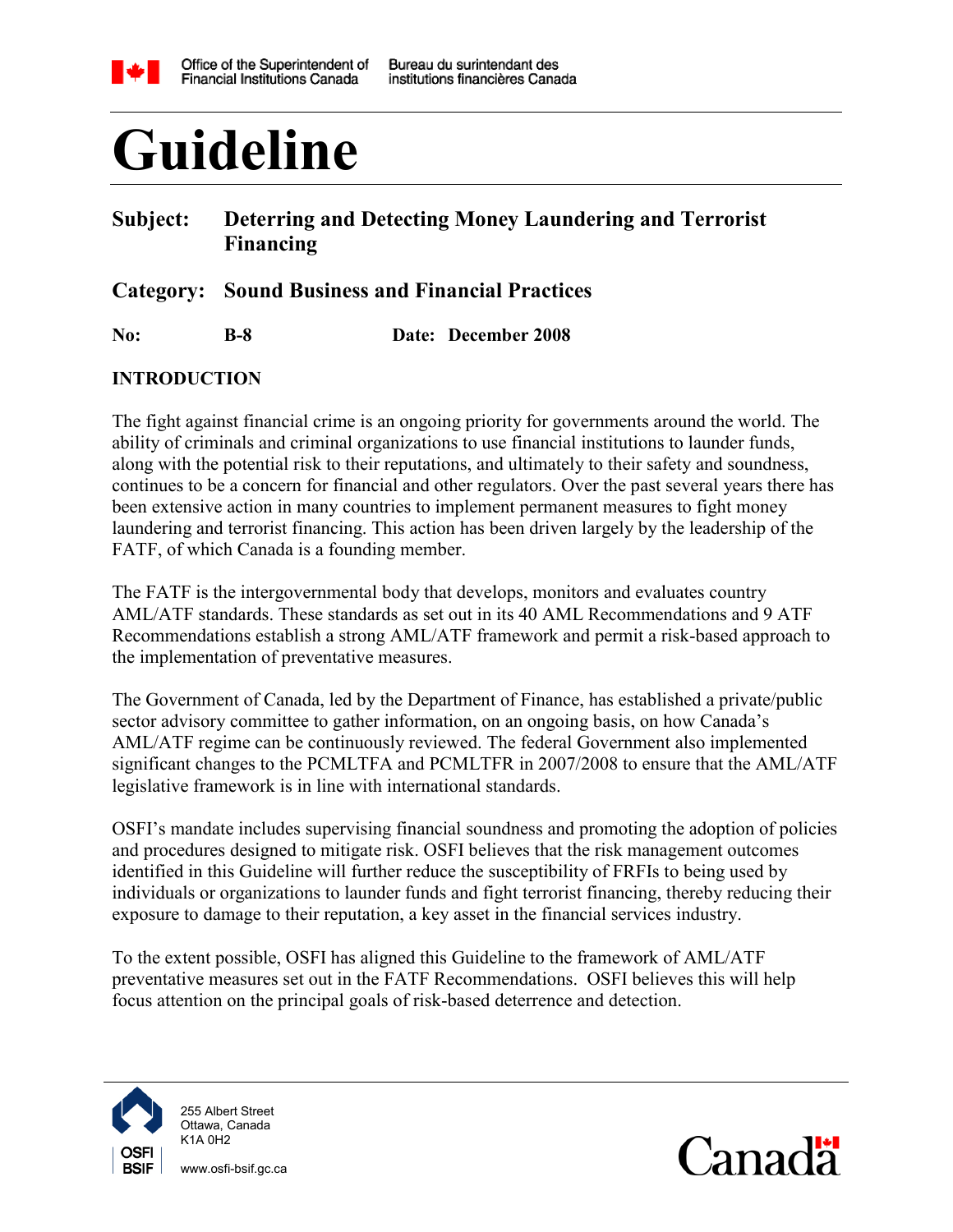# **Table of Contents**

| "Fit & Proper" requirements for significant owners, directors and senior officers of FRFIs 4 |  |
|----------------------------------------------------------------------------------------------|--|
|                                                                                              |  |
|                                                                                              |  |
| AML/ATF Guidance Issued by FATF and International Supervisory Bodies 6                       |  |
| THE RISK BASED APPROACH IN THE CONTEXT OF THE PCMLTFA AND                                    |  |
|                                                                                              |  |
|                                                                                              |  |
|                                                                                              |  |
|                                                                                              |  |
|                                                                                              |  |
|                                                                                              |  |
|                                                                                              |  |
|                                                                                              |  |
|                                                                                              |  |
|                                                                                              |  |
|                                                                                              |  |
|                                                                                              |  |
|                                                                                              |  |
|                                                                                              |  |
|                                                                                              |  |
|                                                                                              |  |
| Procedures                                                                                   |  |
|                                                                                              |  |
|                                                                                              |  |
|                                                                                              |  |
|                                                                                              |  |
|                                                                                              |  |
|                                                                                              |  |
|                                                                                              |  |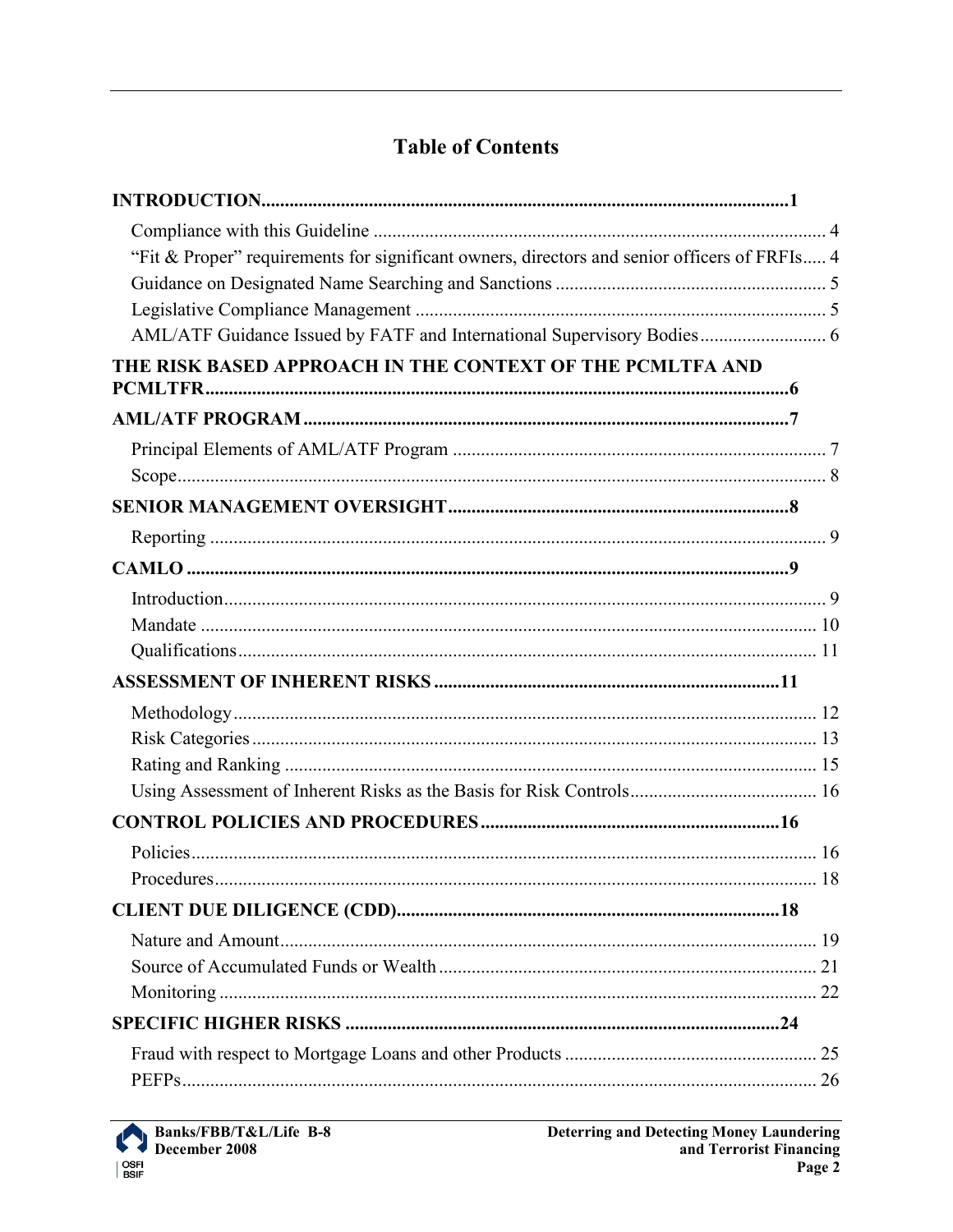| Suspicious Transactions and Suspicious Attempted Transactions, and Reports on Terrorist |  |
|-----------------------------------------------------------------------------------------|--|
|                                                                                         |  |
|                                                                                         |  |
|                                                                                         |  |
|                                                                                         |  |
| Effectiveness Testing Compared To Assessment of Risks and Controls 44                   |  |
|                                                                                         |  |

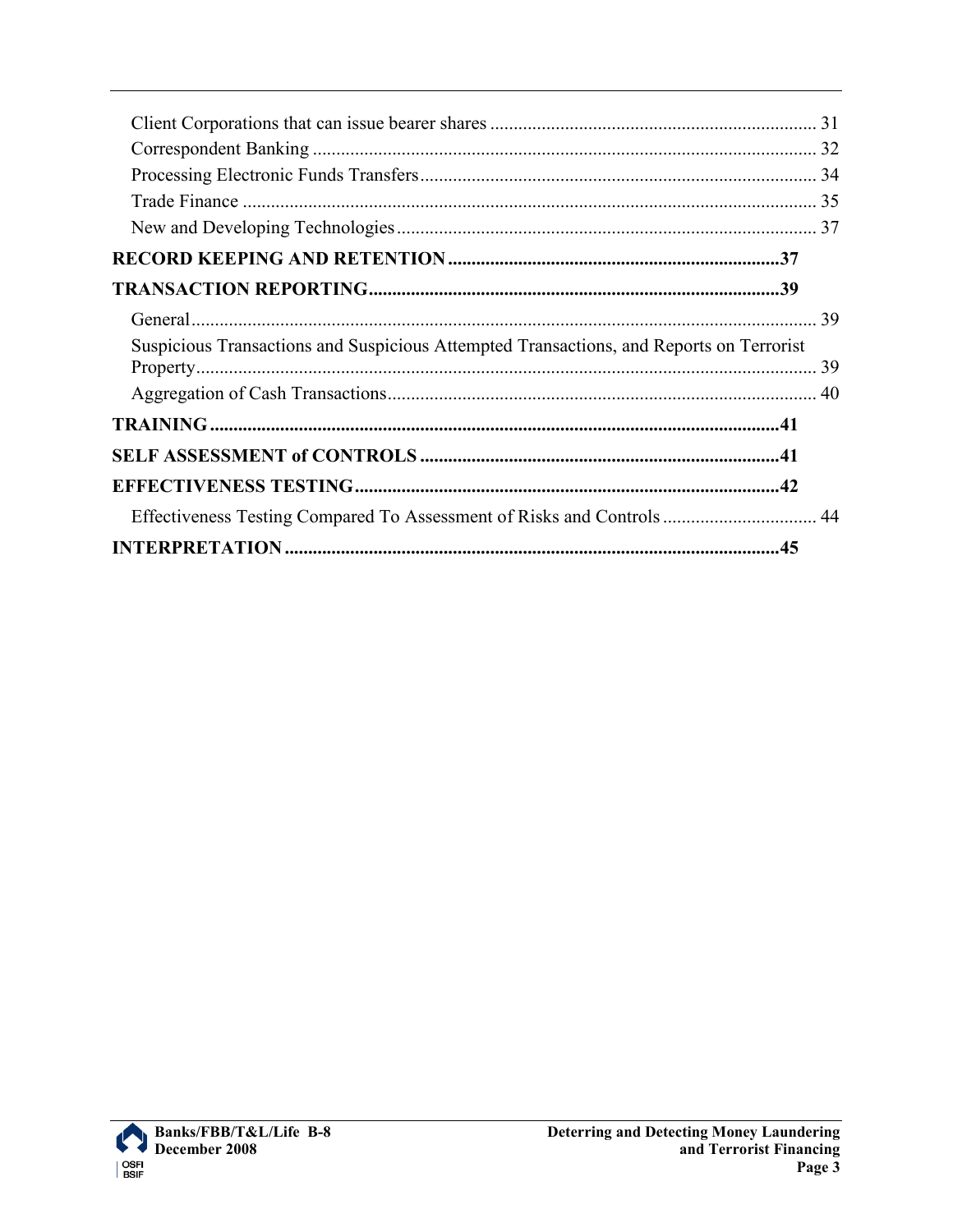#### <span id="page-3-0"></span>*Compliance with this Guideline*

FINTRAC is responsible for ensuring compliance with Part 1 of the PCMLTFA, and the PCMLTFR. These prescribe a compliance program with a risk-based component designed to ensure effective control over ML and TF risks.

This Guideline does not create any new regulatory requirements. It is intended to assist FRFIs in identifying and complying with applicable AML/ATF requirements and measures contained in the PCMLTFA and the PCMLTFR. This Guideline is also aimed at helping institutions meet OSFI's governance and control expectations.

Effective control over ML and TF risks, and related regulatory, operational and reputation risks, is essential.

In order to achieve effective control, FRFIs will adopt different approaches to their AML/ATF programs that take into account the nature, scope, complexity and risk profile of their institution. FRFIs are expected to take into account the contents of this Guideline when implementing their AML/ATF programs. OSFI's AML/ATF assessment program, which aims to assist OSFI in evaluating the effectiveness of controls, takes the foregoing into consideration in the assessment of individual institutions.

The OSFI Act enables OSFI and FINTRAC to exchange information on FRFIs' compliance with Part 1 of the PCMLTFA. To this end, on June 14, 2004, OSFI and FINTRAC signed a Memorandum of Understanding for exchanging information. FRFIs should also be aware that in December 2008, FINTRAC will be able to impose administrative monetary penalties against its reporting entities, including FRFIs, for violations of prescribed provisions of the PCMLTFA and PCMLTFR.

FRFIs should note that FINTRAC, as the agency responsible for ensuring compliance with Part 1 of the PCMLTFA, and the PCMLTFR, publishes and maintains its own Guidelines on compliance with the PCMLTFA and the PCMLTFR. OSFI has made every effort not to duplicate in substance FINTRAC guidance. This Guideline should therefore be read in conjunction with FINTRAC's Guidelines, as appropriate. Where we do refer to matters touched on in FINTRAC's Guidelines, we have conformed references to those used by FINTRAC.

#### <span id="page-3-1"></span>*"Fit & Proper" requirements for significant owners, directors and senior officers of FRFIs*

The FATF Recommendations include measures to mitigate the risk that criminals and other inappropriate persons might take over ownership of, or unduly influence the management of, financial institutions.

OSFI screens all persons who own or control, directly or indirectly, significant interests in FRFIs. This screening is done prior to the approval of a new FRFI and when ownership interests change. In addition, OSFI screens directors and senior officers who will be in place when a FRFI commences operations. However, OSFI seeks to rely on FRFIs' internal processes for assessing

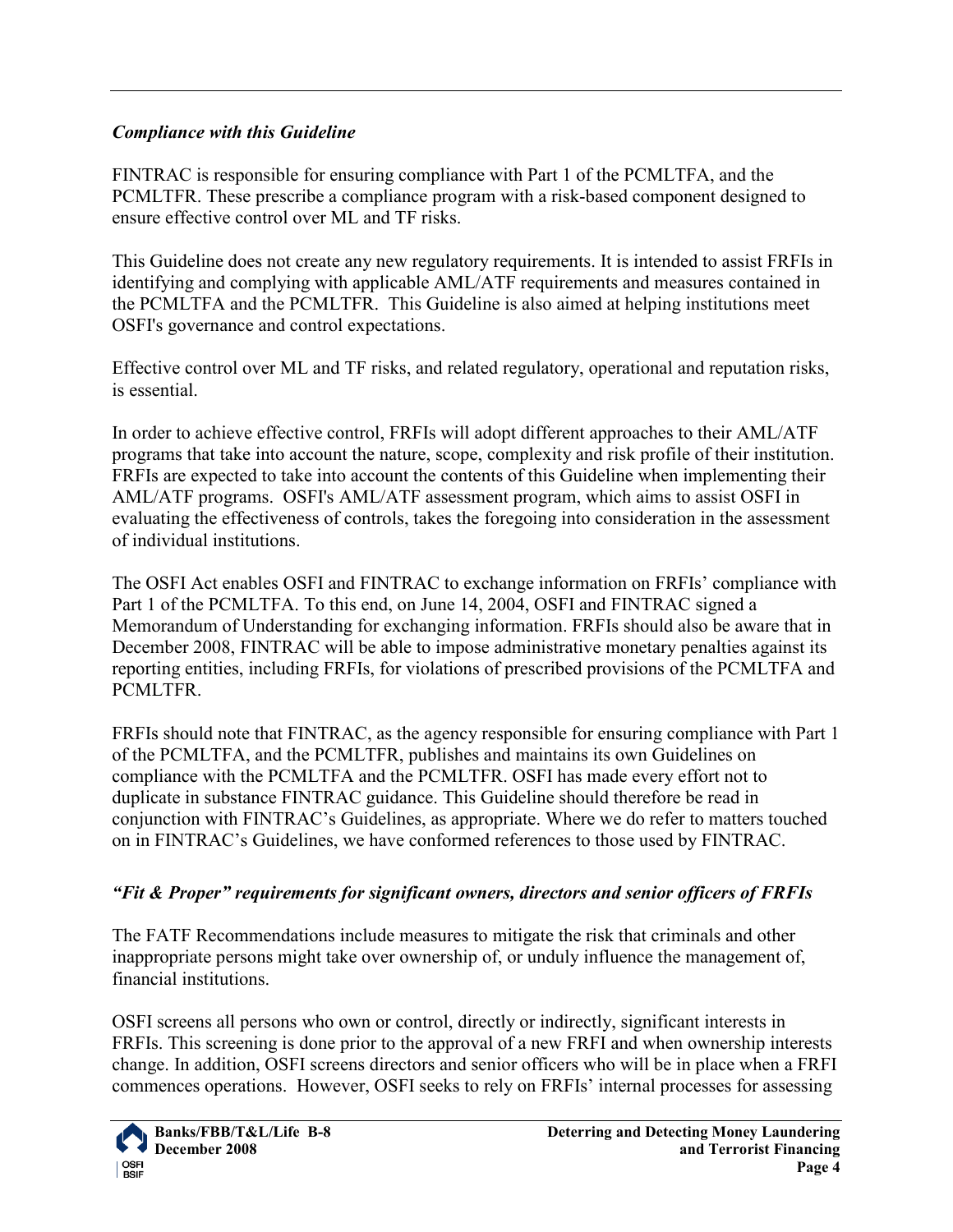the ongoing suitability and integrity of directors and senior officers who are appointed after the FRFI's initial start up.

OSFI's expectations of FRFIs' internal processes for screening directors and senior officers postauthorization are set out in OSFI Guideline E-17 "Background Checks on Directors and Senior Management of FREs". A risk-based approach to assessing the FRFI's own screening processes is applied by OSFI where warranted. Compliance with Guideline E-17 in pertinent respects will be included in OSFI's AML/ATF assessment methodology.

## <span id="page-4-0"></span>*Guidance on Designated Name Searching and Sanctions*

Certain provisions of the PCMLTFA and the *Criminal Code* give both FINTRAC and OSFI responsibility for dealing with issues related to the financing of terrorist activities.

FINTRAC's objectives include the prevention, detection, and deterrence of the financing of terrorist activities, while OSFI's role is that of a central reporting channel for the aggregate reporting requirements outlined in subsection 83.11(2) of the *Criminal Code.* 

With respect to FRFIs' terrorist property reporting obligations, OSFI posts on its Internet site (www.osfi-bsif.gc.ca) lists of terrorist individuals and organizations, and will continue to receive monthly reports from FRFIs on the findings of their continuous searching for and freezing of terrorist assets as required by the regulations under the *United Nations Act* or by subsection 83.11(1) of the *Criminal Code* in respect of designated entities. In addition, FINTRAC and a number of international organisations have published information related to terrorist financing activities. FINTRAC has also issued a guideline on Submitting Terrorist Property Reports.

Over the past few years, Canada has implemented several new economic and anti-proliferation (of weapons of mass destruction) sanctions against a number of countries, entities and designated persons. In addition, the FATF has issued guidance documents on a number of these and related matters. The array of obligations imposed on FRFIs by the reporting requirements, sanctions and related procedural actions merits dealing with designated name searching, listings, reporting, economic and anti- proliferation sanctions in a separate Guideline. OSFI anticipates that this Guideline will be issued in  $2009<sup>1</sup>$  $2009<sup>1</sup>$  $2009<sup>1</sup>$ .

## <span id="page-4-1"></span>*Legislative Compliance Management*

The components of the FRFI's AML/ATF program that are designed to comply with the PCMLTFA and PCMLTFR should be incorporated into, or referenced by, the FRFI's LCM framework. Although the chief compliance officer is responsible for the LCM framework generally (Guideline E-13: Legislative Compliance Management), the AML/ATF components of the LCM framework should be the responsibility of the CAMLO.

<span id="page-4-2"></span> <sup>1</sup> In June 2010, OSFI issued an instruction guide on *Designated Persons Listings and Sanctions Laws*.

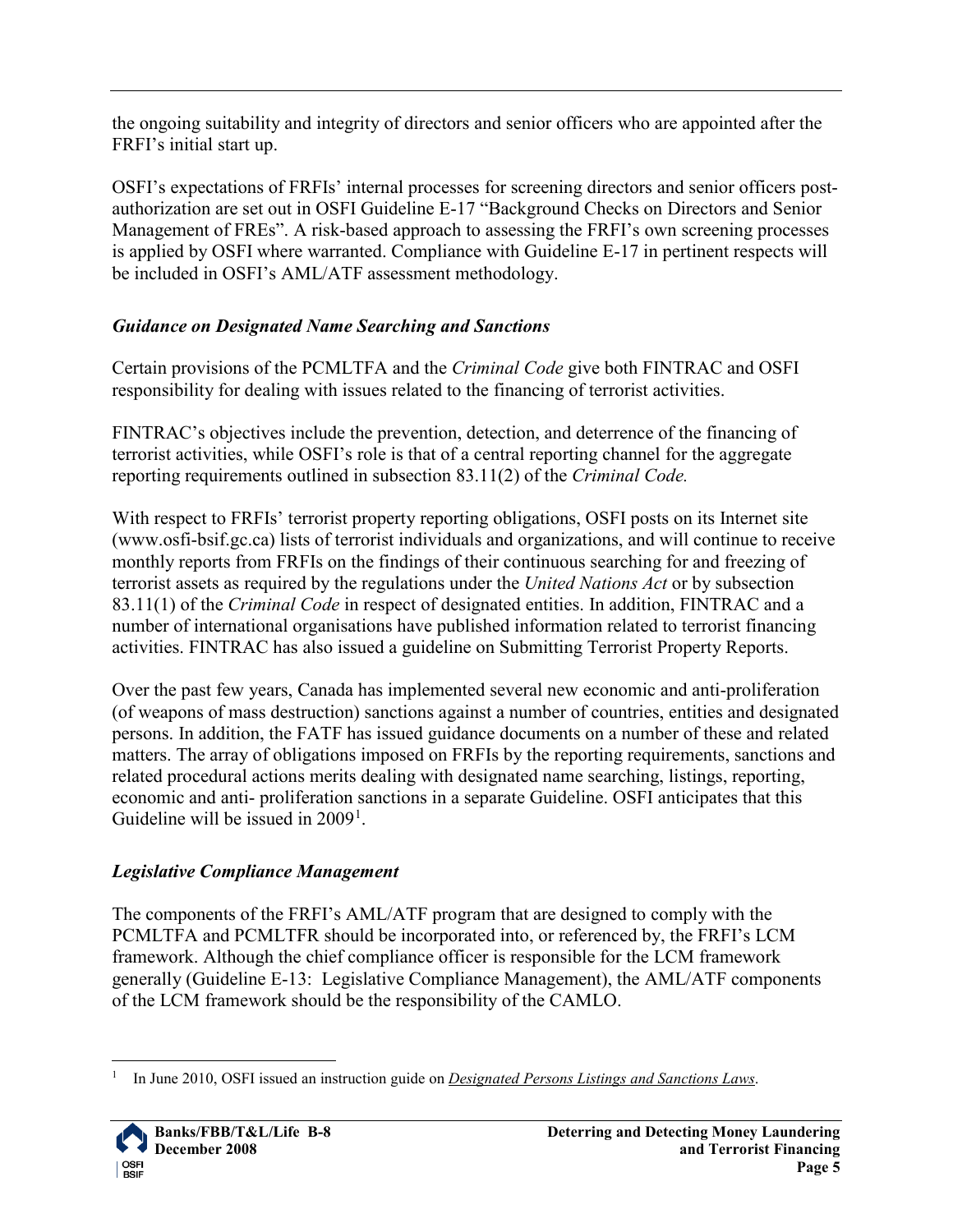#### <span id="page-5-0"></span>*AML/ATF Guidance Issued by FATF and International Supervisory Bodies*

The FATF, the Basel Committee on Banking Supervision and the International Association of Insurance Supervisors have each issued risk-based AML/ATF guidance directed at the financial sector. FRFIs should consult the appropriate guidance issued by these bodies for more information on risk assessment and effective controls.

#### <span id="page-5-1"></span>**THE RISK BASED APPROACH IN THE CONTEXT OF THE PCMLTFA AND PCMLTFR**

The basic principle underpinning OSFI's *Supervisory Framework* is that FRFIs must develop and implement effective risk management controls to manage their exposure to financial risk and ultimately their financial stability and soundness.

This Guideline aims to assist FRFIs in their development and implementation of effective AML/ATF controls to manage their exposure to ML and TF risks.

The PCMLTFA and PCMLTFR prescribe various outcomes that FRFIs must achieve to detect and deter ML and TF. These outcomes are set out as regulatory requirements which, in the aggregate, form the compliance regime to be embedded in FRFIs' AML/ATF programs. Examples of regulatory requirements include: the identification of clients; the appointment of a CAMLO; determining whether a client is a PEFP; the prohibition on dealing with shell banks. Some requirements feed into broader outcomes; others are themselves outcomes.

In all cases, the manner in which these outcomes may be achieved is prescribed. Generally, there are three ways in which the PCMLTFA and the Regulations prescribe how an outcome is to be achieved:

1. By one or more Prescriptive Measures

In these situations, one or more measures are prescribed. All of the prescribed measures must be followed. An example is PEFP determination - if a client is determined to be a PEFP, certain prescribed measures must be taken.

2. By a choice of Prescriptive Measures

In these situations, a choice of alternative measures is prescribed. These measures offer FRFIs flexibility in achieving the prescribed outcome. Aside from selecting which option to choose, no other options or alternatives are available to the FRFI. Examples include prescribed types of acceptable identification documentation for individuals and prescribed sets of alternative measures for the identification of credit card clients in non-face-to face situations.

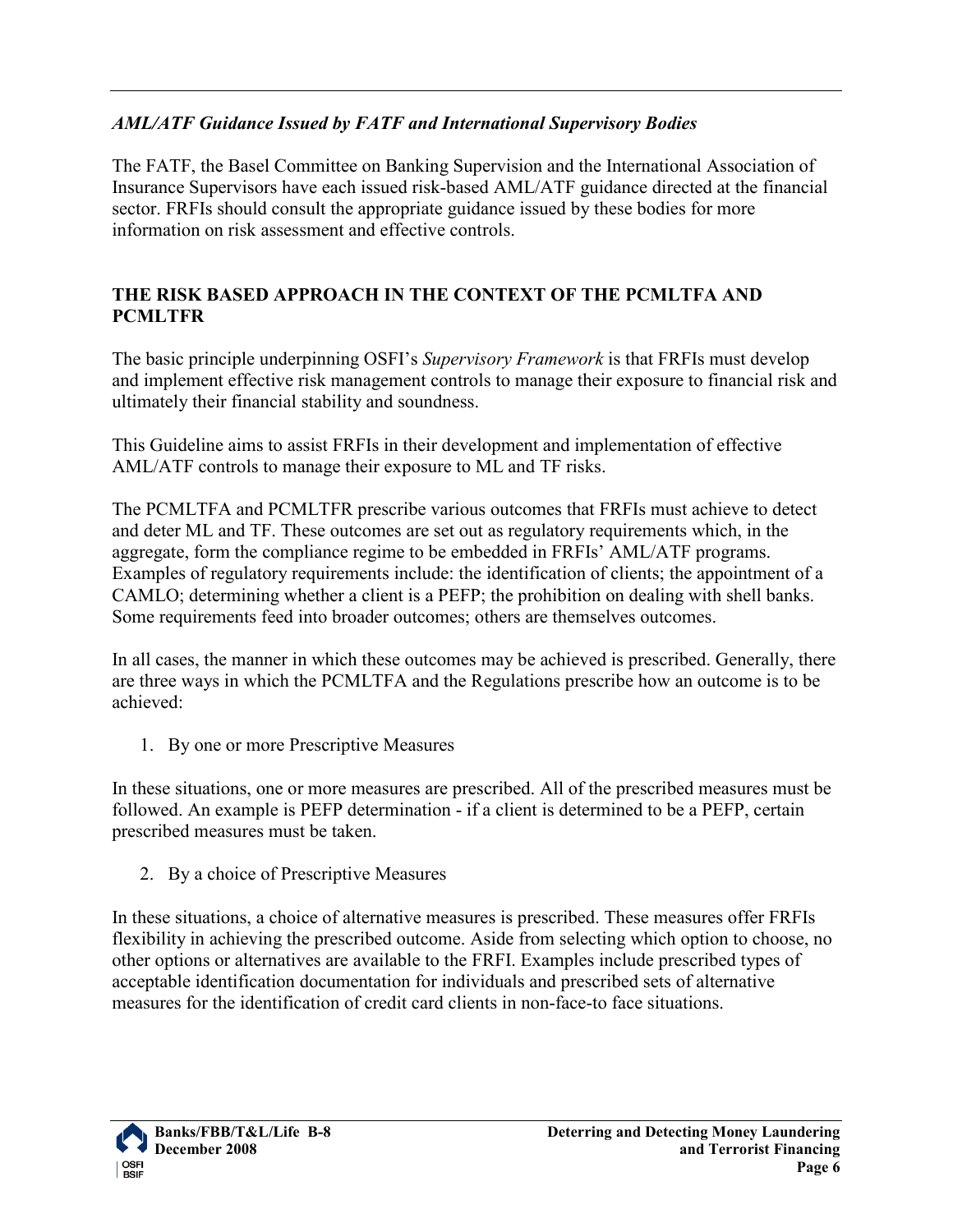3. By Reasonable measures

In these situations, the PCMLTFA and PCMLTFR allow FRFIs more flexibility to determine for themselves how to achieve the prescribed outcomes, provided that the measures chosen are "reasonable". To be reasonable, the measures used must achieve the prescribed outcome. An example is reasonable measures to determine the source of funds for certain high risk clients.

This Guideline identifies measures that OSFI has found to be reasonable when applied effectively – i.e., when they achieve prescribed outcomes. The measures, which are drawn from a wide base of sources, including the FATF, should not be treated as checklists**.** 

As noted below, OSFI expects FRFIs to have AML/ATF programs in place that include measures which are not expressly addressed by the PCMLTFA and PCMLTFR, but which are consistent with other OSFI Guidance and OSFI's Supervisory Framework.

#### <span id="page-6-0"></span>**AML/ATF PROGRAM**

The AML/ATF program is the key vehicle for establishing and maintaining effective control over ML and TF risks in all relevant areas of the FRFI enterprise.

The following is a more detailed description of OSFI's expectations and prescribed content of the AML/ATF program:

#### <span id="page-6-1"></span>*Principal Elements of AML/ATF Program*

FRFIs should ensure that their AML/ATF programs include the following elements, each of which is expanded upon in this Guideline. Elements required by the PCMLTFA and the PCMLTFR are marked with an asterisk:

- Senior Management Oversight, including \*Reporting to Senior Management<sup>[2](#page-6-2)</sup>;
- \* An appropriate individual responsible for implementation of the program<sup>[3](#page-6-3)</sup>. See further, "CAMLO";
- \* Assessment of inherent ML and TF risks<sup>[4](#page-6-4)</sup>. See further, "Assessment of Inherent Risks";
- \*Written AML/ATF policies and procedures that are kept up to date<sup>[5](#page-6-5)</sup>. See further, "Control Policies and Procedures";
- \*Written ongoing training program<sup>[6](#page-6-6)</sup>. See further, "Ongoing Training";

<span id="page-6-6"></span><span id="page-6-5"></span><sup>6</sup> PCMLTFR p. 71(1)(d)



<span id="page-6-2"></span><sup>&</sup>lt;sup>2</sup> PCMLTFR ss.  $71(2)$ 

<span id="page-6-3"></span><sup>&</sup>lt;sup>3</sup> PCMLTFR p. 71(1) (a)

<span id="page-6-4"></span><sup>4</sup> PCMLTFA ss. 9.6(2)

<sup>5</sup> PCMLTFR p. 71(1)(b)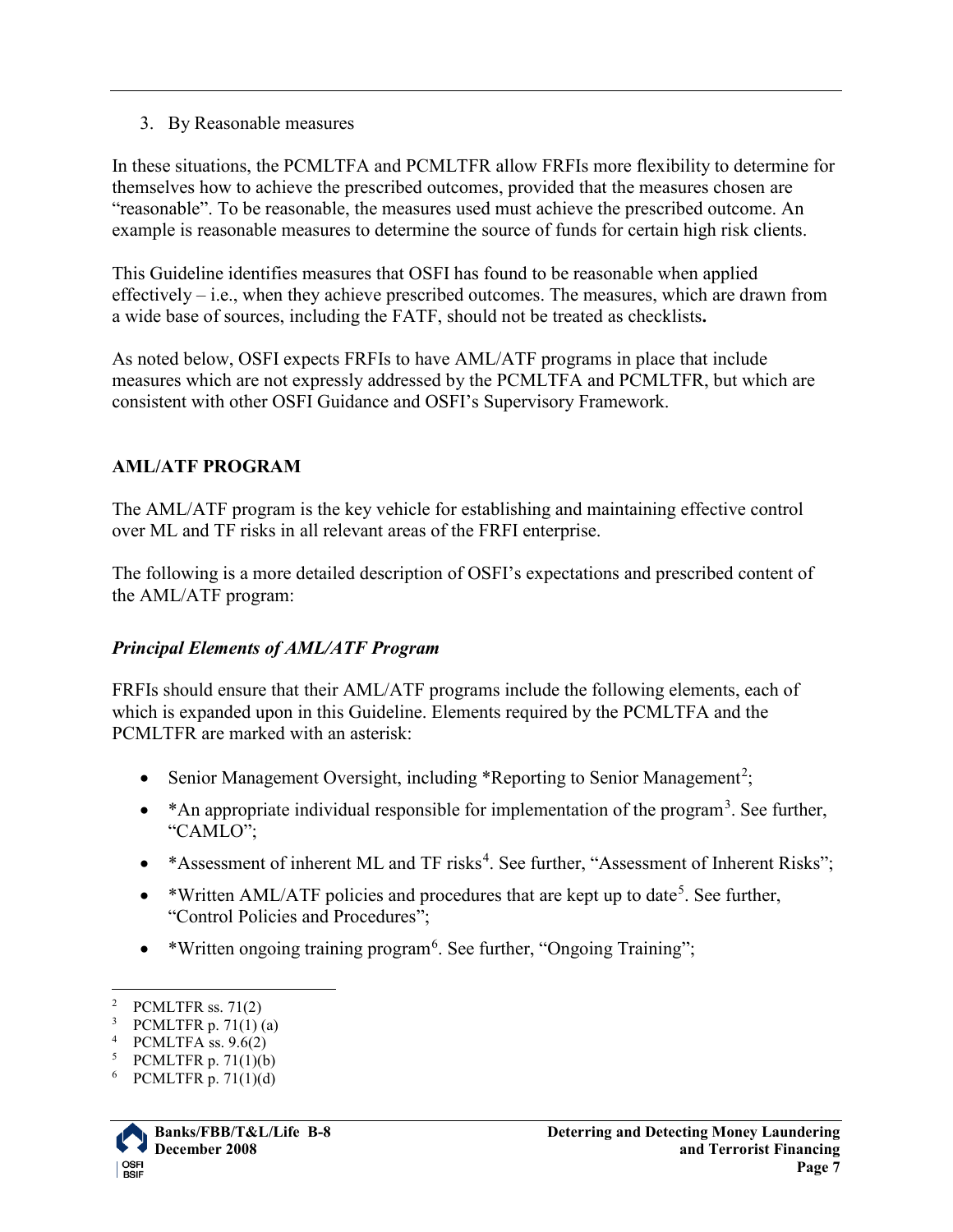- Self Assessment of controls. See further, "Self Assessment of Controls"; and
- \* Effectiveness testing<sup>[7](#page-7-2)</sup>. See further, "Effectiveness Testing".

## <span id="page-7-0"></span>*Scope*

The AML/ATF program should implement a corporate standard of inherent risk assessment and risk control measures, across all relevant business areas of the FRFI.

The formality and sophistication of the AML/ATF program should be commensurate with the size and complexity of the FRFI and its businesses. As a general principle, the corporate standard should be consistent with Canadian regulatory requirements<sup>[8](#page-7-3)</sup>. The PCMLTFA<sup>[9](#page-7-4)</sup> requires that standards consistent with s. 6, 6.1 and 9.6 of the PCMLTFA be applied in respect of wholly owned subsidiaries and branches in countries that are not members of the FATF where the laws of such countries permit it. FRFIs should ensure that unless there is an explicit prohibition, such standards are applied.

FRFIs should notify OSFI if a country explicitly prohibits compliance with s. 9.7 or 9.8 of the PCMLTFA, to assist OSFI in analysing the situation in respect of that country.

## <span id="page-7-1"></span>**SENIOR MANAGEMENT OVERSIGHT**

Senior Management should have responsibility and accountability for: directing day-to-day implementation and management of the AML/ATF program; ensuring that it is adequate to mitigate ML and TF risk; that it complies with the PCMLTFA and PCMLTFR as required; and that it is implemented effectively in all relevant business areas.

Senior Management should ensure that:

- The CAMLO is appropriately qualified and has clear and documented authority and accountability for the design of the AML/ATF program;
- The CAMLO does not report to the Auditor or revenue-producing businesses, in order to avoid potential conflicts of responsibilities. In smaller FRFIs, where functional segregation may be difficult to achieve, compensating controls should be established to meet this goal. Consideration should be given to outsourcing the CAMLO function if compensating controls are not practical or possible**.**
- Qualified individuals have clear and documented responsibility and accountability for AML/ATF program implementation in all relevant business areas of operation, and sufficient resources to manage program implementation effectively;

<span id="page-7-4"></span><span id="page-7-3"></span><span id="page-7-2"></span><sup>9</sup> PCMLTFA ss. 9.7(1) and s. 9.8



PCMLTFR p.  $71(1)(e)$ 

<sup>8</sup> PCMLTFA s. 6, 6.1 and 9.6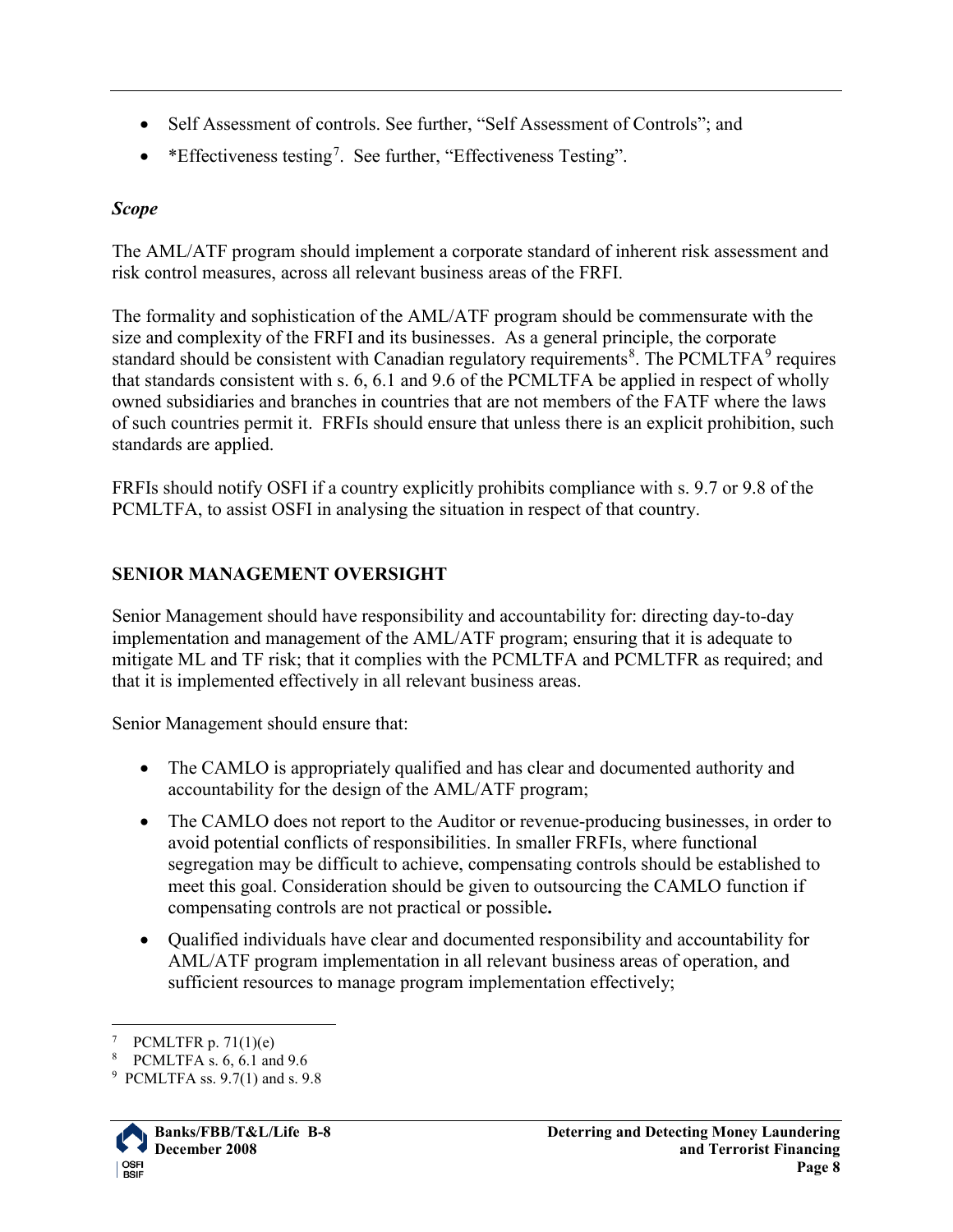- The CAMLO and the Auditor have adequate resources in terms of people, data management systems and budget to implement and administer the AML/ATF program requirements effectively and to offer objective opinions or advice to Senior Management;
- All significant recommendations in respect of AML/ATF program issues and controls made by the CAMLO, the Auditor and Senior Management are acted upon in a timely manner.

#### <span id="page-8-0"></span>*Reporting*

Senior Management should ensure they receive sufficient pertinent information from the CAMLO, the Auditor and other sources as appropriate, to enable them to ensure the overall adequacy and effectiveness of the AML/ATF program.

The PCMLTFR $^{10}$  $^{10}$  $^{10}$  prescribe timing and content of written reports on effectiveness testing, including reporting on any updates made to AML/ATF policies and procedures and the status of the implementation of such updates.

In larger, more complex, FRFIs, AML/ATF reports on effectiveness testing made at different times (for example, during audits of different business areas) should be collated and consolidated periodically. This will support the goal of assessing overall adequacy and effectiveness.

FRFIs should ensure that AML/ATF reporting to Senior Management by the CAMLO and by the Auditor is not unduly commingled, in order to differentiate the contents and purpose of the reporting.

The reports from the CAMLO should include information about: the FRFI-wide scope of the assessment of inherent risks including: significant patterns or trends; the self assessment of controls and material changes thereto; and remedial action plans or recommendations, if any, with milestones and target dates for completion. Where appropriate, the CAMLO should draw conclusions, offer advice or make recommendations about the overall structure and scope of the AML/ATF program.

Please refer to OSFI's *Corporate Governance Guideline* for OSFI's expectations of FRFI Boards of Directors in regards to operational, business, risk and crisis management policies.

## <span id="page-8-1"></span>**CAMLO**

#### <span id="page-8-2"></span>*Introduction*

Whether or not the broader risk management structure of the FRFI is decentralized, responsibility for implementation of the enterprise AML/ATF program should be assigned to the

<span id="page-8-3"></span> $10$  ss. 71(2)

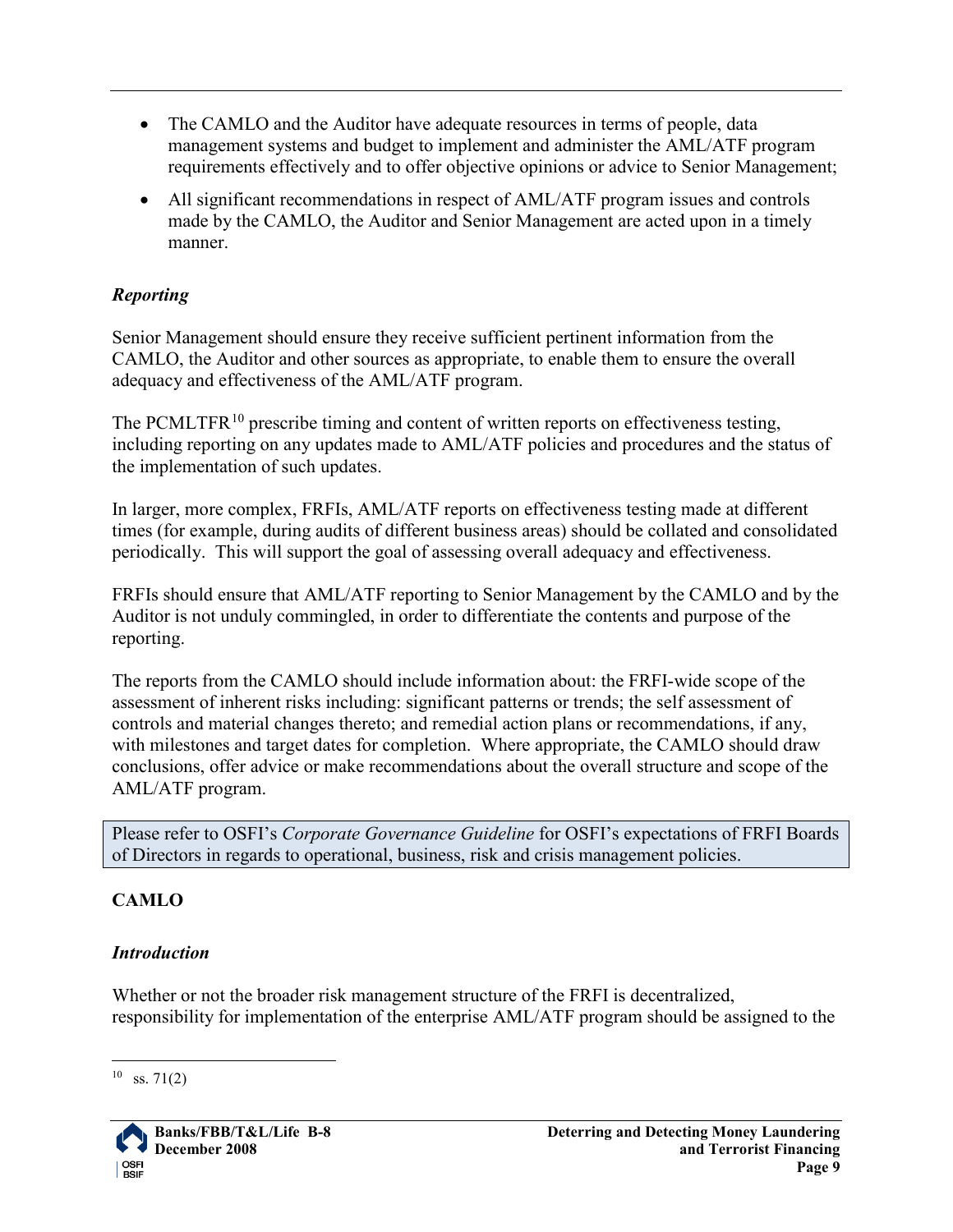CAMLO, who should be one person positioned centrally at an appropriate senior corporate level of the FRFI. For the purposes of this Guideline, FRFIs should treat the CAMLO as an independent oversight function as described in OSFI's Corporate Governance Guideline.

The CAMLO is expected to be responsible both for the regulatory compliance component and the broader prudential risk management component of the AML/ATF program.

## <span id="page-9-0"></span>*Mandate*

FRFIs should ensure that the CAMLO has clear and documented responsibility and accountability for AML/ATF program content, design and enterprise-wide implementation. In particular, the CAMLO's mandate should include accountability for:

- oversight of AML/ATF control activity in all relevant business areas for the purposes of establishing a reasonable threshold level of control consistency throughout the enterprise;
- keeping the AML/ATF program current relative to the FRFI's identified inherent risks (clients and business relationships, products and delivery channels, geographic locations of activity and any other relevant factors);
- developing and implementing an assessment of inherent ML and TF risks, including but without prejudicing the generality of the foregoing, being satisfied that new product/service/business acquisition processes are subjected to timely inherent risk analysis and appropriate measures are developed to control identified risks. See further, "Assessment of Inherent Risks";
- being satisfied that systems resources, including those required to identify and report suspicious transactions and suspicious attempted transactions, are sufficient in all relevant areas of the FRFI;
- developing and implementing a self assessment of controls; see further, "Self Assessment" of Controls";
- written AML/ATF policies and procedures that are kept up to date and approved by a senior officer;
- written ongoing training programs for Senior Management, employees, agents and other persons authorized to act on the FRFI's behalf;
- ensuring that the Auditor is aware of the requirement in the PCMLTFR for effectiveness testing of the AML/ATF program at least every two years;
- being satisfied that systems and other processes that generate information used in reports to Senior Management are adequate and appropriate, use reasonably consistent reporting criteria, and generate accurate information; and
- reporting to Senior Management pertinent information about AML/ATF program adequacy and issues.

If the CAMLO delegates or assigns duties to other individuals, or if the FRFI assigns some elements of the AML/ATF program to business areas that do not report to the CAMLO, the

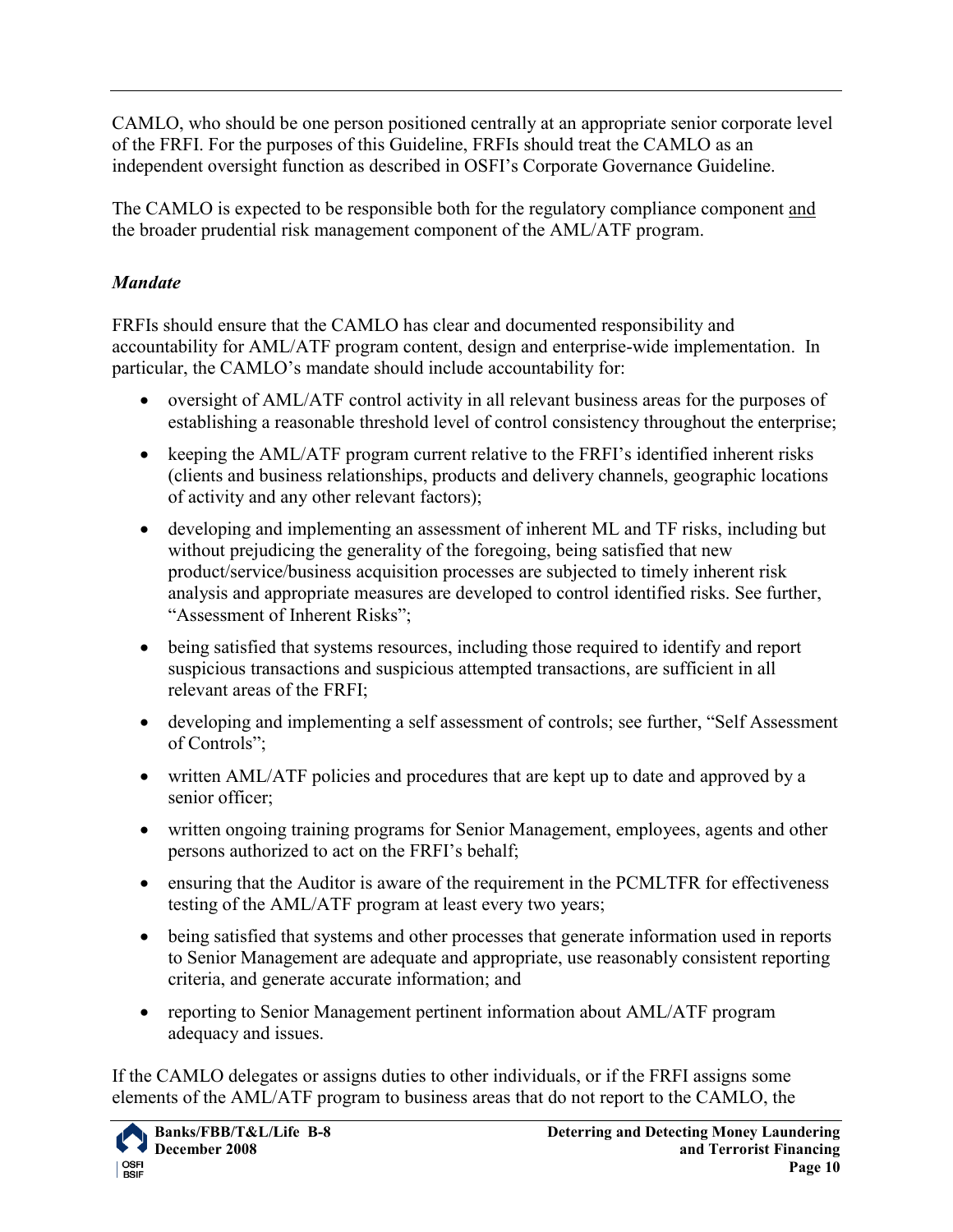CAMLO should take reasonable measures to be satisfied that such elements are implemented satisfactorily. Reasonable measures to achieve this could include:

- where those responsible for filing STRs do not report to the CAMLO, being satisfied that threshold-based criteria are consistent, that reporting is accurate and timely, and ensuring the CAMLO receives regular summary reports on STR filings from such areas of the FRFI; and
- Establishing a management committee to coordinate the implementation of the AML/ATF program.

FRFIs should ensure that the CAMLO has:

- unfettered access to, and direct communications with, Senior Management and the Board; and
- unfettered access to all pertinent information, records and personnel throughout the FRFI.

#### <span id="page-10-0"></span>*Qualifications*

Responsibility for the implementation of the AML/ATF program requires that the CAMLO have a thorough working knowledge of ML/TF risks and controls in the FRFI and AML/ATF regulatory requirements; a broad knowledge of the operations of the FRFI; and appropriate professional qualifications, experience and strong leadership skills.

Consideration should be given to these factors when FRFIs consider the seniority and reporting relationship of the CAMLO.

## <span id="page-10-1"></span>**ASSESSMENT OF INHERENT RISKS**

The PCMLTF $A<sup>11</sup>$  $A<sup>11</sup>$  $A<sup>11</sup>$  requires that the compliance program include the development and application of policies and procedures to assess, in the course of a FRFI's activities, the risk of a ML or a TF offence.

The PCMLTFR<sup>[12](#page-10-3)</sup> requires that the following categories of ML and TF risk be covered in a FRFI's assessment of inherent risk:

- i. the clients and business relationships of the FRFI;
- ii. the products and delivery channels of the FRFI;
- iii. the geographic location of the activities of the FRFI; and
- iv. any other relevant factor.

<span id="page-10-3"></span><span id="page-10-2"></span><sup>&</sup>lt;sup>12</sup> PCMLTFR p. 71(1)(c)



 $11$  PCMLTFA ss. 9.6(2)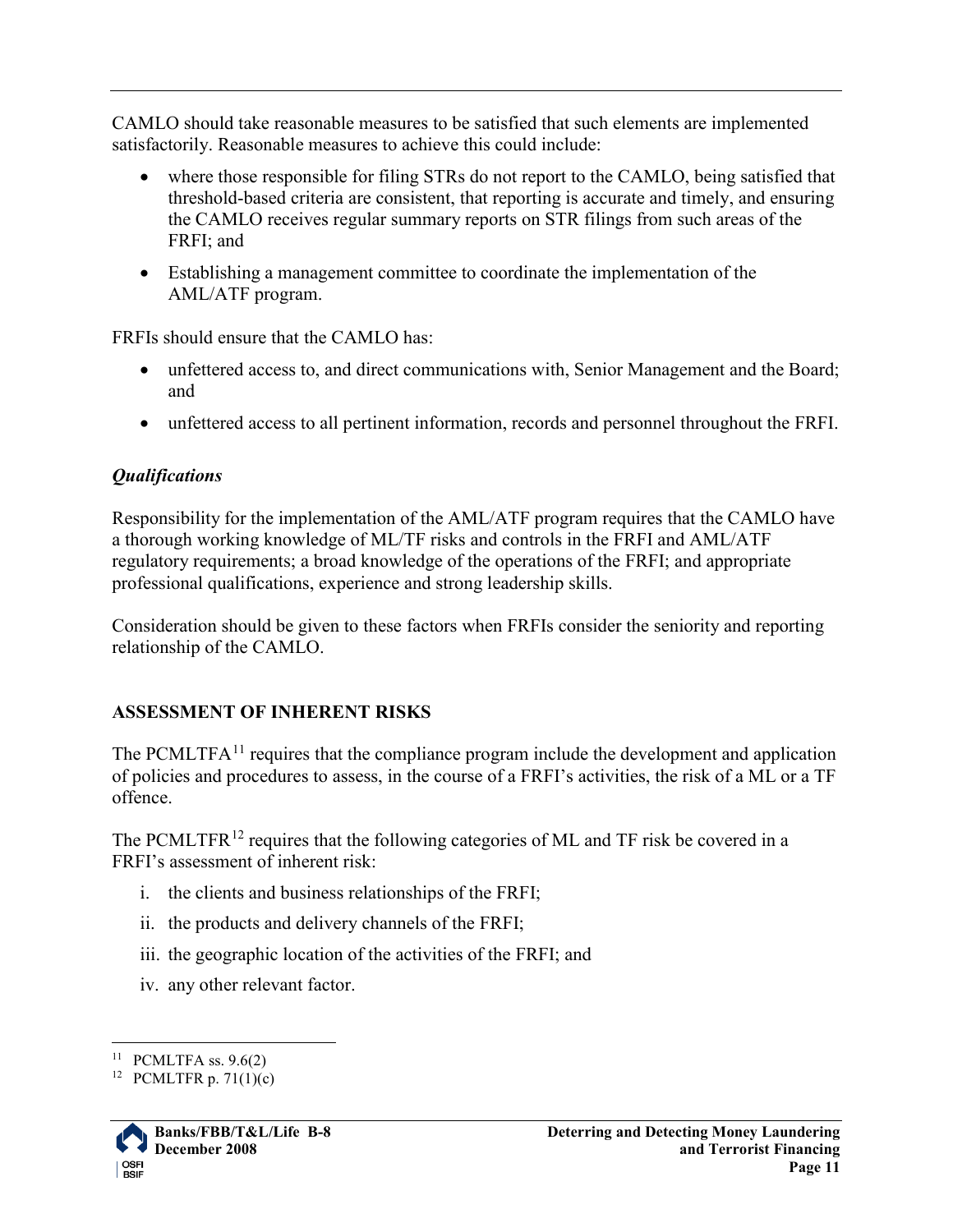For the purposes of item (iv) above, FRFIs should take into account transaction risk factors, for example, structured or otherwise complex transactions, and factors that may fall into more than one of the other three categories.

Assessment of inherent risks refers to a process that:

- identifies current and emerging ML and TF risks inherent in activities of the FRFI without reference to any controls over them and whether or not the activities in which they reside are considered material in dollar terms;
- assesses the relative seriousness of the identified risks; and
- highlights the higher risks among them.

In considering ML and TF risks, consideration should be given to what, if any, pertinent changes have occurred since the assessment of inherent risks was last performed. Reasonable measures to accomplish this could include:

- consideration of factors that led to the filing of suspicious transaction reports and any patterns or trends in these; and
- consideration of external factors such as regulatory developments, ML or TF typologies and regulatory Notices and Advisories.

Regular assessment of inherent ML and TF risks enables FRFIs to tailor or adjust corporate control measures to identified risk, which in turn facilitates the allocation of more risk management resources to areas of greater vulnerability. See further, "Self Assessment of Controls" below.

The following sections discuss the methodology and desired outcomes of the process used to analyse inherent ML and TF risks.

#### <span id="page-11-0"></span>*Methodology*

There is no single prescribed or universally used methodology for inherent ML/TF risk assessment. However, the methodology used should assess the risk of ML offences or TF offences across the FRFI and include the categories of risk identified in p. 71(1)(c) of the PCMLTFR.

The outcome of the methodology should be a rational, well-organized and well-documented inherent risk analysis.

Reasonable measures to include in the methodology used would include consideration of:

- the business lines and other operations of the FRFI;
- cross-border and international operations, if any, and linkages among these;
- typologies of how financial institutions have been abused; and
- any other relevant information that is available to the FRFI.

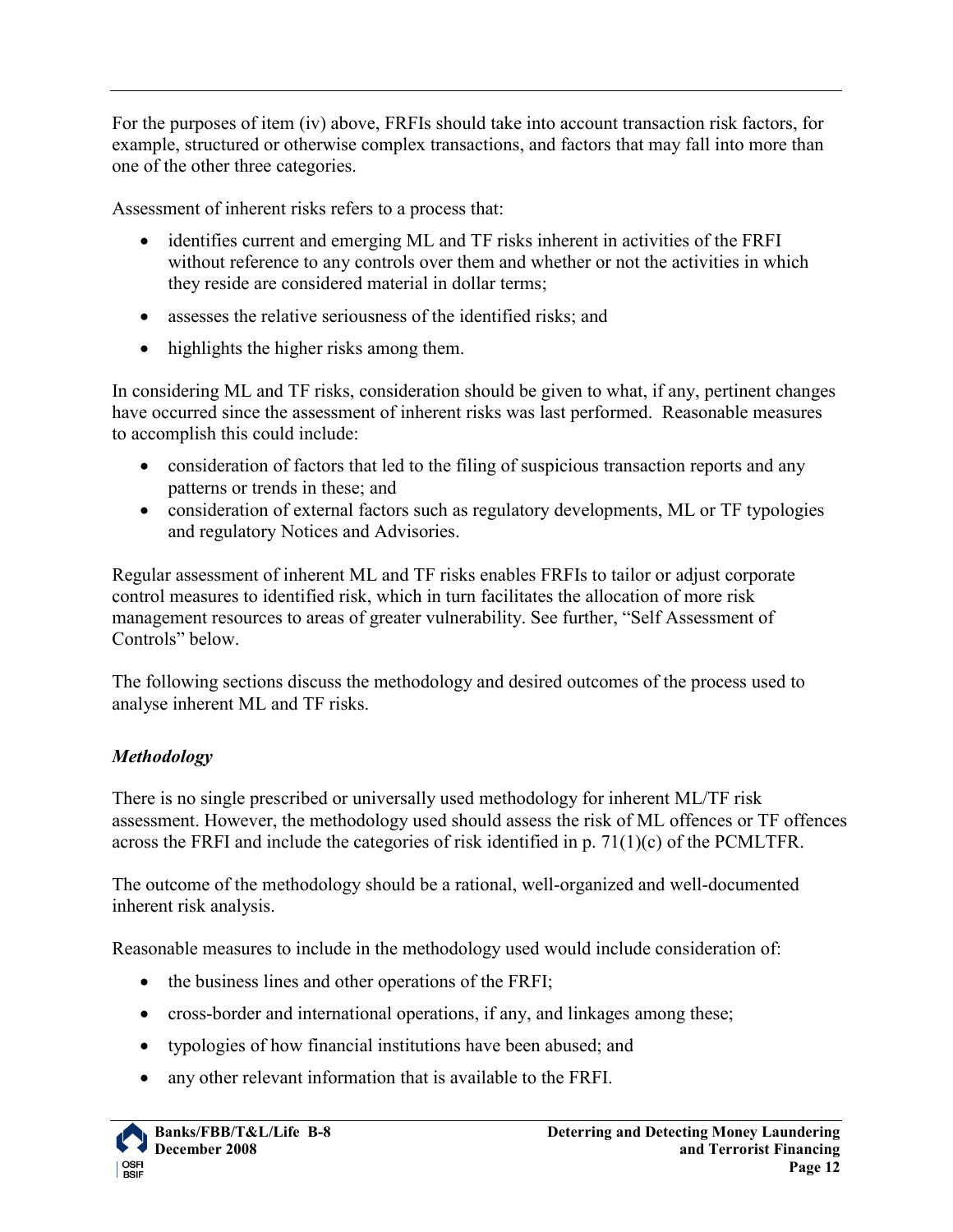#### <span id="page-12-0"></span>*Risk Categories*

Inherent risk assessment should address the different categories of risk exposure to ML and TF. The PCMLTFR<sup>[13](#page-12-1)</sup> requires that inherent risk assessment address the following specific categories of risk. In each category, OSFI has indicated types of risks.

#### *Client Risk:*

This is risk associated with types of clients that buy or use the FRFI's products and services. Categories of clients that may indicate a higher risk could include:

- politically exposed persons;
- clients conducting their business relationship or transactions in unusual circumstances, such as geographic distance from the FRFI for which there is no reasonable explanation;
- clients whose nature, structure or relationship make it difficult to identify the ultimate beneficial owner(s) of significant or controlling interests, including clients that are corporations with the ability to issue bearer shares;
- cash (and cash equivalent) intensive businesses including:
	- o Money services businesses (for example, remittance houses, foreign exchange businesses, money transfer agents, bank note traders, cash couriers or other businesses offering money transfer or movement facilities);
	- o Casinos, betting and other gaming-related businesses;
	- o Businesses that, while not normally cash-intensive, generate substantial amounts of cash for certain lines of activity; and
- charities and other non-profit organizations that are not monitored or supervised (for example, not registered with CRA).

#### *Business relationship risk:*

This is risk associated with the client's stated purpose in dealing with the FRFI. Categories of business relationships that may indicate a higher risk could include:

- intermediary structures, such as holding companies, numbered companies or trusts, that have no apparent business purpose or that make beneficial owners difficult to identify;
- accountants, lawyers or other professionals holding commingled funds accounts where the beneficial ownership of the funds may be difficult to verify; and
- use of the FRFI's products or services by clients of clients, for example, clients of correspondent banks.

<span id="page-12-1"></span><sup>&</sup>lt;sup>13</sup> PCMLTFR p. 71(1)(c)

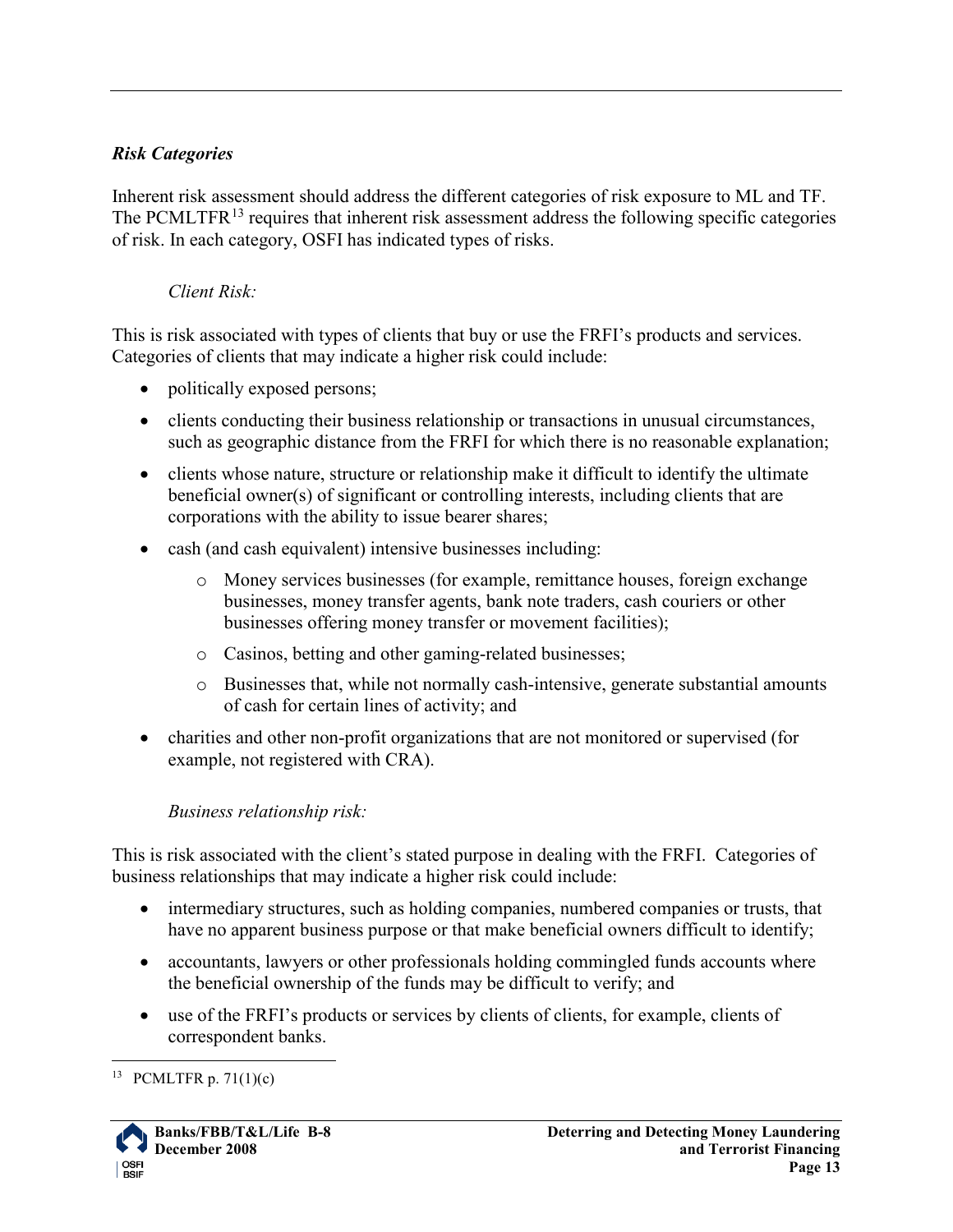#### *Product/Service Risk:*

This is risk associated with FRFI products/services that enable clients to move funds. Categories of products and services that may indicate a higher risk could include:

- deposit-taking, especially cash, and insurance products that allow large one-time or regular payments, pre-payments or deposits, to be made and subsequently withdrawn from deposit or deposit-like accounts (for example, side accounts);
- "free look" or "cooling off" periods coupled with premium refunds, for example, in some life insurance products;
- cash values, early cash surrender and loan provisions, and provisions for deposit, accumulation and withdrawal of funds with relative ease and speed, for example, nonregistered segregated funds;
- trade finance services where
	- o the FRFI is not able to assess whether the values of goods or services being imported or exported are reasonable; or
	- o FRFIs confirm, advise or make payments under letters of credit for purposes of their clients' buying or selling goods internationally.
- credit accounts in respect of which large credit balances are allowed to be maintained, for example, some credit and corporate card products;
- payable through accounts that permit clients of a foreign correspondent bank to draw drafts (or cheques) on Canadian-based accounts;
- lock boxes for the use of clients of foreign correspondent banks that permit such banks to collect payments due from their clients domiciled in Canada; and
- pouch services and similar international commercial payment services.

## *Delivery Channel Risk:*

This is risk associated with how FRFIs' products/services are delivered to clients including services delivered to clients non-face-to-face. Categories of delivery channels that may indicate a higher risk could include:

- use of intermediaries or introducers (for example, mortgage and deposit agents and brokers), that may not be subject to AML/ATF laws and measures and who are not adequately supervised;
- the Internet, telephone and mail when used as a complete substitute for face to face interaction with the client in delivering banking services; and
- transfers payable upon presentation of identity (PUPIDs).

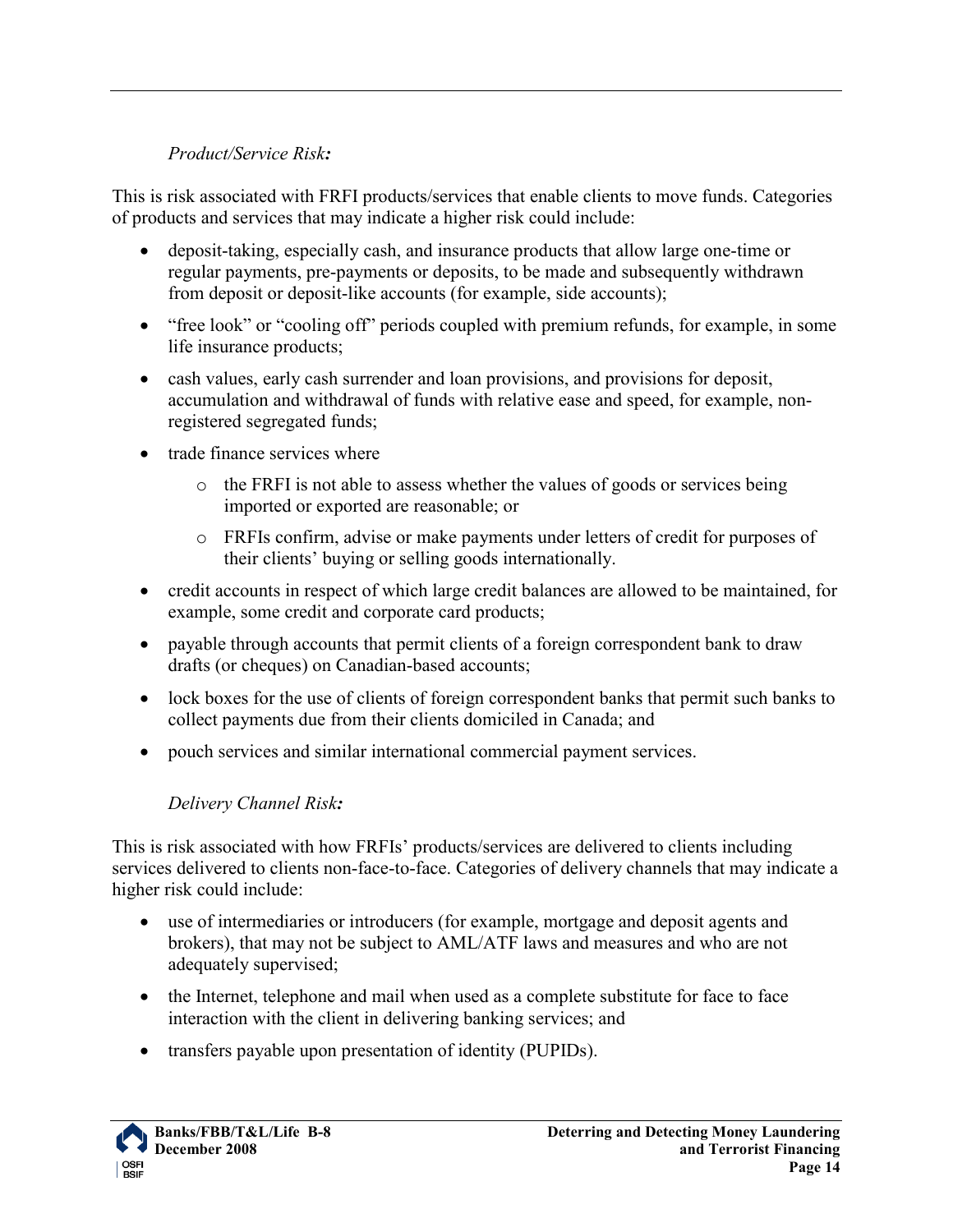#### *Geographic location risk:*

This is risk associated with places in which FRFI activities are carried out. Where FRFIs have subsidiaries or branches in such places, this may mitigate or elevate the risk. Categories of countries that indicate a higher risk include countries:

- subject to Canadian or other national sanctions, embargoes or similar measures, such as the *Special Economic Measures Act* or measures prescribed under the USA PATRIOT Act;
- subject to United Nations Security Council (UNSC) sanctions (in Canada, UNSC sanctions are applied by regulations issued under the *United Nations Act*);
- identified by credible sources as providing funding or support for terrorist activities or the proliferation of weapons of mass destruction;
- identified by credible sources as having significant levels of corruption or other criminal activity;
- that are not members of the FATF, and in particular, countries that are subject to monitoring by the FATF or otherwise identified by the FATF as lacking appropriate AML/ATF regulatory requirements; and
- where legislation prohibits or unduly restricts access to client information by the CAMLO.

Other relevant factors:

FRFIs should ensure that they take any other relevant factors into consideration in an inherent risk assessment, including transaction risk factors and combinations of factors that may fall within more than one of the other three categories.

#### <span id="page-14-0"></span>*Rating and Ranking*

An appropriate methodology should assign appropriate ML and TF risk levels to the pertinent activities of the FRFI and in so doing, identify the higher risks to which enhanced due diligence and ongoing monitoring must be applied.

The criteria used for rating and ranking should have a rational basis in ML and TF risk and address ML and TF risk factors that are unique to specific business lines, areas and jurisdictions, and also more general risk factors.

Finally, the methodology should enable FRFIs to comply with the regulatory requirement to identify higher risk clients activity<sup>[14](#page-14-1)</sup> for purposes of establishing a threshold level of enhanced due diligence that is appropriate in the circumstances. See "Customer Due Diligence" below.

<span id="page-14-1"></span><sup>&</sup>lt;sup>14</sup> PCMLTFA ss.  $9.6(3)$ 

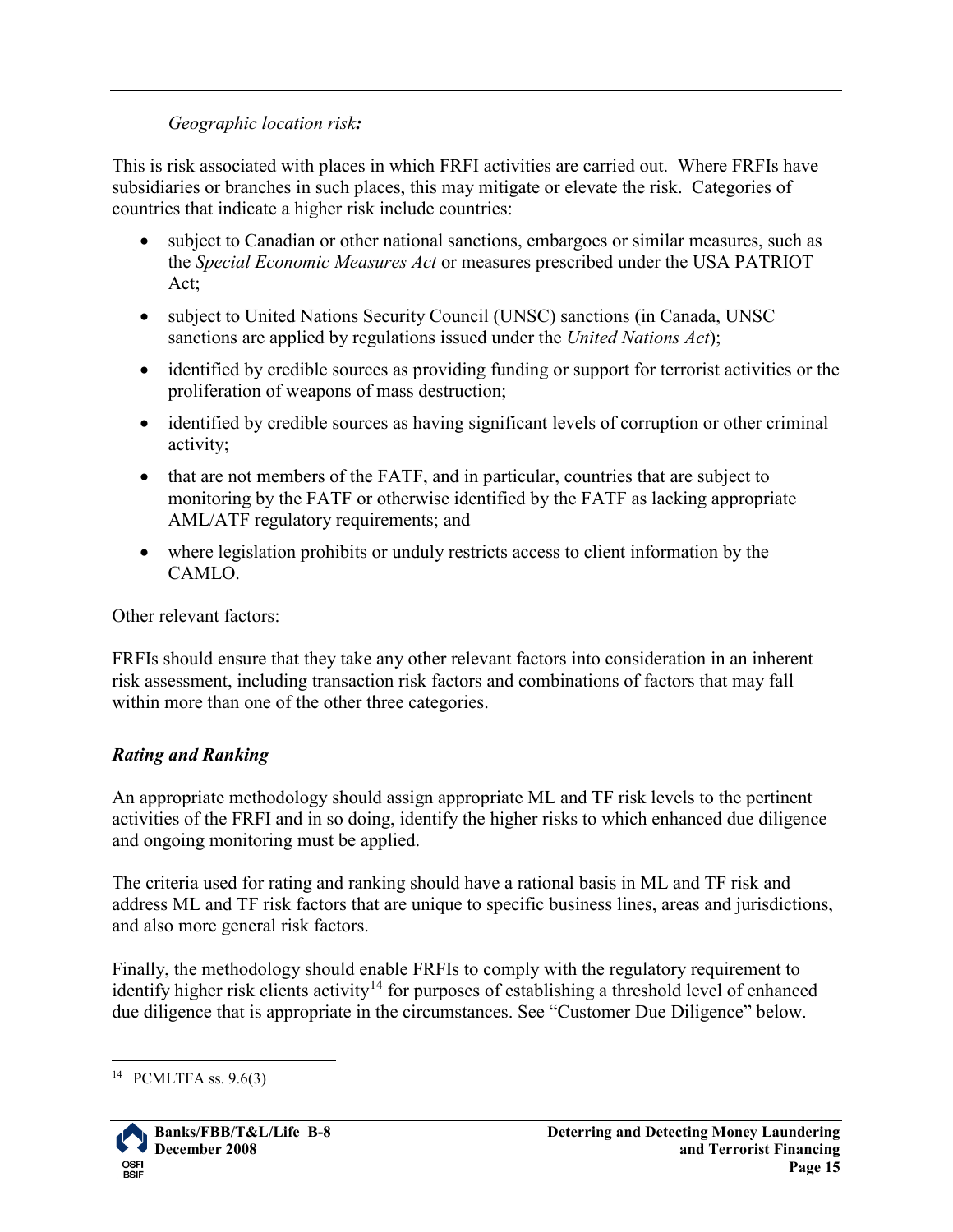#### <span id="page-15-0"></span>*Using Assessment of Inherent Risks as the Basis for Risk Controls*

Results of the assessment of inherent risks should inform the development of risk controls, and the allocation of resources, commensurate with levels of ML and TF risk in the enterprise.

Certain risk control measures are prescribed by regulatory requirements. These cannot be qualified or bypassed by inherent risk assessments. They include, for example:

- client identification and ascertaining identity (subject to prescribed exemptions);
- determining under prescribed circumstances whether a client is a PEFP or is acting on behalf of a third party;
- reporting suspicious transactions and suspicious attempted transactions, large cash transactions and large EFTs; and
- record keeping.

## <span id="page-15-1"></span>**CONTROL POLICIES AND PROCEDURES**

Control policies and procedures should identify and implement measures designed to control inherent risks.

FRFIs should ensure that control policies and procedures are kept up to date to mitigate risks. They must also comply with other regulatory requirements: for example, the PCMLTFR<sup>[15](#page-15-3)</sup> requires that written compliance policies and procedures form part of the AML/ATF compliance program and be approved by a senior officer.

Control policies and procedures should be embedded in business areas commensurate with the risks they are intended to mitigate, and otherwise tailored to the particular circumstances in which they operate.

## <span id="page-15-2"></span>*Policies*

AML/ATF policies should set risk management standards to govern the approach of the FRFI to deterring and detecting ML and TF, and should ensure regulatory compliance.

Policies setting a corporate standard should be approved by Senior Management and implemented consistently across the enterprise. They should establish clear and definitive requirements throughout the organization.

In keeping with the general principle that the corporate standard should be consistent with Canadian regulatory requirements (see "Policies" above), policies should implement the corporate standard, at least, of AML/ATF program requirements in wholly owned subsidiaries

<span id="page-15-3"></span><sup>&</sup>lt;sup>15</sup> PCMLTFR p. 71(1)(b)

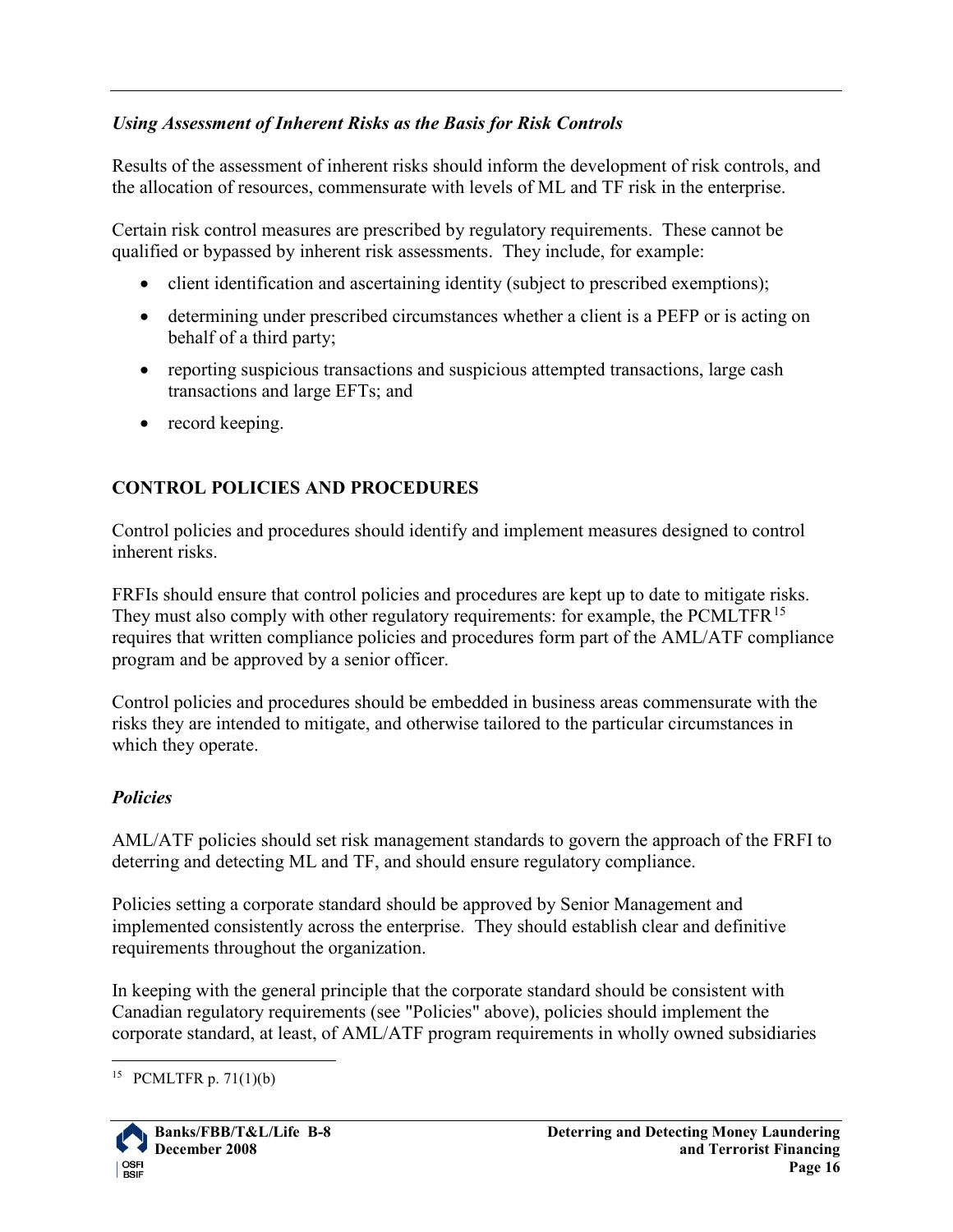and branches outside Canada to the extent that laws of the foreign jurisdictions permit it. Policies should also reflect that unless there is an explicit prohibition, the corporate standard, at least, should be applied.

It should be noted that differences in local market conditions are not a sound basis for lowering or eliminating enterprise standards. In such cases, FRFIs should ensure that a specific risk assessment is made to determine whether operating in such markets would result in an unacceptable ML or TF risk to the FRFI.

Examples of topics that should be covered by policies are:

- what money laundering is. FRFIs should ensure that their policies and procedures adequately address their exposure to the stages of money laundering (placement, layering and integration) and are not unduly limited to anti-placement measures (for example, prohibitions or restrictions on the acceptance of cash);
- objectives of the AML/ATF program;
- key areas of inherent risk;
- Client due diligence standards reflecting:
	- o minimum acceptable client identification requirements, verification standards, information gathering and monitoring;
	- $\circ$  prohibition on entering client relationships or processing transactions if identity cannot be ascertained;
	- o appropriate or prescribed restrictions on entering client relationships or processing transactions before identity is established; the types of clients considered higher risk or not acceptable;
	- o a definition of enhanced due diligence applicable to such higher risk clients; reporting; and
	- o records retention;
- dealing with clients who exhibit levels of risk that are unacceptable to a FRFI;
- identification of clients whose accounts were opened prior to the coming into effect of the 2002 regulatory requirements and the PCMLTFR, and who have not been identified in accordance with the PCMLTFR, if such clients or their activities are assessed as being high risk<sup>[16](#page-16-0)</sup>;
- business rules defining what are unusual transactions and which unusual transactions are suspicious; and
- the mandates of key risk management control functions such as the Board, Senior Management, the CAMLO, the Auditor, and others.

<span id="page-16-0"></span><sup>&</sup>lt;sup>16</sup> PCMLTFA ss. 9.6(3) and PCMLTFR p. 71.1(a)

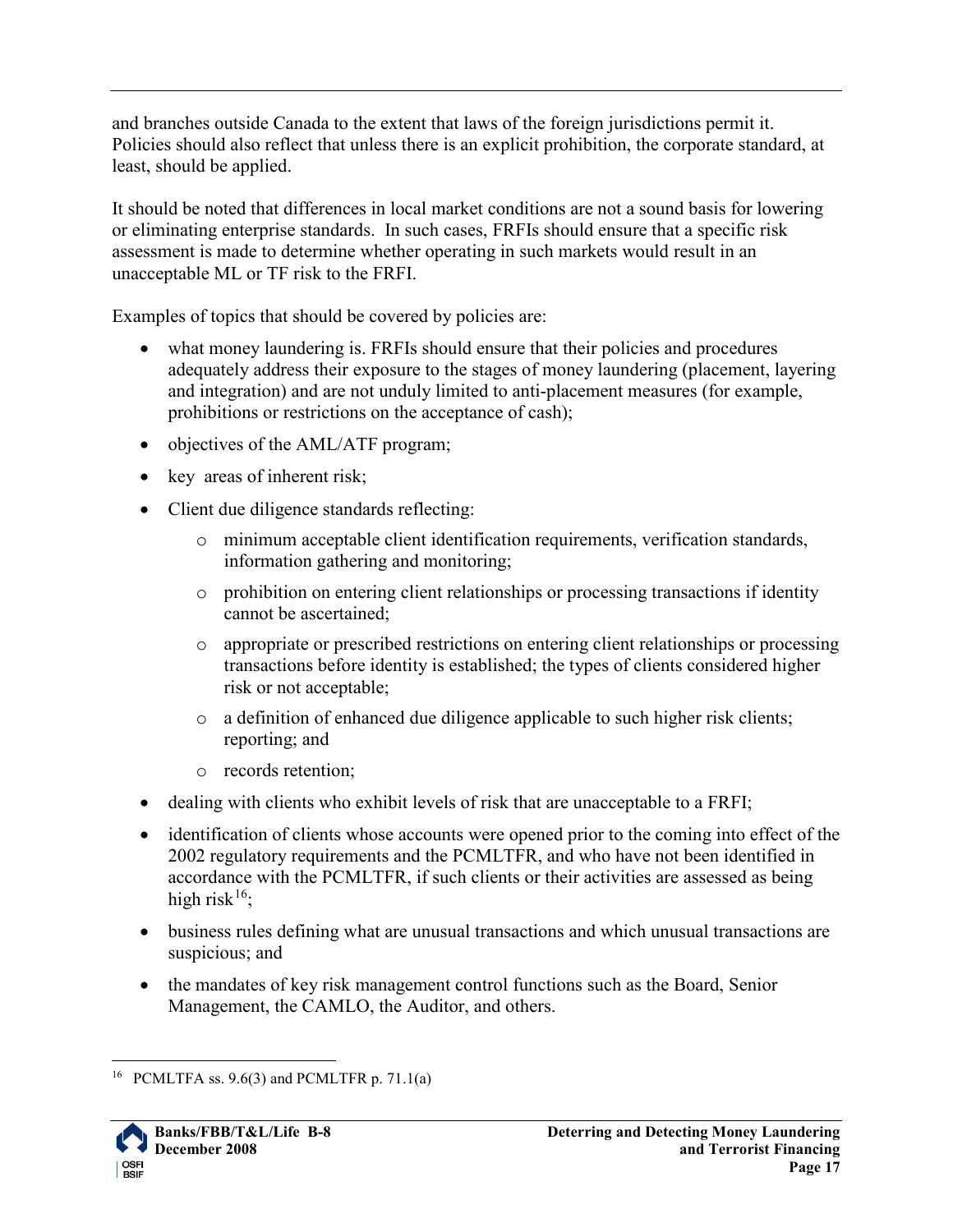#### <span id="page-17-0"></span>*Procedures*

Procedures are the tools FRFIs use to translate AML/ATF policies into practice. Therefore, it is essential that procedures state clearly what actions are to be taken, by whom, where and when (noting pertinent regulatory deadlines as appropriate).

The evolving nature of AML/ATF regulation and changes to a FRFI's business require that procedures be updated on a regular basis to ensure their continued effectiveness. Should a FRFI's procedures allow for permitted exceptions, the procedures should include authorization processes and associated enforcement mechanisms to oversee such exceptions.

## <span id="page-17-1"></span>**CLIENT DUE DILIGENCE (CDD)**

CDD is comprised of client identification, information gathering, ascertaining identity and ongoing monitoring. These components must comply with applicable regulatory requirements, and must be enhanced for higher risk situations<sup>17</sup>. The extent of CDD performed should correspond to the relative level of assessed ML and TF risks in the circumstances. See "Specific Higher Risks" below.

As a general principle, a business relationship should only be entered into or maintained with a client if the FRFI is satisfied that the information it has gathered demonstrates that the FRFI knows the client (i.e. the client has disclosed his or her true identity and a legitimate purpose for entering or maintaining the business relationship with the FRFI). DTIs are required to keep a record of the intended use of each account opened, other than a credit card account<sup>[18](#page-17-3)</sup>.

The prescribed rules comprising CDD requirements do not permit FRFIs to establish anonymous<sup>[19](#page-17-4)</sup> accounts for clients. If FRFIs provide services (such as account numbering or coding services) that effectively shield the identity of a client for business reasons (for instance, in a corporate acquisition where the premature circulation of information could jeopardize the transaction), or where client identity is withheld for proprietary reasons, FRFIs must ensure that they have appropriately ascertained the identity of the client and that this information is accessible by the CAMLO.

Where the regulatory requirements prescribe a determination of the status of a client, for example, the determination of whether a client is a PEFP, there must actually be a determination and FRFIs should ensure that a determination is made based on an assessment of the information received.

<span id="page-17-4"></span><span id="page-17-3"></span> $19$  i.e., an account where the FRFI has not ascertained the identity of the client (other than certain products which are subject to specific identification exemptions under the PCMLTFR)



<span id="page-17-2"></span><sup>&</sup>lt;sup>17</sup> PCMLTFR s. 71.1

<sup>&</sup>lt;sup>18</sup> PCMLTFR p.  $14(c.1)$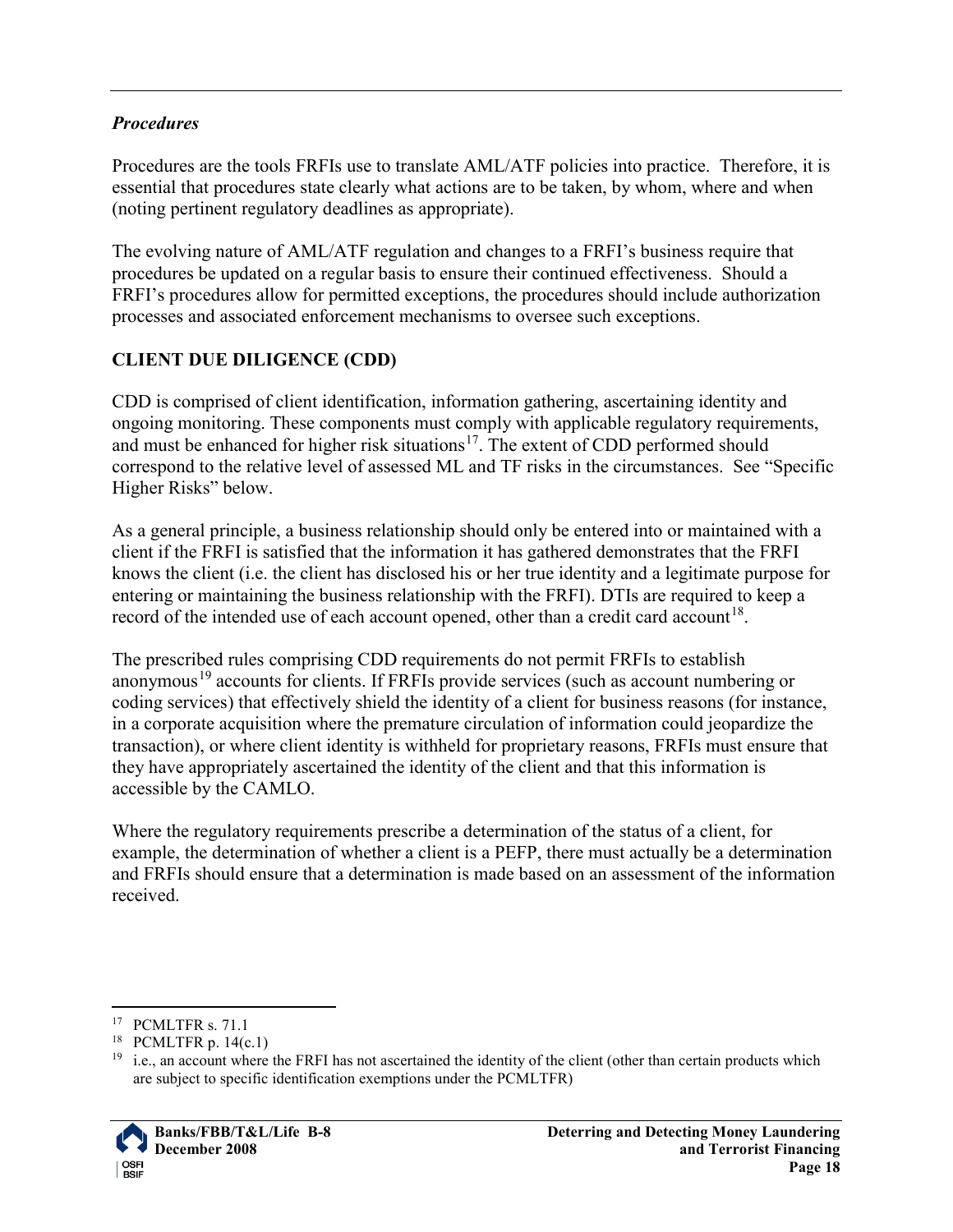#### <span id="page-18-0"></span>*Nature and Amount*

The nature and extent of CDD measures should be appropriate for the nature of, and proportional to the level of, the ML and TF risk that is posed by the client in the circumstances. See "Inherent Risk Assessment", above. At a minimum, CDD measures must comply with the requirements of the PCMLTFA and PCMLTFR. CDD standards should provide that where there are doubts<sup>[20](#page-18-1)</sup> about the veracity or adequacy of previously obtained client identification and verification data, enhanced CDD must be performed.

FRFIs should enhance CDD measures if standard measures produce inconsistent, otherwise uncertain or doubtful results. The level of such enhanced due diligence should be sufficient to mitigate the inconsistencies, uncertain or doubtful results.

#### *Client Identification and Ascertaining of Identity*

FRFIs may have clients whose identities have not been ascertained in accordance with the PCMLTFR on account of having become clients prior to the AML/ATF requirements coming into force in 2002, or having purchased products that the PCMLTFR exempt from client identification requirements. FRFIs should ensure that if such clients subsequently purchase products to which client identification requirements apply, they are subject to appropriate client identification measures.

Reasonable measures to ensure that such clients are appropriately identified could include:

- ascertaining the identity of the client in respect of each product purchased; and
- establishing systems that flag otherwise unidentified clients who purchase products subject to prescribed client identification requirements.

The PCMLTFR specifies the originals of prescribed valid documents (or types of valid documents) that may be inspected to ascertain the identity of individuals and the existence of entities in face to face and non face to face scenarios, and the timing for doing so. A FRFI's CCD policy should provide clear direction that complies with the PCMLTFR, (where applicable) on:

- when a client's identity must be ascertained (timing);
- how to ascertain the identify of the client, when the client is present or not present; and
- which original and valid identification documents should be used to ascertain identification and what information is to be recorded from them.

While identification and verification standards and policies must meet the minimum prescribed requirements, FRFIs may consider that the assessment of inherent risk justifies the application of additional identification requirements to some categories of client.

<span id="page-18-1"></span><sup>&</sup>lt;sup>20</sup> PCMLTFR ss.  $63(1.1)$ 

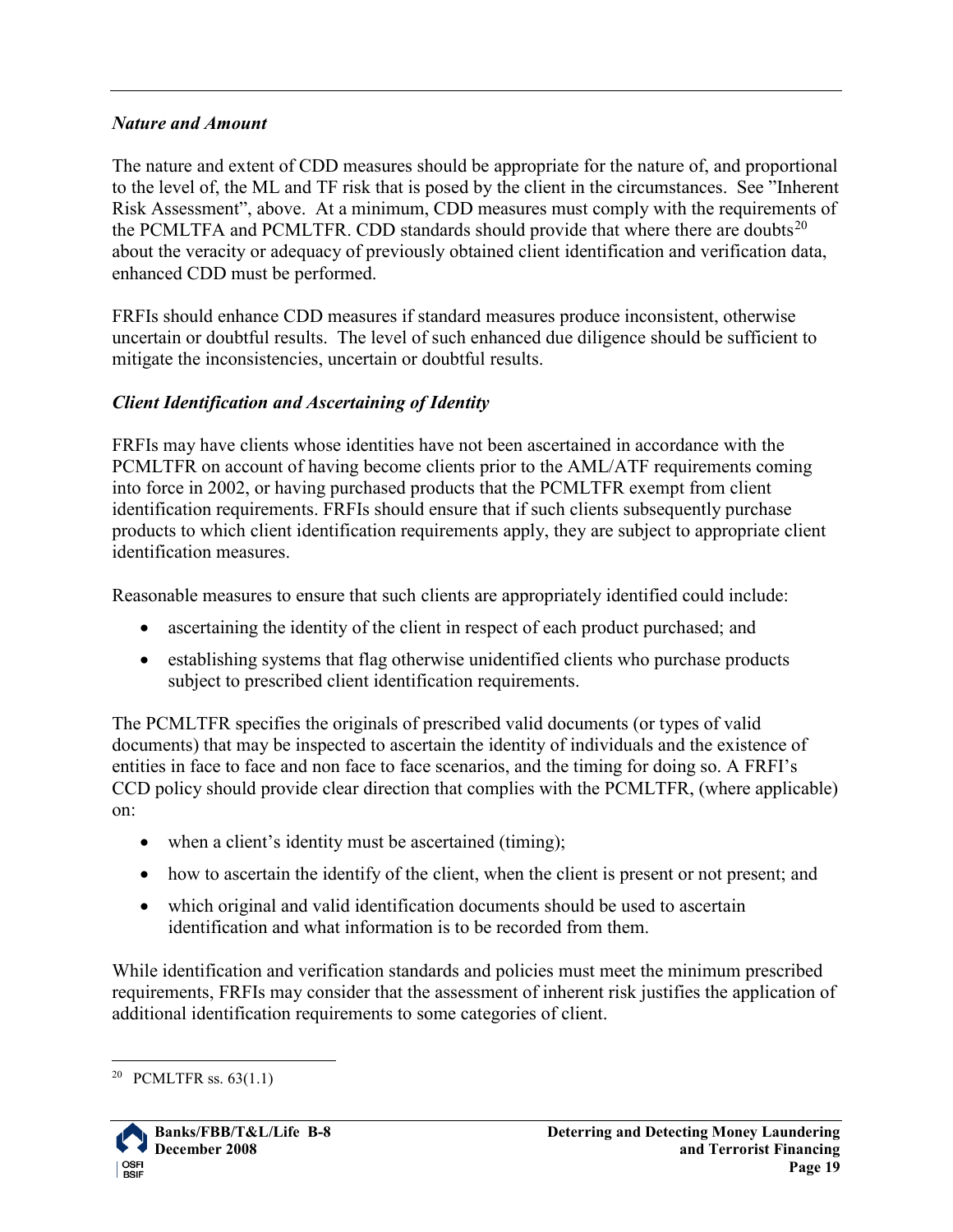For example: the PCMLTFR<sup>[21](#page-19-0)</sup> prescribes the use of valid government-issued documents to be used to ascertain the identity of a client. These include, *inter alia*, birth certificates. The PCMLTFR permits Social Insurance Number (SIN) cards to be used to ascertain the identity of a client. Where a birth certificate or a SIN card is the only document available to ascertain identity, and the assessed ML or TF risk of the client is other than minimal, FRFIs should consider applying additional identification measures. Such additional measures could include viewing the original of other acceptable government-issued identification documents, including government-issued photo identification, or, if these are not available, other credible evidence supporting the identity of the client such as a property tax or utility bill.

For persons without acceptable Canadian identification documents, comparable or equivalent foreign identification documents may be acceptable if they can be read and assessed as valid identification documents (for example, by reference to publicly available information) and can be understood by the FRFI.

Identifying a client that is a corporation or other entity may involve the collection of substantial information in some cases. In addition to confirming the existence of the entity<sup>22</sup>, FRFIs must take reasonable measures to obtain the names and occupations of its directors and the names, addresses and occupations of individual(s) who are the ultimate beneficial owners of 25% or more of the entity<sup>[23](#page-19-2)</sup>. Reasonable measures to obtain this information could include:

- requesting it from the entity;
- consulting a credible public or other database; or
- a combination of both.

Where a FRFI is required to obtain the occupation of a person (for example, a director of a client entity), the FRFI should ensure that the occupation obtained is the person's principal occupation and not merely the person's title in the client entity.

The measures applied should be commensurate with the level of assessed risk.

DTIs must also ascertain the identity of every person who signs a signature card in respect of a business account, except that where the signature card is signed by more than three authorized individuals, the identities of at least three of them must be ascertained  $24$ . The requirements of identification of individual clients are applicable. Life insurance companies should adopt a similar practice as a matter of prudent risk management because the inherent risk of not identifying signing officers for business accounts is similar.

<span id="page-19-3"></span><span id="page-19-2"></span><span id="page-19-1"></span><sup>&</sup>lt;sup>24</sup> PCMLTFR ss. 54(1).



<span id="page-19-0"></span><sup>&</sup>lt;sup>21</sup> PCMLTFR ss.  $64(1)$ 

<sup>&</sup>lt;sup>22</sup> PCMLTFR ss.  $65(1)$ <br><sup>23</sup> PCMLTFR s. 11.1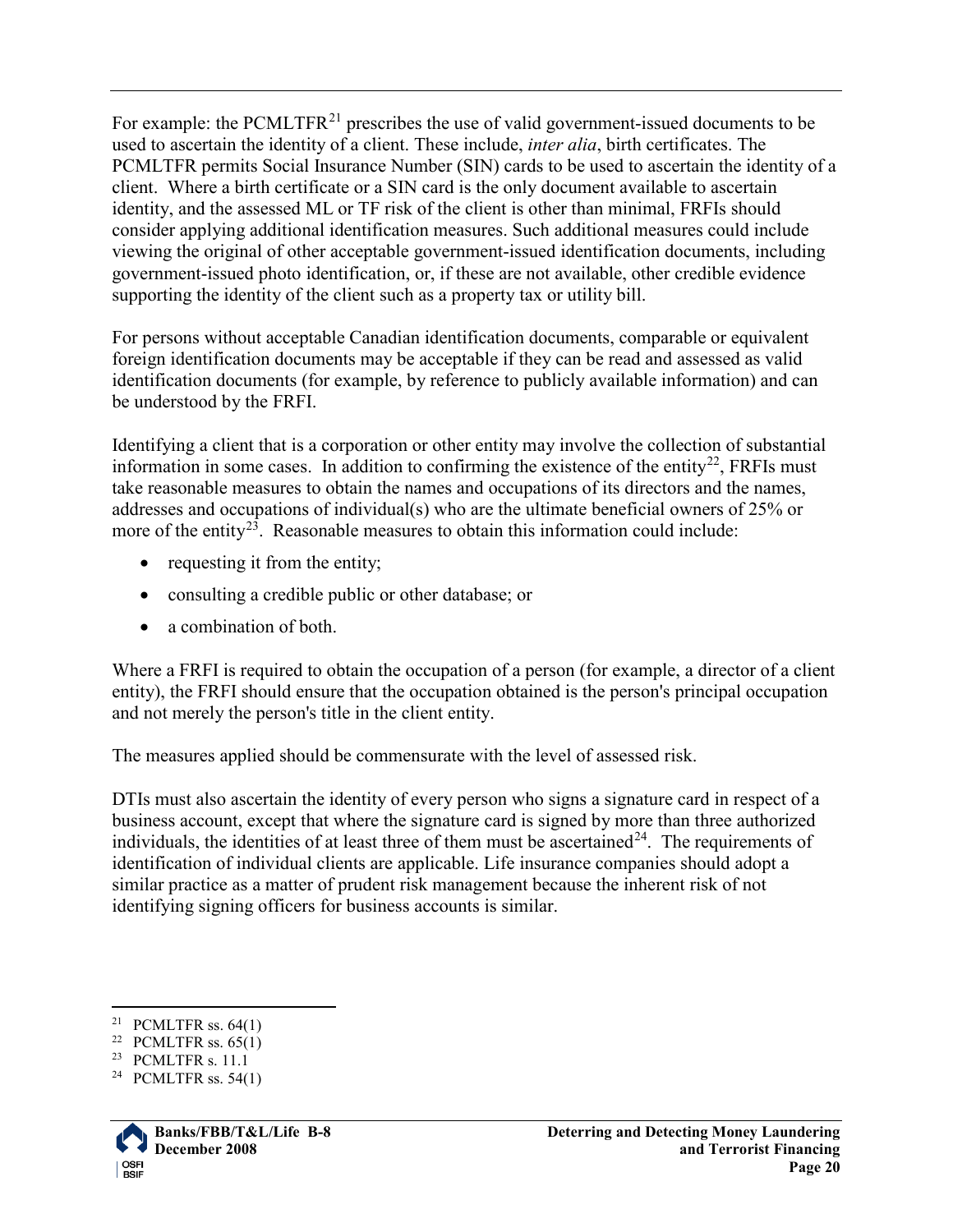The PCMLTFA and PCMLTFR prohibit FRFIs from opening accounts in prescribed circumstances if the FRFI cannot establish the identity of the client in accordance with prescribed measures $^{25}$  $^{25}$  $^{25}$ .

FRFIs must also take reasonable measures, at times prescribed by the PCMLTFR<sup>[26](#page-20-2)</sup>, to determine whether the individual client is acting for or on behalf of a third party. Reasonable measures could include:

- asking the question on a product application; or
- including a negative assurance statement above the client's signature line on the application or other purchase document.

## *Life Insurance Companies*

Life insurance companies are not required to ascertain the identity of, or obtain the identification information of, a person where there are reasonable grounds to believe that the person's identity has been ascertained in the prescribed manner by another life insurance company or life insurance broker or agent in respect of the same transaction or of a transaction that is part of a series of transactions that includes the original transaction<sup>[27](#page-20-3)</sup>. For these situations, life insurance companies should therefore develop and implement policies and procedures designed to ensure that:

- they perform appropriate initial and ongoing due diligence on other life insurance companies, life insurance brokers or agents; and
- there are reasonable grounds to believe that the client identification and verification procedures used by such other life insurance companies, life insurance brokers or agents comply with the PCMLTFA and PCMLTFR and with the life insurance company's own policies and procedures.

OSFI understands that with respect to individual products, in practice life insurance companies do receive information about the identity of the client on application forms submitted by life insurance agents or brokers. This practice enables life insurance companies to periodically determine that the grounds for relying on such agents are reasonable.

#### <span id="page-20-0"></span>*Source of Accumulated Funds or Wealth*

FRFIs should satisfy themselves that, in appropriate circumstances, the amount of clients' accumulated funds or wealth appears to be reasonable and consistent with the information provided. Doubts about the origin of such funds or wealth should be satisfied before proceeding

<span id="page-20-3"></span><span id="page-20-2"></span><sup>&</sup>lt;sup>27</sup> PCMLTFR ss.  $56(2)$ 



<span id="page-20-1"></span> $25$  PCMLTFA s. 9.2

<sup>&</sup>lt;sup>26</sup> PCMLTFR ss. 9(1) DTIs; PCMLTFR ss. 10(1) life insurance companies; PCMLTFR ss. 8(1) large cash transactions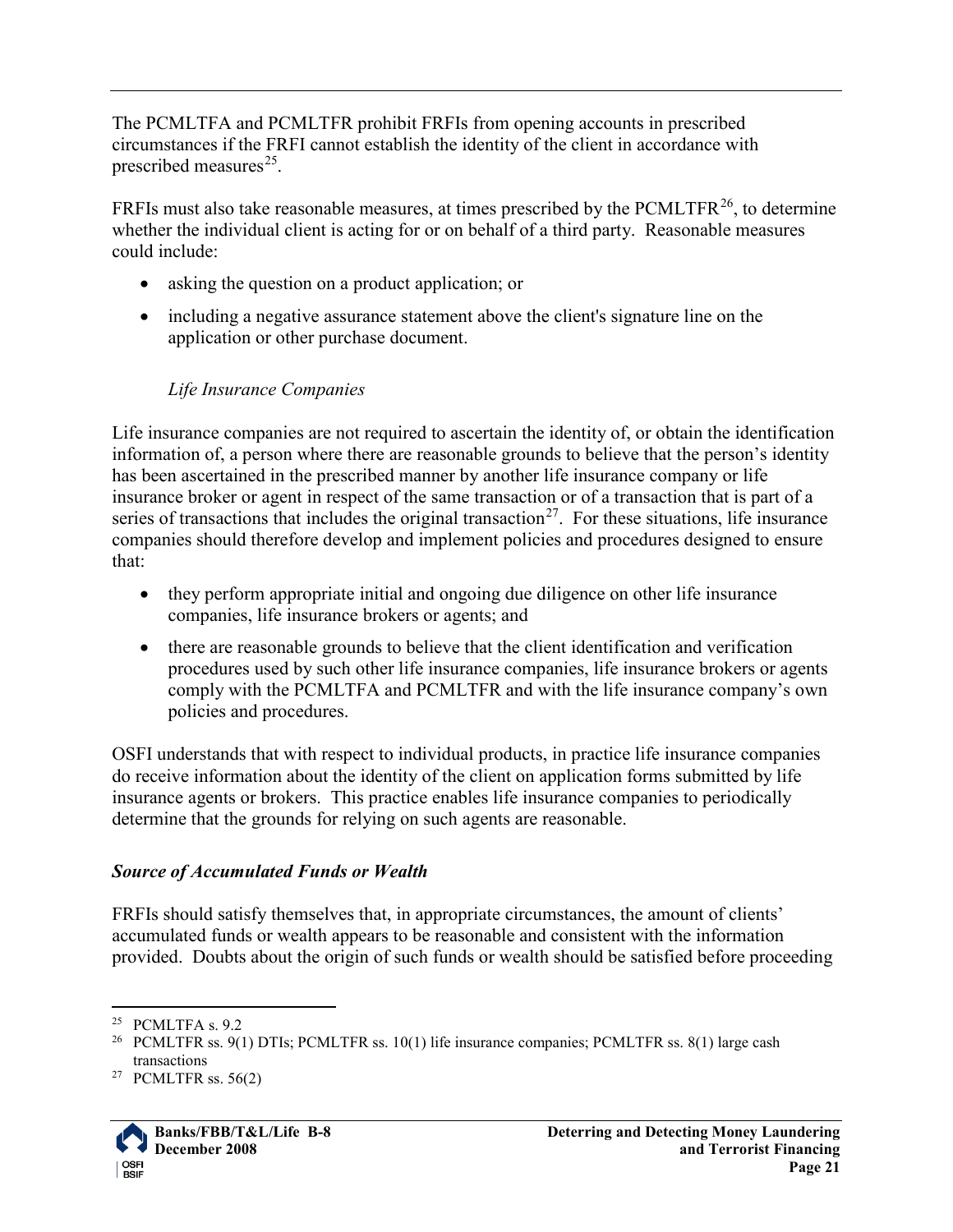with the relationship or permitting transactions to occur. Reasonable measures to implement this requirement could include:

- obtaining and evaluating more detailed information from the client; and
- verifying information obtained from other financial institutions or references.

Where doubts persist, consideration should be given to not proceeding with the relationship or transaction.

In cases where a client is assessed as higher risk **and** the source of accumulated funds or wealth does not appear to be reasonable, or is inconsistent with the information provided despite taking reasonable measures to resolve the inconsistency, the FRFI should consider declining to enter the business relationship, or terminating it, and consider filing a suspicious attempted transaction report.

## <span id="page-21-0"></span>*Monitoring*

## *Standard*

FRFIs must be able to identify suspicious transactions, or suspicious attempted transactions, and report these to FINTRAC. Further, FRFIs must take reasonable measures to ascertain the identity of every person with whom the FRFI conducts a transaction that is determined by the FRFI to be suspicious<sup>28</sup>. These obligations imply that the activities of all clients, regardless of their risk ranking, must be subject to some form of ongoing monitoring to detect transactions or attempted transactions that are potentially suspicious.

Reasonable measures for such monitoring could include:

- Identification and review of types of transactions or attempted transactions (defined by size, frequency, geographical location, delivery channel, business relationship or other factors) that appear to be inconsistent with the intended purpose of the account or the circumstances; and
- Changes in transaction activity that may on their own or in conjunction with recorded changes in client information, be indicative of a change in the nature of a client's business or intended use of the account.

FRFIs should conduct feasibility studies, as appropriate, to determine whether transaction volumes merit the application of information technology solutions to transaction monitoring.

Monitoring should identify information, transactions or attempted transactions that are unusual or potentially suspicious and that require further analysis. Monitoring criteria should cover all relevant indicators. Relevant indicators could include:

<span id="page-21-1"></span> <sup>28</sup> PCMLTFR s. 53.1

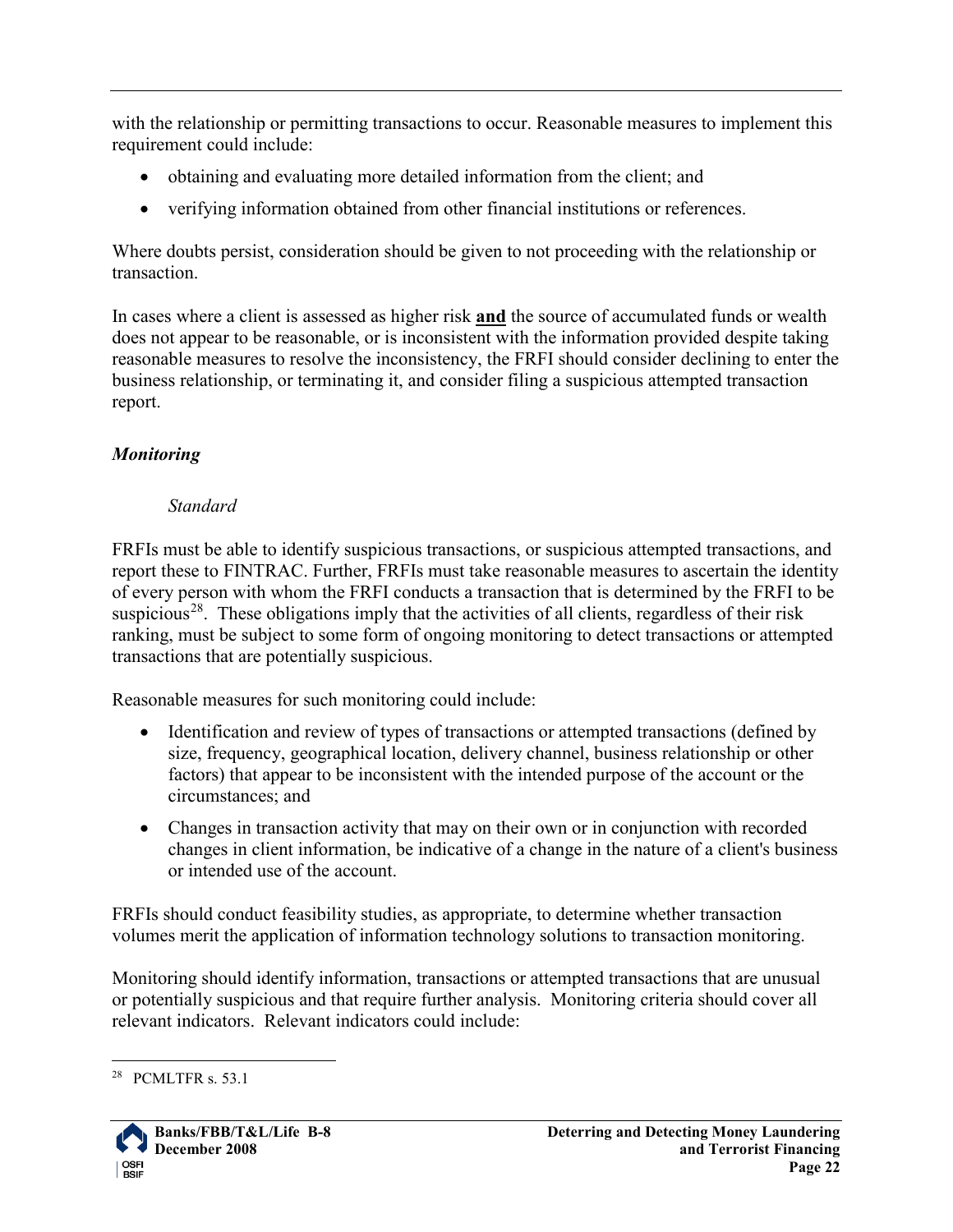- frequent and unexplained movement of accounts to different financial institutions;
- frequent and unexplained movement of funds between different financial institutions in various geographic locations;
- client information about or explanations for the source of transaction funds or accumulated wealth that is not clearly reasonable or credible;
- transactions that are structured or otherwise complex, or unusually large relative to the size and business of the client or the geographical location of the transaction;
- types of transactions, or patterns of transactions, inconsistent with the purpose of the account or the business of the client; and
- transactions that have no apparent economic or visible lawful purpose.

#### *Enhanced*

The PCMLTFA and PCMLTFR provide that where a FRFI determines that the risk of a ML or TF offence is high, FRFIs must take prescribed special measures for identifying clients, keeping records and monitoring financial transactions in respect of the activities that pose the high risk<sup>[29](#page-22-0)</sup>. The prescribed special measures include: reasonable measures to determine whether the high risk client is a PEFP<sup>30</sup>; keep client identification information and the information referred to in PCMLTFR s. 11.1 up to date<sup>[31](#page-22-2)</sup>; conduct ongoing suspicious transaction and suspicious attempted transaction monitoring<sup>32</sup>; and generally mitigate the high risk<sup>[33](#page-22-4)</sup>.

FRFIs should consider creating more than one category of higher risk client, and more than one category of enhanced due diligence, if the nature, scope, complexity and risk profile of the financial institution merit such action. Each level of enhanced monitoring should reflect the assessed level of risk appropriately.

Reasonable measures for applying enhanced monitoring could include:

- More frequent reviews of client activity and types of activity;
- More frequent updates or reviews of client information;
- The application of additional client identification measures;
- The gathering of information from public or open sources such as commercial databases;
- More frequent flagging of unusual transactions or other information; and

<span id="page-22-4"></span><sup>33</sup> PCMLTFR p. 71.1(c)



<span id="page-22-0"></span> <sup>29</sup> PCMLTFA ss. 9.6(3)

<span id="page-22-1"></span><sup>30</sup> PCMLTFR p. 54.2(b)

<span id="page-22-2"></span> $31$  PCMLTFR p. 71.1(a)

<span id="page-22-3"></span><sup>32</sup> PCMLTFR p. 71.1(b)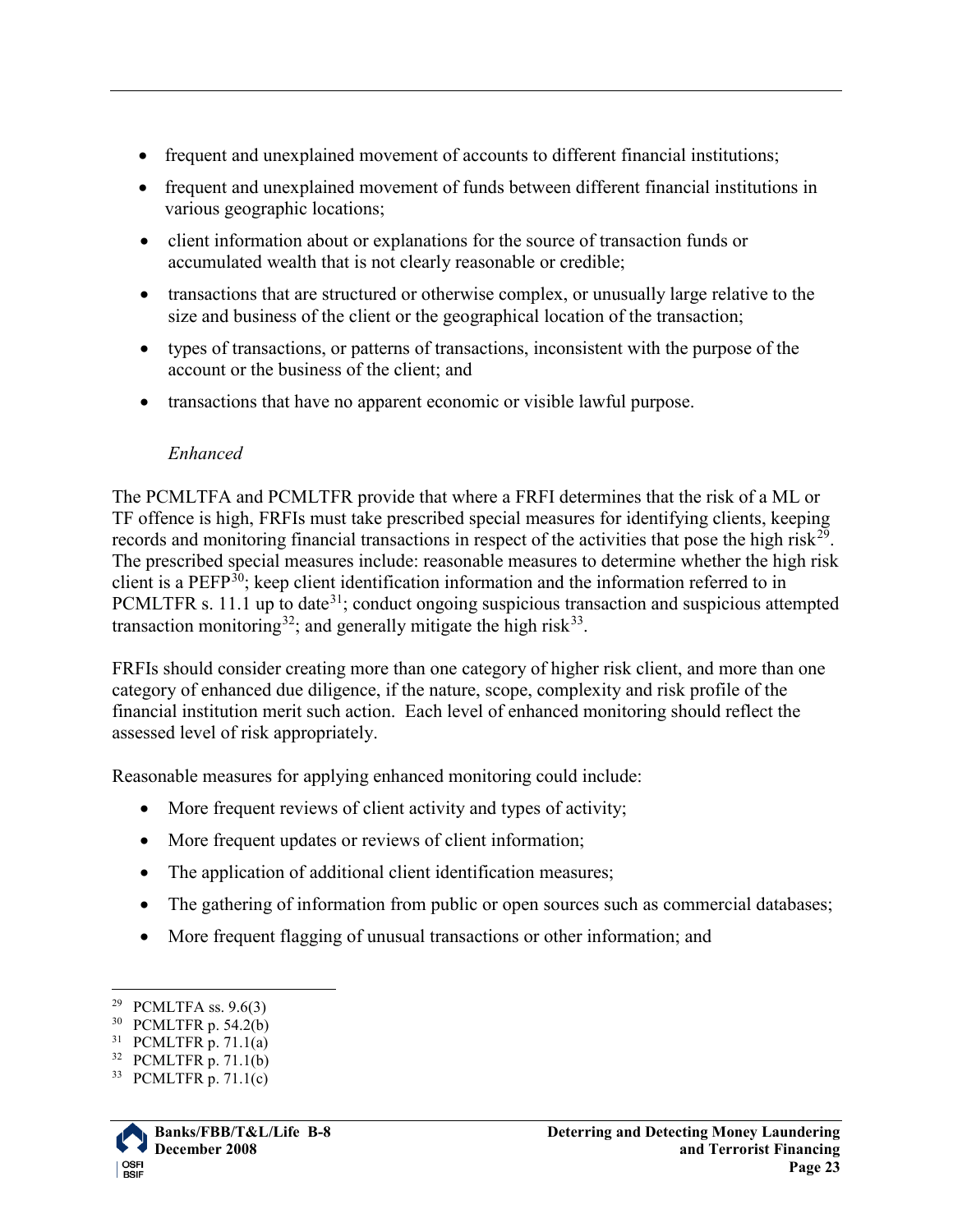• Referral of client activity and transactions to a more senior officer in the FRFI for review.

Additional measures that could be taken to strengthen the monitoring of high risk activities include:

- Review of business reports, including exceptions reports, generated by management information systems (for example, anti-fraud systems), for possible indicators in them of unusual or suspicious activity.
- Analysis of STR information for trends and other indicators of suspicious activity to aid the development of appropriate risk-based controls in businesses that indicate such activity.

## <span id="page-23-0"></span>**SPECIFIC HIGHER RISKS**

This section discusses OSFI's expectations and prescribed measures in respect of enhanced due diligence and related controls applicable to areas of identified higher risk.

#### *Use of Agents or Mandataries*

Many FRFIs rely on introducers, intermediaries or other third parties<sup>[34](#page-23-1)</sup> for client information gathering and verification purposes. These include, for example, deposit and mortgage brokers and solicitors. ML and TF risk mitigation can be compromised where FRFIs do not ensure that appropriate client identification standards are applied by the introducers, intermediaries or other third parties.

With one exception for life insurance companies referred to above, accountability for ascertaining the identity of the client and obtaining the information used to identify the client remains with the FRFI when it uses a third party to ascertain the identity of clients. In respect of this accountability, FRFIs must have an agreement or arrangement in writing with the agent or mandatary if such person is to be responsible for client identification and verification. The provisions of this arrangement or agreement must conform to the requirements of the PCMLTFR<sup>[35](#page-23-2)</sup> and it should obligate the agent or mandatary to:

- apply the DTI's or life insurance company's client identification and verification requirements (which must comply with the regulatory requirements);
- ensure that, where the client is present at the time client identification is ascertained, the agent or mandatary applies client identification procedures that include viewing original identification documents;

<span id="page-23-2"></span><span id="page-23-1"></span><sup>35</sup> PCMLTFR s. 64.1



<sup>&</sup>lt;sup>34</sup> Referred to as "agents" or "mandataries" in s. 64.1 of the PCMLTFR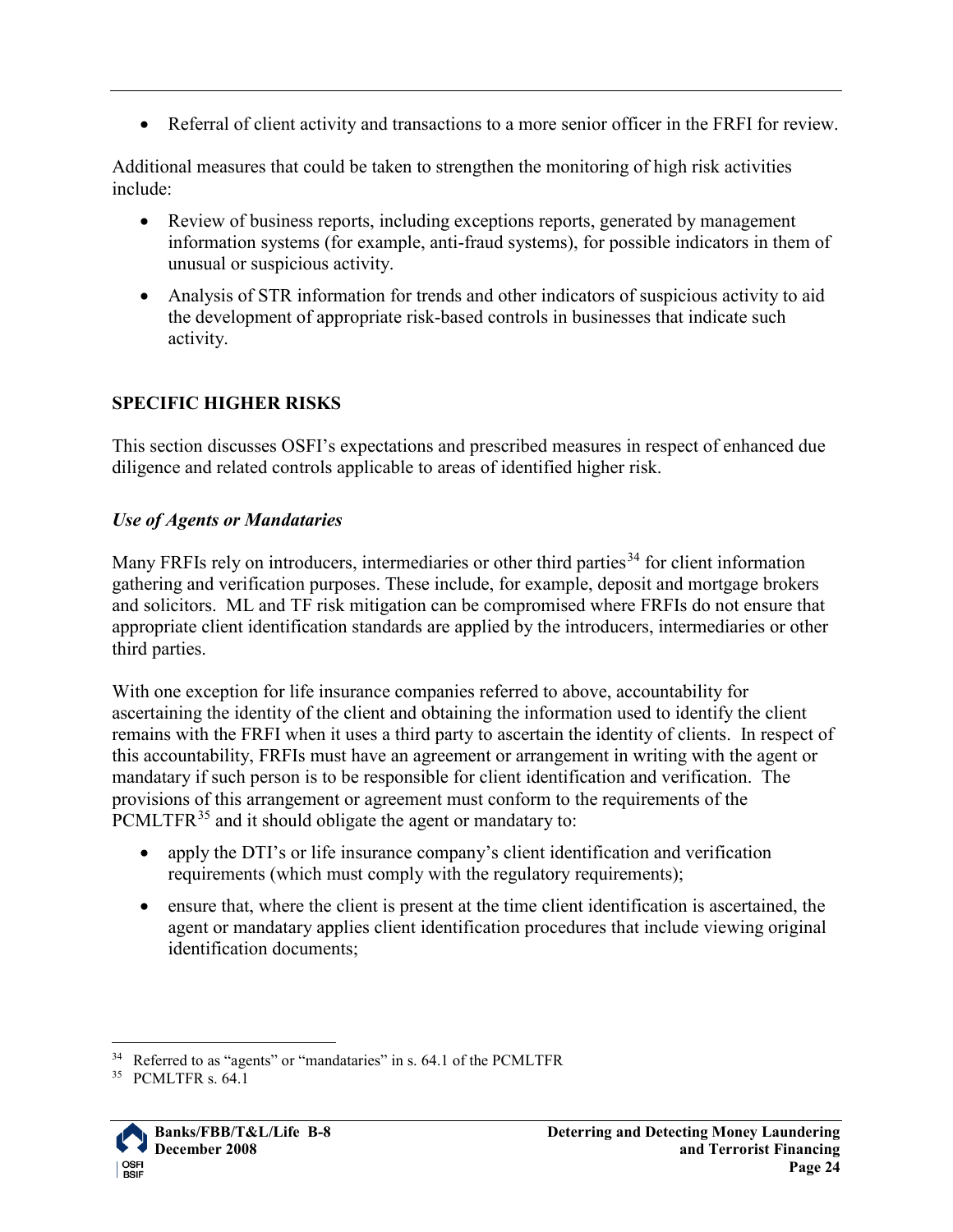- ensure that, where the client is not present at the time client identification is ascertained, the agent or mandatary applies prescribed non-face-to-face identification requirements<sup>36</sup>; and
- provide the client identification information to the DTI promptly after obtaining it.

DTIs and life insurance companies should also:

- ensure that if the agent or mandatary is responsible for collecting the information required to make a third party determination or a PEFP determination, these responsibilities are also documented;
- Ensure they receive client identification information in the required timeframes; and
- periodically review, in a systemic manner, the quality of client information gathered and documented by the agent or mandatary to ensure that it continues to meet their requirements.

Documentation of relationships and communications with, and client due diligence work of, agents and mandataries, should be complete and current, and client information should be placed in the client's record promptly upon receiving it. See further, "Record Keeping and Retention", below.

FRFIs should consider terminating relationships with agents or mandataries that do not comply with agreed upon client identification responsibilities or provide the DTI or life insurance company with the requisite client information on a timely basis.

Contracts with agents and mandataries should be reviewed and updated as necessary to ensure compliance with the PCMLTFR $37$  regarding the use of agents and mandataries.

The extent of the DTI's or life insurance company's exposure to the agent or mandatary for the results of client due diligence should be addressed expressly in the DTI's or life insurance company's inherent risk assessment.

## <span id="page-24-0"></span>*Fraud with respect to Mortgage Loans and other Products*

Fraudulent misrepresentation in respect of FRFIs' products takes many forms that could include:

- Forged or falsified employment letters or references, or misrepresented self-employment;
- Forged or falsified pay stubs, T4 slips, and CRA Notices of Assessment;
- Forged or falsified personal identification documents;
- Use of "straw" (i.e., non-existent) individuals;
- False or falsified credit records;

<span id="page-24-2"></span><span id="page-24-1"></span><sup>37</sup> PCMLTFR s. 64.1



 <sup>36</sup> FINTRAC Guideline 6G, section 4.12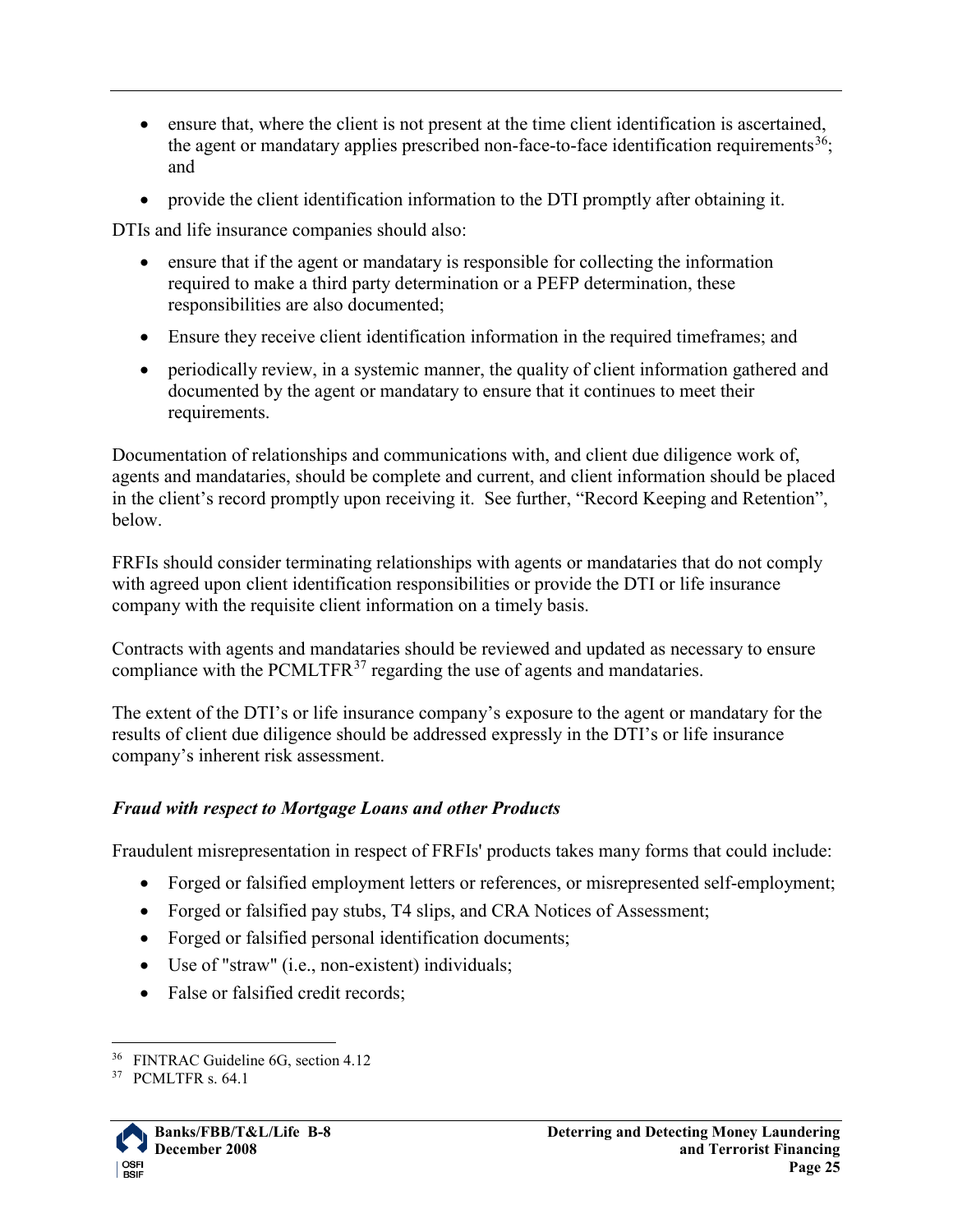- Concealed legal or beneficial ownership;
- Concealed sources of down payment; and
- Inflated assets.

FRFIs should ensure their client acceptance and due diligence processes address the risk of fraud, a predicate offence for money laundering. FRFIs should take reasonable measures to address the risk, which could include:

- Applying enhanced client identification measures such as viewing a second piece of identification, or viewing government-issued photo identification;
- Having an agent or mandatary apply enhanced non-face-to-face client identification measures;
- Ensuring that legal and/or beneficial ownership of property or business is understood and documented;
- Satisfying themselves that the amount of clients' accumulated funds or wealth appears to be reasonable and consistent with the information provided (see further, "Source of Accumulated Funds or Wealth" above);
- Training staff, agents or mandataries in the recognition of valid identification documents and signs of falsification of documents;
- Obtaining corroboration of information in employer letters, references, pay stubs or credit records, as appropriate; and
- Corroborating the existence and value of stated assets.

Life insurance companies should ensure that mortgage loans are subject to the AML/ATF program.

## <span id="page-25-0"></span>*PEFPs*

The FATF Recommendations state that PEPs are potentially more susceptible to financial crime than other clients of financial institutions. In Canada, the PCMLTFA requires FRFIs to determine, in prescribed circumstances, whether they are dealing with PEFPs and also prescribes mandatory enhanced due diligence measures to be taken in respect of PEFPs in prescribed circumstances.[38](#page-25-1)

A PEFP is defined in the PCMLTFA as an individual who holds or has ever held prescribed offices or positions in or on behalf of a foreign state or is a prescribed member of the family of such a person  $39$ .

<span id="page-25-2"></span><span id="page-25-1"></span><sup>39</sup> PCMLTFA ss. 9.3(3)



 <sup>38</sup> PCMLTFA s. 9.3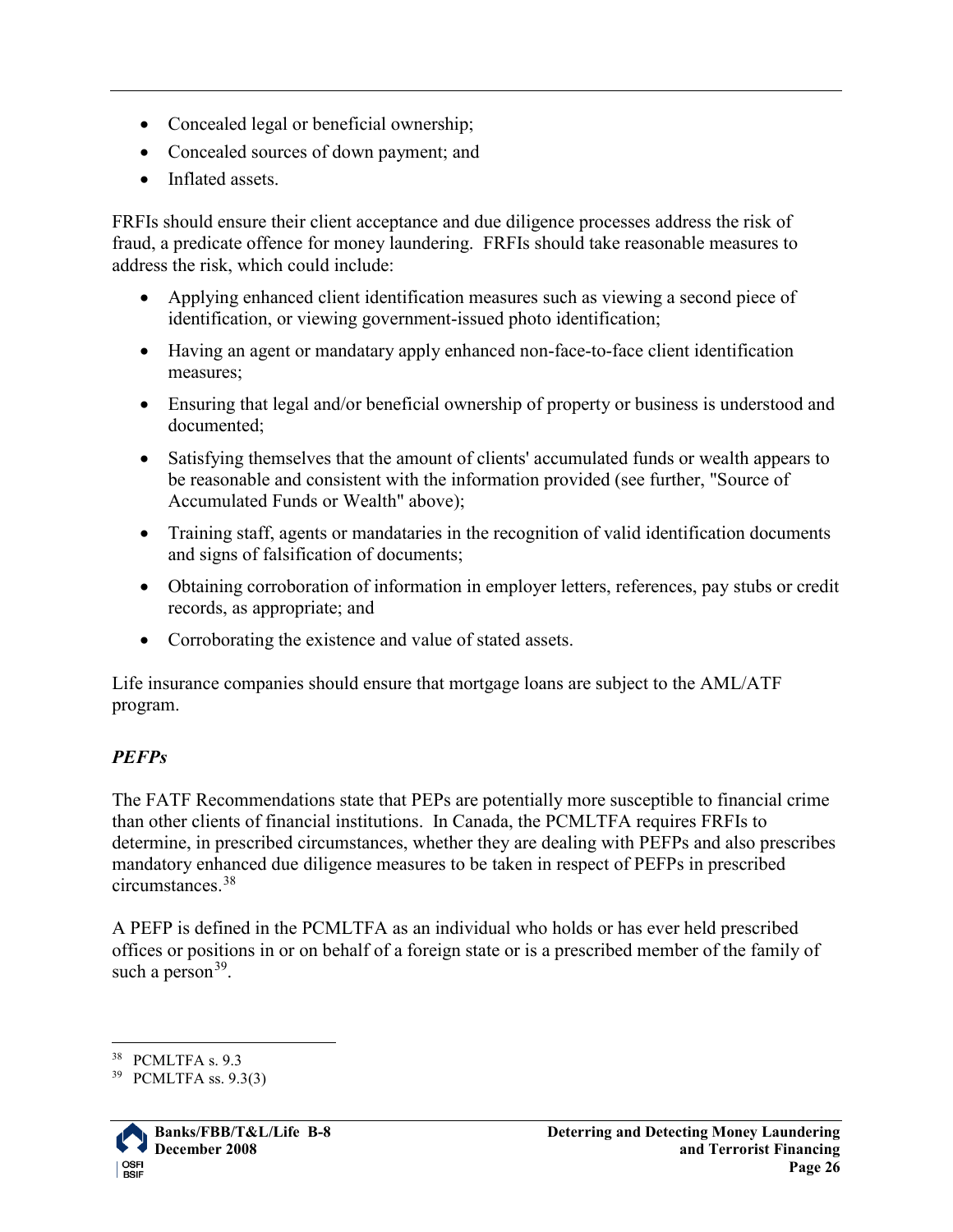For purposes of the foregoing, the term "foreign state" should be interpreted to include the principal political subdivisions of foreign countries when applying the PEFP definition.

Once the determination is made, prescribed actions must be taken within minimum time periods.

#### *Timing of PEFP determination - DTIs*

There are three situations that trigger the requirement for DTIs to determine whether a client is a PEFP:

- when an account is opened  $40$ :
- when an existing client is deemed to be high risk<sup>[41](#page-26-1)</sup>; and
- when a client initiates or receives an EFT of  $$100,000$  or more<sup>[42](#page-26-2)</sup>.

The determination and approval by a senior officer to keep the account open must be made no later than 14 days from account activation<sup>[43](#page-26-3)</sup> or within 14 days of the EFT being received or sent<sup>44</sup>. There is no specific time period in respect of determination as a result of a risk assessment. FRFIs should ensure that the PEFP determination required when an existing account is deemed to be high risk is made no later than 14 days thereafter, to be consistent with other prescribed requirements.

#### *Timing of PEFP determination – Life Insurance Companies*

Life insurance companies must take reasonable measures to determine if a person who makes a lump-sum payment of \$100,000 or more in relation to an immediate or deferred annuity or life insurance policy on their own behalf or on behalf of a third party is a  $PEFP<sup>45</sup>$  $PEFP<sup>45</sup>$  $PEFP<sup>45</sup>$ . Such person may not be the policy holder.

The determination must be made within 14 days of the payment transaction<sup>46</sup>.

#### *Points to Consider in Making a PEFP Determination*

The PCMLTFA and PCMLTFR require that FRFIs take "reasonable measures" to make the PEFP determination. Reasonable measures could include:

• Asking the individual for information that could indicate PEFP status, such as existing or previous connections to the prescribed relationships;

<span id="page-26-6"></span><span id="page-26-5"></span><span id="page-26-4"></span><sup>46</sup> PCMLTFR ss. 67.2(3)



<span id="page-26-0"></span> <sup>40</sup> PCMLTFR paragraph 54.2(a)

<span id="page-26-1"></span><sup>41</sup> PCMLTFR paragraph 54.2(b)

<span id="page-26-2"></span><sup>&</sup>lt;sup>42</sup> PCMLTFR paragraph  $54.2(c)$ , (d)

<span id="page-26-3"></span><sup>43</sup> PCMLTFR ss. 67.1(2)

<sup>44</sup> PCMLTFR ss. 67.2(3)

<sup>45</sup> PCMLTFR s. 56.1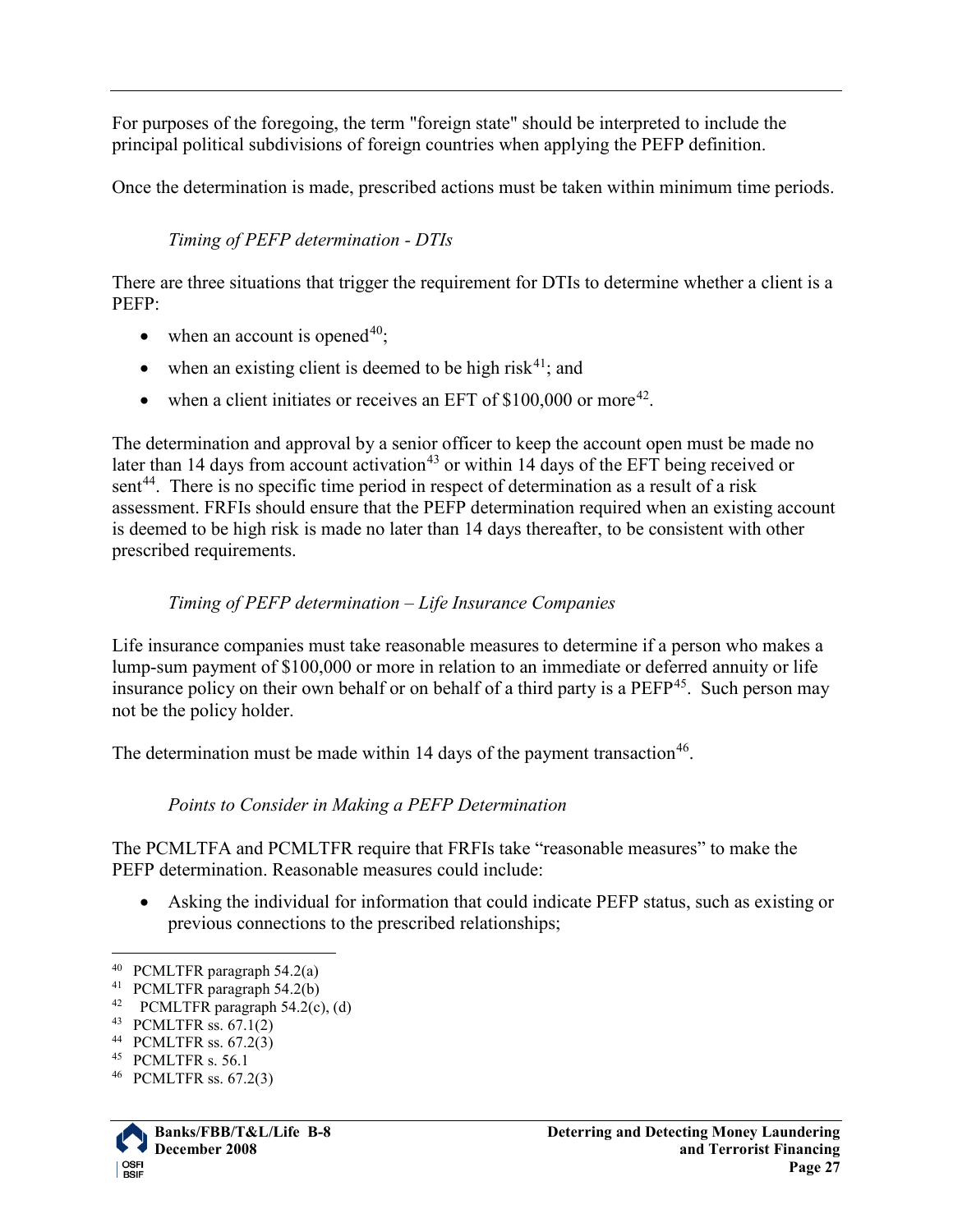- Screening the individual's name and other personal information against a commercially or publicly available database to gather more information about the individual; or
- a combination of both.

## *About asking the Client*

If FRFIs choose to ask the individual for information, FRFIs should keep in mind that clients should not be expected to know the criteria that determine whether they are PEFPs. FRFIs should also note that there is no obligation imposed on FRFIs to disclose to a client that a determination must be made, or needs to be made.

A reasonable approach would be to ask the client if the client has or has ever had a prescribed connection to a foreign state, government, military or judiciary. The questions could be expanded to cover family members with any similar connections. If the responses are not clear or inconclusive, additional assessment or due diligence may be necessary before finalizing the determination. The additional measures could range from asking the applicant for more information, to internet searches, to running the individual(s') name(s) against a public database.

FINTRAC has published a pamphlet that FRFIs can use to explain to their clients, if necessary, why they need to enquire about their background. This pamphlet can be viewed at FINTRAC's Internet site.

#### *About consulting a commercial database*

FRFIs that choose to screen names and other personal information against a commercial or publicly available database should ensure they:

- Determine whether the provider identifies in the database individuals who fit the definition of PEFPs in the PCMLFTA and PCMLTFR. Most of these databases are built using open source (i.e. public) information. If the family members of a PEFP are not well known, there is no guarantee that a database will know about them.
- Establish the frequency and methodology used to update the information in the database, including whether the provider removes names from the database when officeholders leave office or die. If names are removed, the database may not capture persons who "have ever been" PEFPs.
- Establish a process to discard false positive hits, and identify other steps to be taken if the information in the database is inconclusive.
- Are able to screen the names of clients in all business lines against this list, especially if the FRFI has manual procedures, legacy systems, or uses the database to screen for the names of designated persons under anti-terrorist regulations.

OSFI does not expect FRFIs to depend on a client database in making a PEFP determination where the information obtained from the client shows that the client is a PEFP. Clients, who initially provide information that clearly establishes them to be PEFPs, must be determined to be

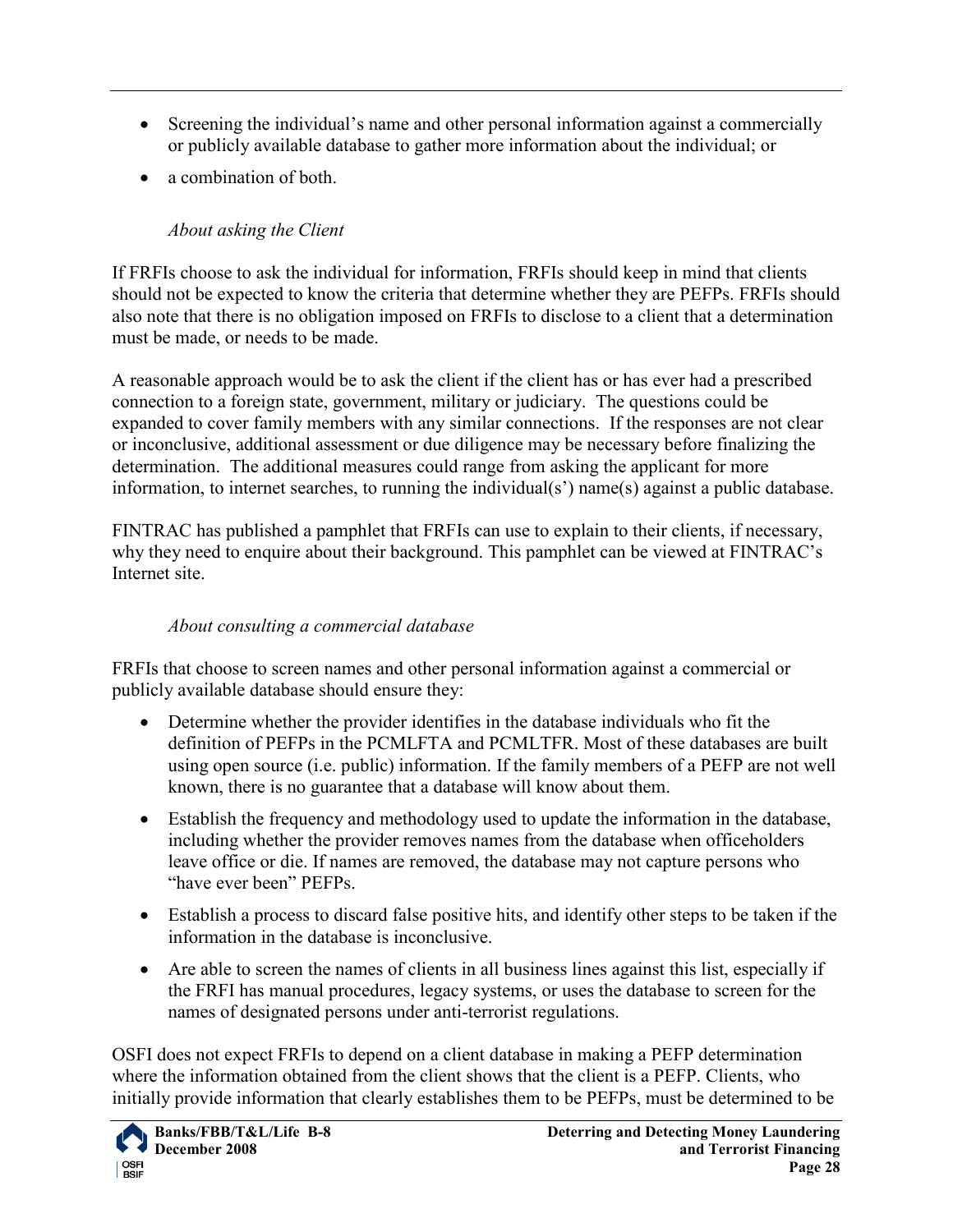PEFPs and need not be scrubbed through databases unless it is done merely to obtain background or additional information.

Refer to the discussion about "reasonable measures" in "Client Due Diligence", above. FRFIs should ensure a determination is made based on an evaluation of the information received from a client or a database.

FRFIs should also ensure that, where a client is determined to be a PEFP, and the FRFI is aware that the client has family members who are also PEFPs by reason of the definition in the PCMLTFA, the names of such family members are scrubbed against the FRFI's client databases to determine if accounts are held in such names by the FRFI.

FRFIs that use agents or mandataries (deposit brokers, mortgage brokers or others) to identify their clients and remit client identification information to them retain responsibility for PEFP determination. FRFIs may assign responsibility for collecting the information necessary for the FRFI to determine if the client is a PEFP, but the FRFI, not the agent, is responsible for making the determination and for applying the prescribed measures accordingly. FRFIs should ensure that where agents or mandataries are responsible for gathering the information, the agents understand what is required to be done and the FRFI satisfies itself that its agents are doing what is required.

If a client's name is contained in a public database, but the FRFI does not determine the client is a PEFP, the FRFI may wish to make a note of the "hit" for future reference or to guide it in any future risk assessment.

#### *What Happens after a PEFP Determination is made*

Once a PEFP determination is made, it may not be reversed or otherwise changed, other than to correct error. The PEFP definition provides that the criterion or criteria that trigger PEFP status remain(s) in effect in perpetuity.

When a client is determined to be a PEFP a FRFI must:

- Take reasonable measures to establish the source (i.e., how the client acquired the funds in the account) of the PEFP's funds; see "Applying PEFP Determination to Canadian sources of funds or payments", below;
- For DTIs, obtain the approval of a senior officer to keep the account open; for life insurance companies, ensure that a senior officer reviews the transaction; and
- Conduct enhanced ongoing monitoring of the PEFP's account to identify potentially suspicious transactions.

Reasonable measures to establish source(s) of funds include asking the client to explain how the client came to hold the funds. Examples of source of funds could include: savings accumulated through employment; sale of investments; sale of a business; an inheritance; a salary bonus; and consulting fees.

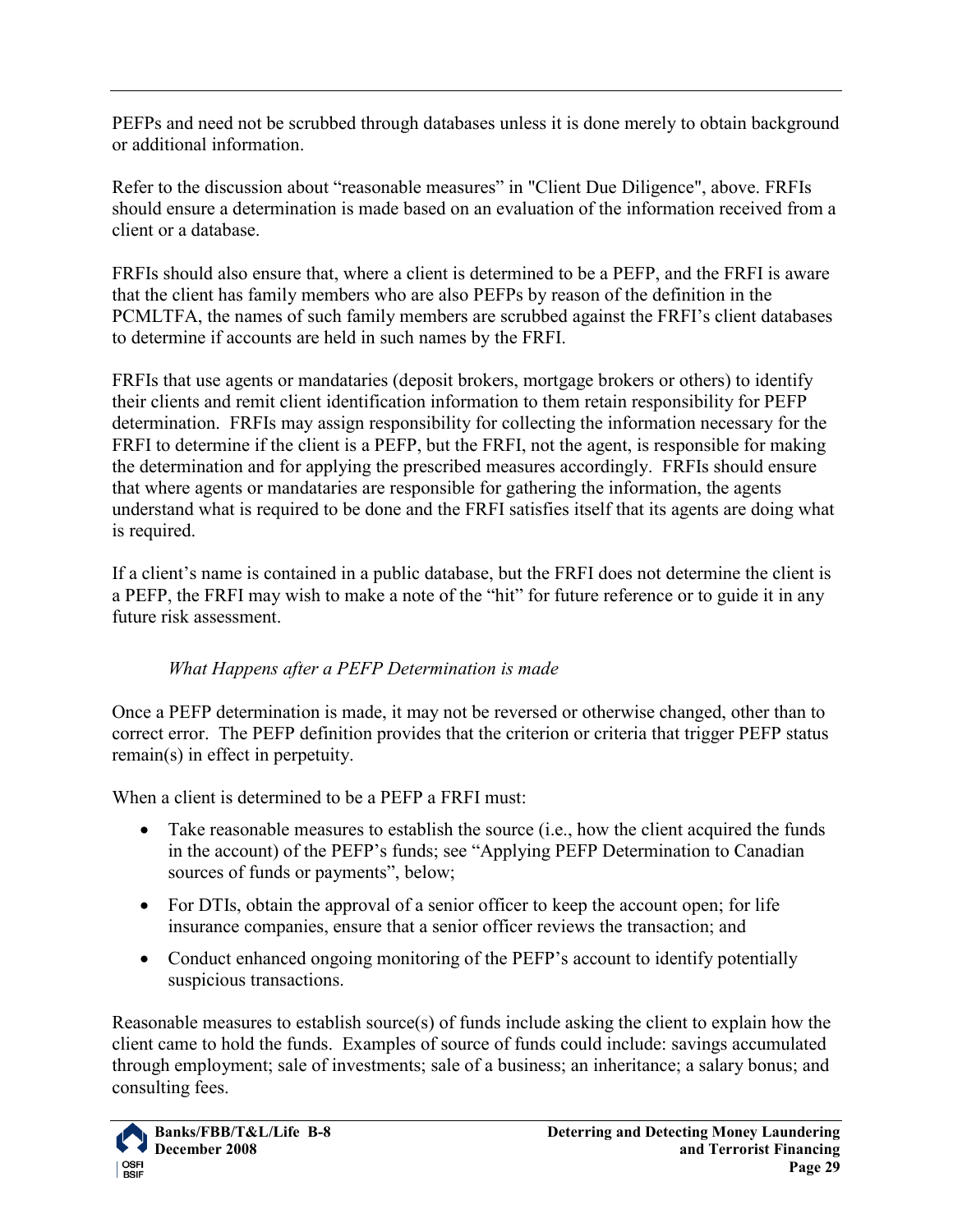In respect of the approval by a senior officer, such individual should be a person at a more senior level who has the authority to make this decision.

Reasonable measures for enhanced and ongoing monitoring of PEFPs' accounts may involve manual or automated processes, or a combination of both depending on resources and needs and could include:

- Developing reports or performing more frequent review of PEFP account activity, and flagging activities that deviate from expectations and elevate concerns as necessary;
- Setting up a management committee to regularly review all identified PEFPs and their transactions; and
- Reviewing transactions more frequently against indicators of suspicious transactions.

## *PEFPs in Canada and Domestic PEPs*

The PEFP definition in the PCMLTFA indicates that the country of residence or citizenship of an individual is immaterial to PEFP determination. FRFIs should therefore ensure that their methodology of PEFP determination does not preclude individuals merely because they may be Canadian citizens or residents.

FRFIs may need to ensure they distinguish between PEFPs and domestic PEPs. The latter are not separately defined in the PCMLTFA definition of PEFP, although a PEFP could also be a domestic PEP. However, FRFIs are not under any legal obligation to identify domestic PEPs *per se*, whether by screening or flagging large transactions or in any other way. Further, even if FRFIs know they are dealing with a domestic PEP, they are not under any legal obligation to apply the measures that are applicable to PEFP accounts, unless that individual is a PEFP.

Where a FRFI is aware that a client is a domestic PEP, the FRFI should assess what effect, if any, this may have on the overall assessed risk of the client. If the assessed risk is elevated, the FRFI should apply enhanced due diligence measures as it considers appropriate.

#### *Identification of PEFPs in Foreign Subsidiaries or Branches*

The PCMLTFA and PCMLTFR do not oblige FRFIs to apply PEFP measures to their subsidiaries or branches of FRFIs outside Canada.

Where a FRFI is aware that a client of a subsidiary or a branch outside Canada is a PEFP, the FRFI should assess what effect, if any, this may have on the overall assessed risk of the client. If the assessed risk is elevated, the FRFI should apply enhanced due diligence as it considers appropriate.

The operations of foreign branches and subsidiaries may be subject to local AML/ATF legislation, which may include requirements to identify and monitor PEPs, including PEFPs.

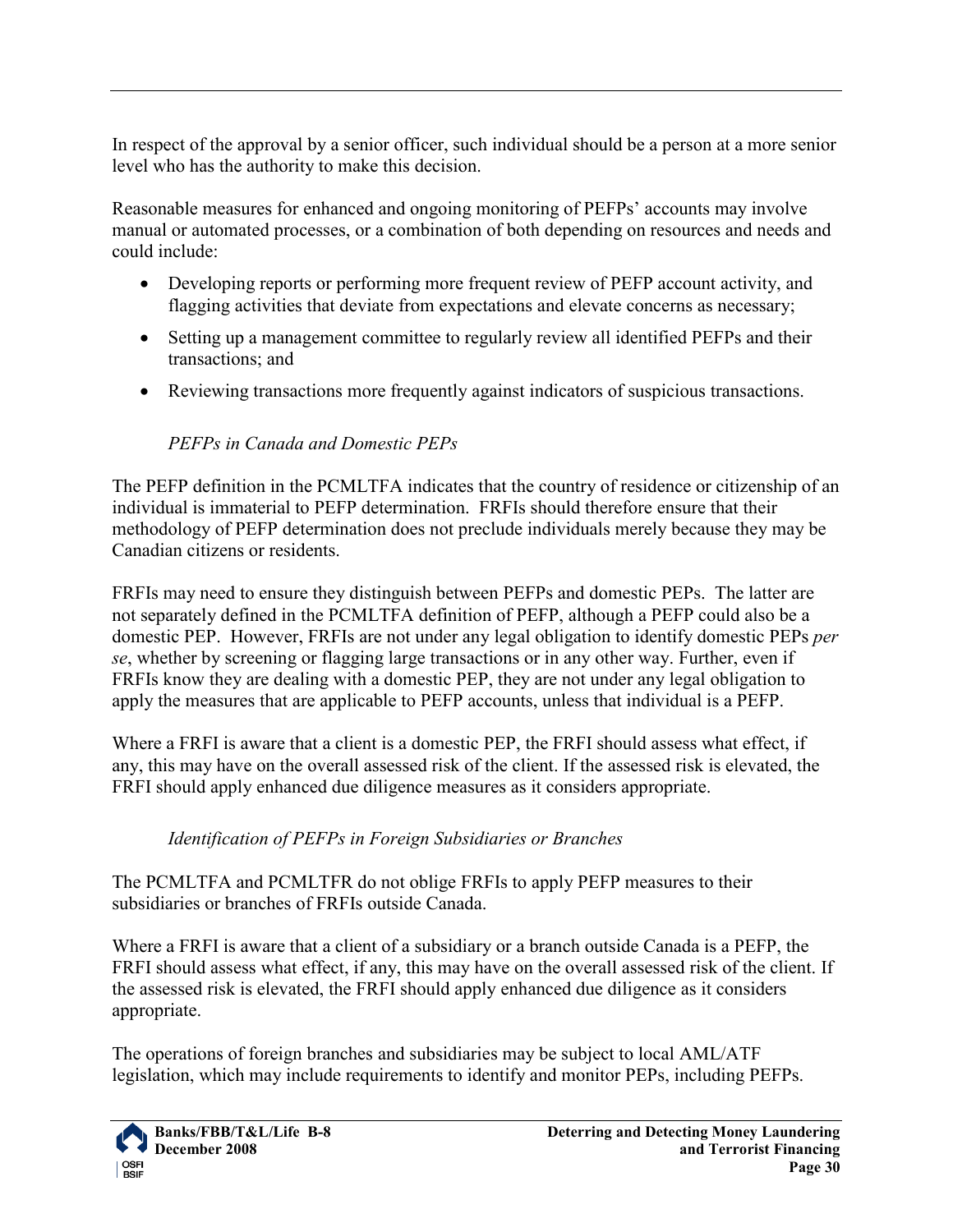*Identification of PEFPs who own or control 25% or more of Clients that are Corporations or Entities, or who are directors or officers of such corporations or entities*

FRFIs are not obliged by the PCMLTFA or PCMLTFR to apply PEFP determination procedures to persons who own or control 25% or more of clients that are corporations or entities, or who are directors or officers of such corporations or entities.

Where a FRFI is aware that a person who owns or controls 25% or more of a client that is a corporation or entity, or who is a director or officer of such a corporation or entity, is a PEFP, the FRFI should assess what effect, if any, this may have on the overall assessed risk of the client corporation or entity. If the assessed risk is elevated, the FRFI should apply enhanced due diligence as it considers appropriate. Appropriate due diligence could include:

- A determination as to whether the PEFP is a client of the FRFI, and, if so, whether enhanced monitoring procedures should apply to the client's and the PEFP's transactions.
- Enhanced monitoring of the client account.

## *Applying PEFP determinations to Canadian sources of funds or payments*

For life insurance companies, the PCMLTFR<sup>[47](#page-30-1)</sup> does not distinguish between domestic and foreign payments. Accordingly, life insurance companies should apply a PEFP determination to prescribed funds from any source, domestic or foreign.

For DTIs**,** domestic transfers into or out of an account do not, of themselves, trigger any requirement to make a PEFP determination<sup>[48](#page-30-2)</sup>.

However, if a DTI has already determined that a client is a PEFP, OSFI believes that a risk assessment should be made to determine whether monitoring domestic incoming transfers would be advisable.

## <span id="page-30-0"></span>*Client Corporations that can issue bearer shares*

Identifying a client that is a corporation that can issue bearer shares may require special customer identification measures. Bearer shares can hide the identity of beneficial owners of the client corporation. If the aggregate of such shares could amount to more than 25% of such client corporation, a FRFI might be unable to identify the beneficial owner(s).

Where a FRFI assesses (using the risk categories outline above) that the risk of dealing with such a client corporation may be present, the FRFI should apply reasonable measures to mitigate this risk. Reasonable measures should always include obtaining the identity of the person or persons

<span id="page-30-2"></span><span id="page-30-1"></span>

<sup>&</sup>lt;sup>47</sup> PCMLTFR s. 56.1<br><sup>48</sup> PCMLTFR p. 54.2(c)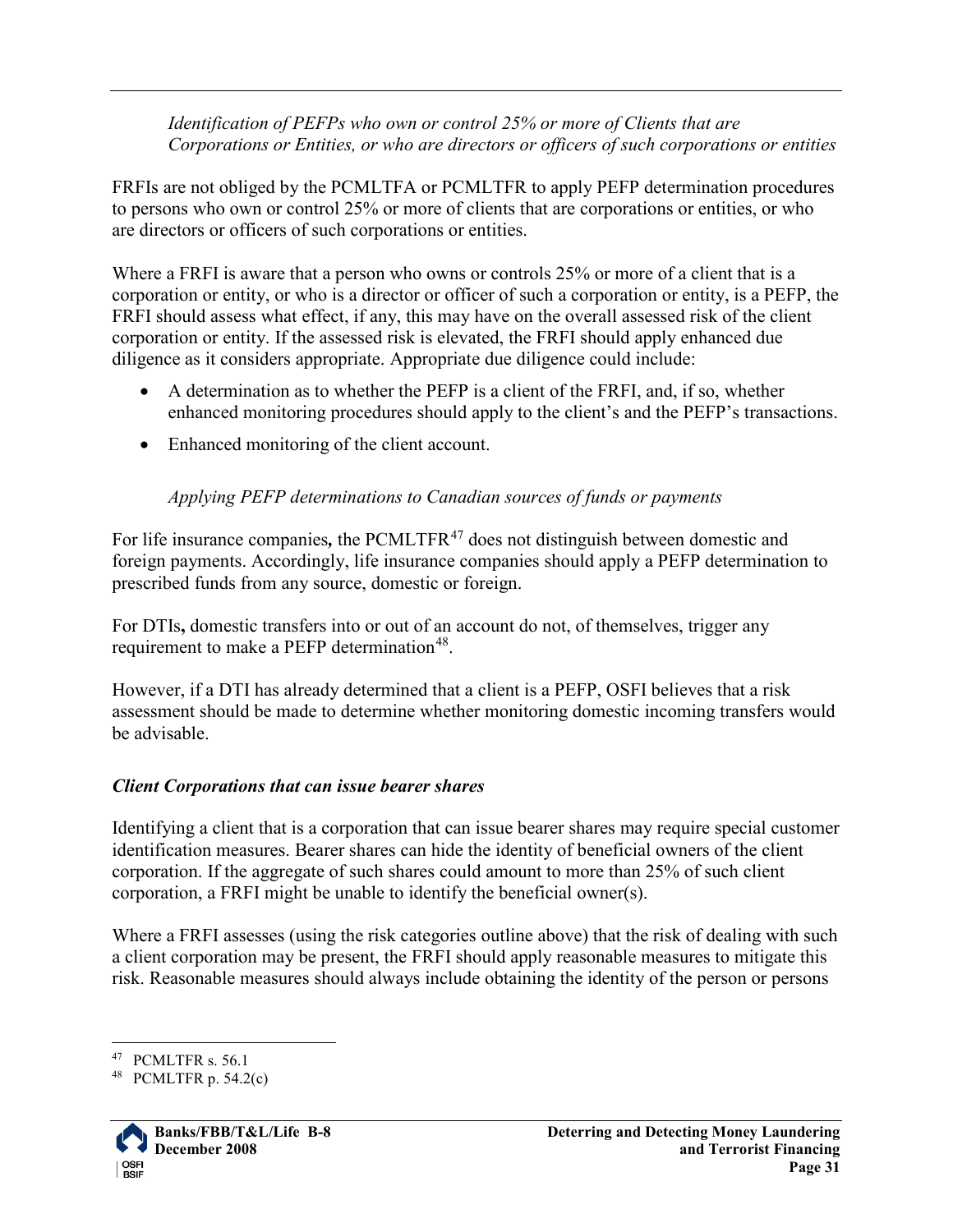who beneficially own 25% or more of the shares of the corporation taking into account any issued and outstanding bearer shares, and could also include one or more of the following:

- Requesting the client corporation to immobilize any issued and outstanding bearer shares, for example, by arranging for the certificates representing such shares to be placed with a custodian such as a trustee. The arrangement should permit the FRFI to:
	- o Verify on request that the shares continue to be held by the custodian; and
	- o Be advised on a timely basis of any change in ownership of the shares that may change this information.
- Requesting the client corporation to amend its charter documents to remove the power to issue bearer shares and limit the issue of new shares;
- Requesting the client corporation to cancel any issued and outstanding bearer shares and replace them with shares in registered form.

FRFIs should ensure that the measures taken are documented.

## <span id="page-31-0"></span>*Correspondent Banking*

For the purpose of this Guideline, "correspondent banking relationship" has the same meaning as in the PCMLTFA.

Correspondent banking relationships are established between banks to facilitate, among other things, transactions between banks made on their own behalf; transactions on behalf of their clients; and making services available directly to clients of other banks. Examples of these services include: inter-bank deposit activities; international electronic funds transfers; cash management; cheque clearing and payment services; collections; payment for foreign exchange services; processing client payments (in either domestic or foreign currency); and payablethrough accounts.

Correspondent banking relationships with foreign financial institutions (FFIs) are identified by the FATF as a specific higher risk area, and consequently the PCMLTFA and PCMLTFR prescribe measures<sup>[49](#page-31-1)</sup> to be applied by FRFIs that enter into correspondent banking relationships with FFIs and their clients.

FRFIs that offer payable through accounts services to customers of FFIs must take reasonable measures to ascertain whether the FFIs have met requirements that oblige them to identify and ascertain the identities of such clients that are consistent with the requirements of the PCMLTFR, and ensure that the FFIs will provide relevant customer identification data to the FRFI, upon request<sup>50</sup>. Reasonable measures to achieve these requirements could include:

<span id="page-31-2"></span><span id="page-31-1"></span>

<sup>&</sup>lt;sup>49</sup> PCMLTFA s. 9.4 and PCMLTFR s. 55.1, 55.2 PCMLTFR s. 55.2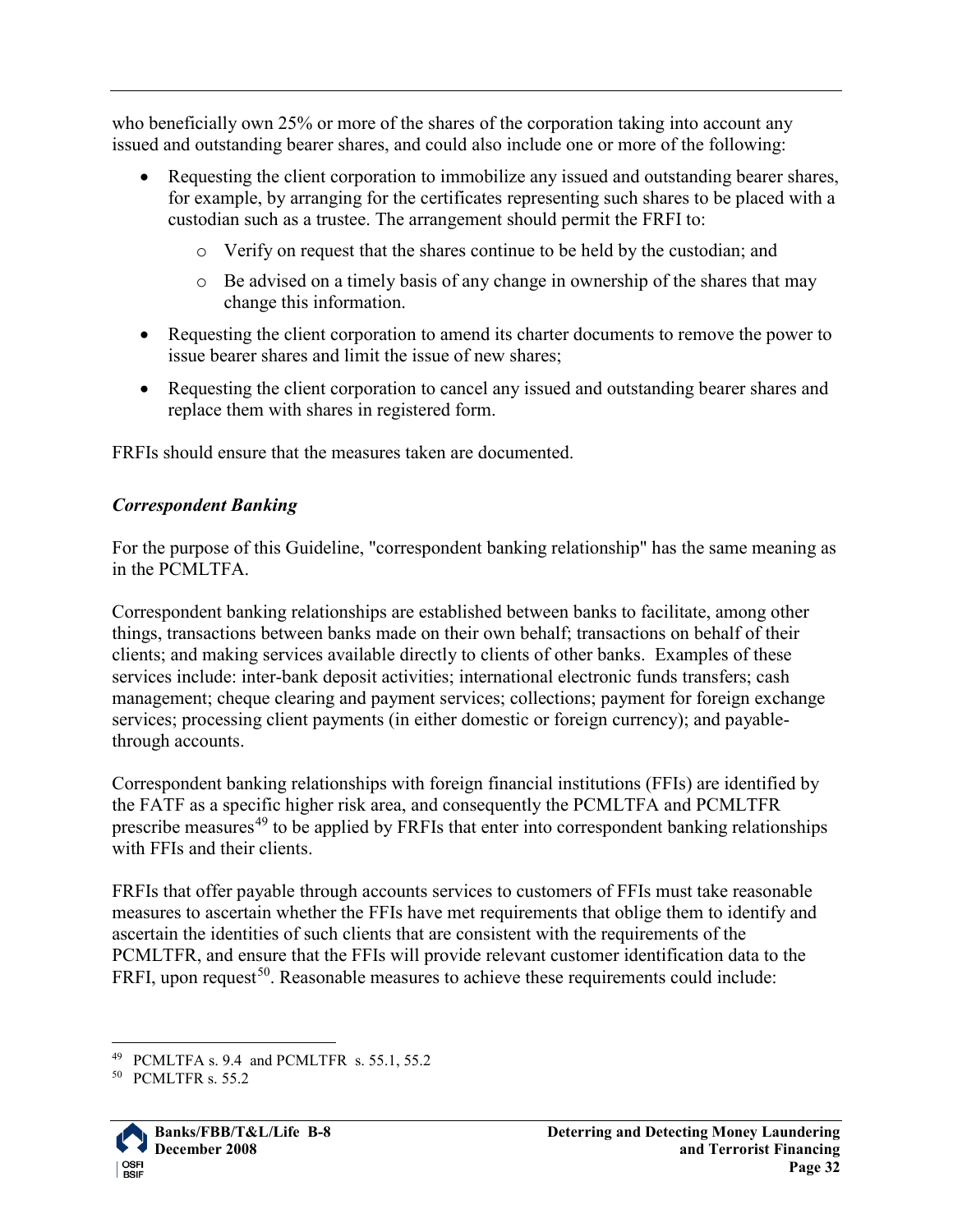- Obtaining copies of the FFI's AML policies, and in particular its customer acceptance policies, and reviewing these for consistency with the requirements of the PCMLTFR;
- Ensuring that the documentation of the agreement with the FFI includes an obligation on the part of the FFI to provide relevant customer identification information to the FRFI when requested to do so.

Reasonable measures to monitor correspondent banking relationships generally could include, for example:

- Establish and periodically update an AML country risk rating system and assign a rating to each country in which a correspondent banking relationship has been established, for the purpose of implementing an appropriate level of monitoring;
- Review the FATF (or FATF style regional body's) mutual evaluation report or other assessment of the FFI's home country's measures to implement the FATF 40 Recommendations and 9 Special Recommendations;
- Review the FFI's ownership and background;
- Be satisfied that its activities are authorized, regulated and supervised by the relevant regulatory authority in its home country;
- Meet or otherwise communicate with senior representatives of the FFI to understand their commitment to effective control of ML and TF and understand key provisions of the FFI's AML/ATF policies and procedures such as those dealing with client acceptance; and
- Use the services of credible third parties (such as those providing a document repository or AML/ATF rankings) as a source of additional information on the FFI and its regulatory environment.

Where a FRFI ascertains, pursuant to s. 55.1 of the PCMLTFR, that there are civil or criminal sanctions imposed against a FFI in respect of AML/ATF requirements; or where a FRFI ascertains that a FFI does not have in place AML/ATF policies and procedures as specified in ss.15.1(3) of the PCMLTFA; then for the purpose of detecting any suspicious transactions required to be reported to FINTRAC under s. 7 of the PCMLTFA the FRFI should conduct ongoing monitoring of all transactions in the context of the correspondent banking relationship to mitigate the higher risk<sup>[51](#page-32-0)</sup>. The extent of such monitoring in the case of sanctions identified against a FFI should correspond to the context, severity and type of sanctions imposed on the FFI. Reasonable measures could include:

- Reviewing in more depth the FFI's client acceptance process and its process for risk assessing its clients, products and services;
- Training officers of the FRFI on the required enhanced transaction monitoring requirements to be applied with respect to the relationship, including those transactions of the FFI's clients that are permitted to access the FRFI's banking services;

<span id="page-32-0"></span> <sup>51</sup> PCMLTFR ss. 15.1(3)

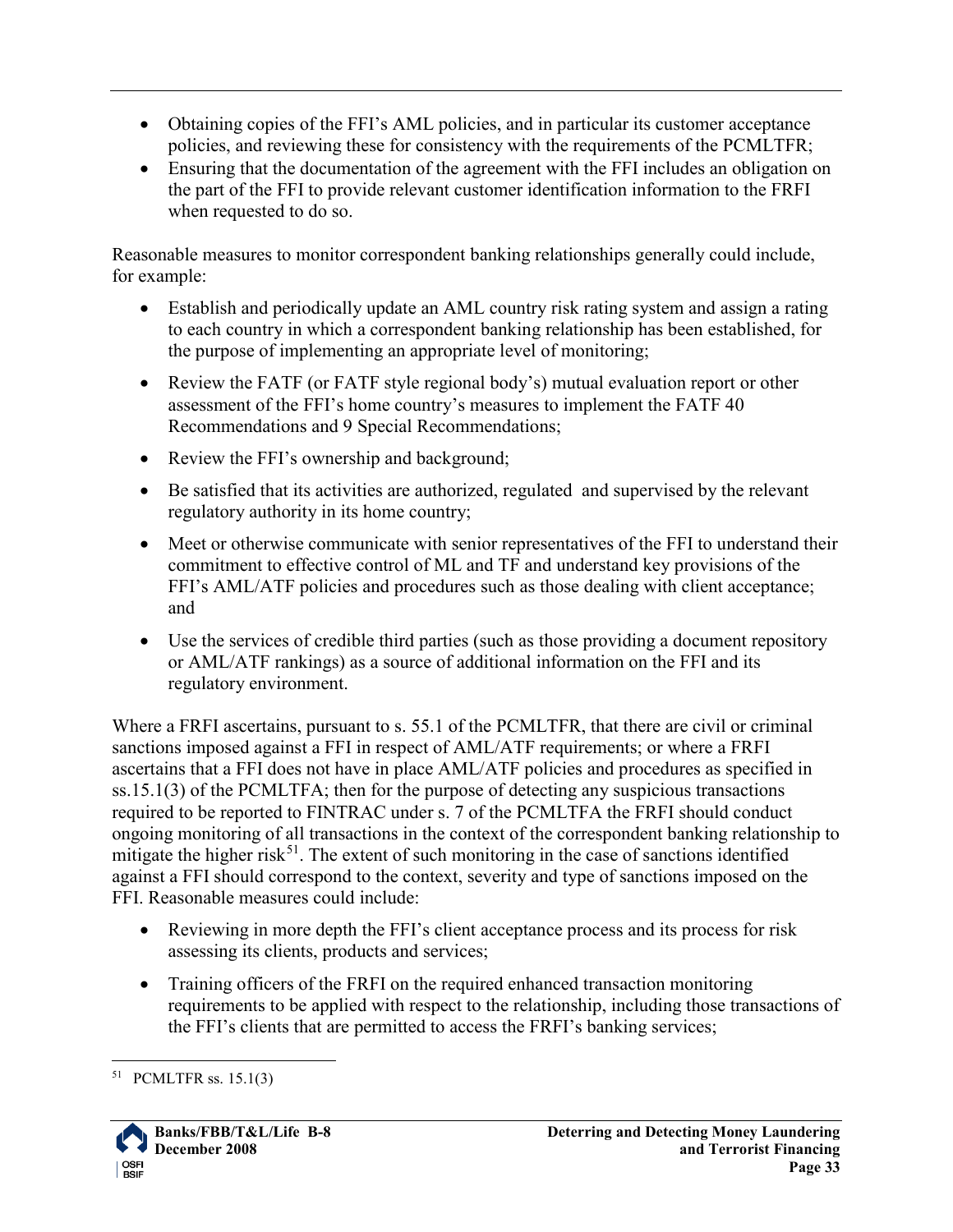- Escalating the level of Senior Management responsible for the relationship;
- Reviewing transactions over threshold amounts (using a risk-based approach), identified by analyzing client risk, business relationship risk, product/service risk, delivery channel risk, geographic risk and other relevant risk factors;
- Reviewing the FFI's methodology for monitoring and surveillance of transactions, in particular those that ultimately result in a transaction being processed by the DTI (e.g. an international wire payment, payment under a letter of credit, etc.) and preparing a summary of the key AML/ATF policies and procedures of the FFI as well as providing details on the due diligence carried out; and
- Conducting risk-based retrospective due diligence on existing clients utilizing the correspondent banking relationship using the FRFI's standards and criteria established in accordance with the PCMLTFA and PCMLTFR; and
- Giving consideration to restricting or discontinuing payable-through account services if the FRFI's analysis of the relationship concludes that the FFI's polices and procedures do not meet the standards set out in s. 55.2 of the PCMLTFR.

A FRFI acting as an intermediary bank may not be in a position to understand the purpose of EFTs originated by clients of FFIs or other originator banks, or conduct CDD on these persons. Consequently, such a FRFI that receives a cover payment for transactions may not be in a position to determine whether EFTs represented by the cover payment are suspicious, based on an understanding of the activities of the originator (and the beneficiary, if the beneficiary is not a client of the FRFI). It is, however, possible for intermediary FRFIs to monitor transactions that they process to identify patterns of activity that may be suspicious, to report suspicious transactions or attempted transactions, and, where such transactions are associated with a particular FFI, to review the relationship with that FFI.

## <span id="page-33-0"></span>*Processing Electronic Funds Transfers*

All information prescribed by the PCMLTFA and PCMLTFR, including originator information<sup>[52](#page-33-1)</sup>, must be included on all outgoing international EFTs and domestic SWIFT payments originated by FRFIs.

In addition, FRFIs must take reasonable measures to ensure that incoming EFTs include originator information. FRFIs that act as intermediary banks should develop and implement reasonable policies and procedures for monitoring payment message data subsequent to processing. Such measures should facilitate the detection of instances where required message fields are completed but the information is unclear, or where there is meaningless data in message fields. Reasonable measures could include:

• Contacting the originator's bank or precedent intermediary bank to clarify or complete the information received in the required fields;

<span id="page-33-1"></span> <sup>52</sup> PCMLTFA p. 9.5(b)

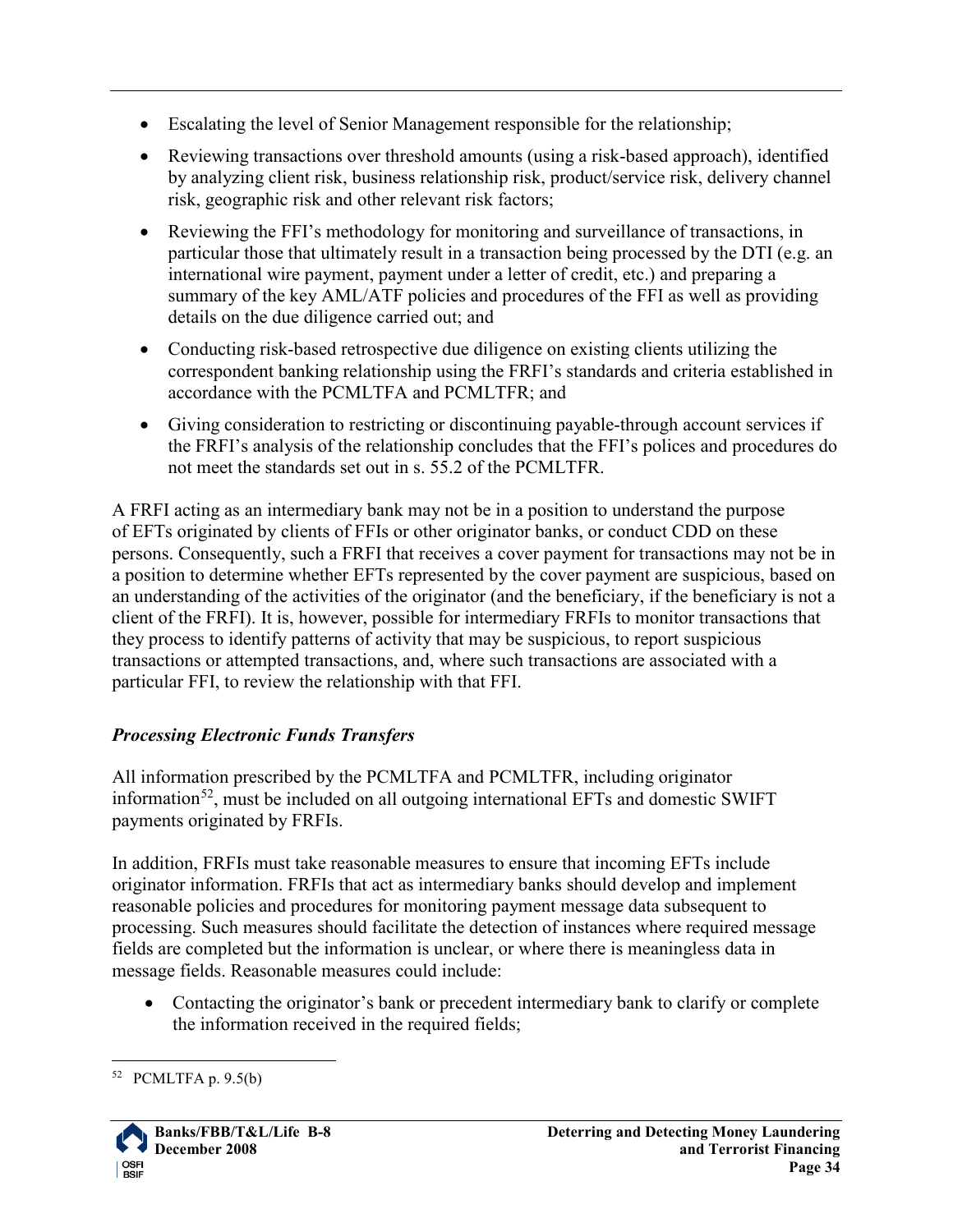- considering (in the case of repeated incidents involving the same correspondent or in cases where a correspondent declines to provide additional information) whether the relationship with the correspondent or the intermediary bank should be restricted or terminated; and/or
- filing a suspicious transaction report.

The reasons for decisions taken should be documented.

## <span id="page-34-0"></span>*Trade Finance*

Traditional trade finance services include letters of credit or other financial products, which give FRFIs the opportunity to view and assess details of the transaction that triggers an international payment.

FRFIs that outsource trade finance services to other financial institutions should ensure that this outsourcing is included in the FRFI's inherent risk assessment. If the assessment indicates that the risk of ML and TF is elevated, the FRFI should implement reasonable measures to control the risk. Reasonable measures could include:

- Conducting an analysis of the provider's policies and practices; and
- Communicating to the provider what AML/ATF control measures the FRFI expects the provider to have in place. The FRFI should have the right to audit such measures.

OSFI recognizes that FRFIs whose services are used to make trade finance payments on an open account basis may not have an opportunity to review the nature of a client's underlying trade transaction. Reasonable measures to address this risk could include:

- Periodic verification, using credible open source material or information, of the business of the client that triggers the need for such payments;
- Periodic review of electronic funds transfer data to determine whether the client's business includes significant trade activity;
- Periodic review of the client's transactions compared to the FRFI's record of the intended purpose of the account;
- Meeting or other interaction with the client; or
- Periodic confirmation that the client is not in a type of business to which the FRFI has decided, as a matter of policy, not to provide financial services.

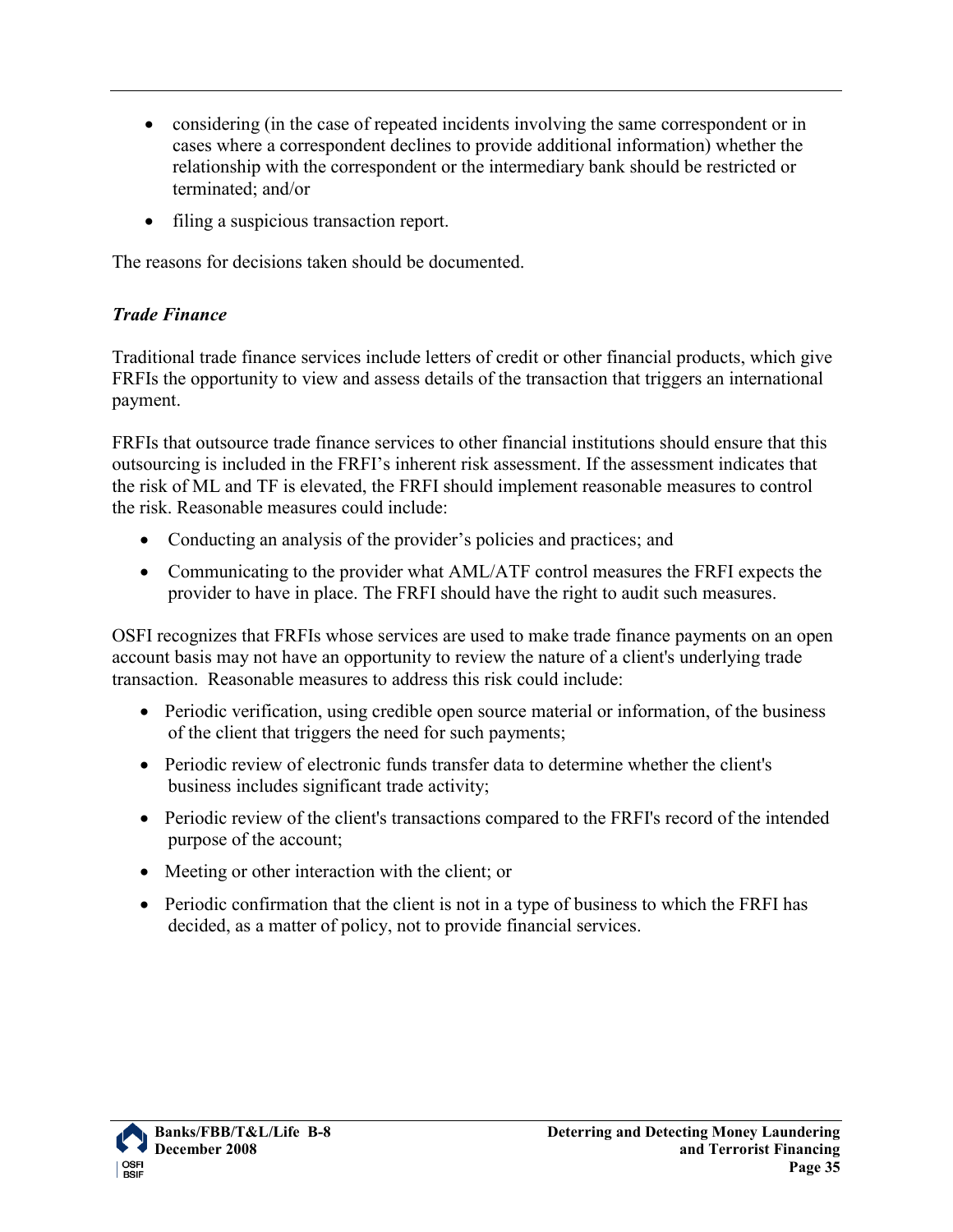#### *Under- and over-Invoicing of Goods and Services*

The FATF has advised<sup>[53](#page-35-0)</sup> that the laundering of funds through under- and over-invoicing is one of the oldest methods of fraudulently transferring value across borders, and remains a common practice. The key element of the technique is the misrepresentation of the price of the good or service in order to transfer additional value between the importer and exporter. Many such cases have been identified by the FATF.

#### *Multiple Invoicing of Goods and Services*

By invoicing the same good or service more than once, a money launderer may be able to justify multiple payments for the same shipment of goods or delivery of services, especially if more than one financial institution is used. Multiple invoicing avoids the need to misrepresent prices.

#### *Over- and Under-Shipments of Goods and Services*

A third method of illicitly moving funds is to move more, less, or no goods.

#### *Other and More Complex Trade-based Money Laundering Techniques*

The foregoing techniques can be combined in more complex series of arrangements. For example, the so-called Black Market Peso Exchange is a known technique used to launder the proceeds of the sale of drugs. For more detailed information on techniques and typologies associated with this and other trade-based money laundering, FRFIs are requested to consult FATF material available on the FATF web site.

#### *Assessing the Risks in Trade Finance Services, and Enhanced Measures to Mitigate Assessed Risk*

Where the assessed risk of ML or TF in trade finance services is elevated, FRFIs should take reasonable measures designed to mitigate the risk of misuse of trade financing mechanisms. Reasonable measures could include:

- Conducting periodic on-site assessment of the risks posed by clients and the procedures they follow;
- Reviewing the routing of shipments and note ports of call or transhipment points that are inconsistent with a standard commercial transaction, for example, a shipment of steel from Canada to Asia routed via a European port or a country where there is no apparent business rationale for the routing, or where the routing or the carrier is located in a high risk country;

<span id="page-35-0"></span><sup>&</sup>lt;sup>53</sup> Trade Based Money Laundering, 23 June, 2006, available on the FATF Web site.

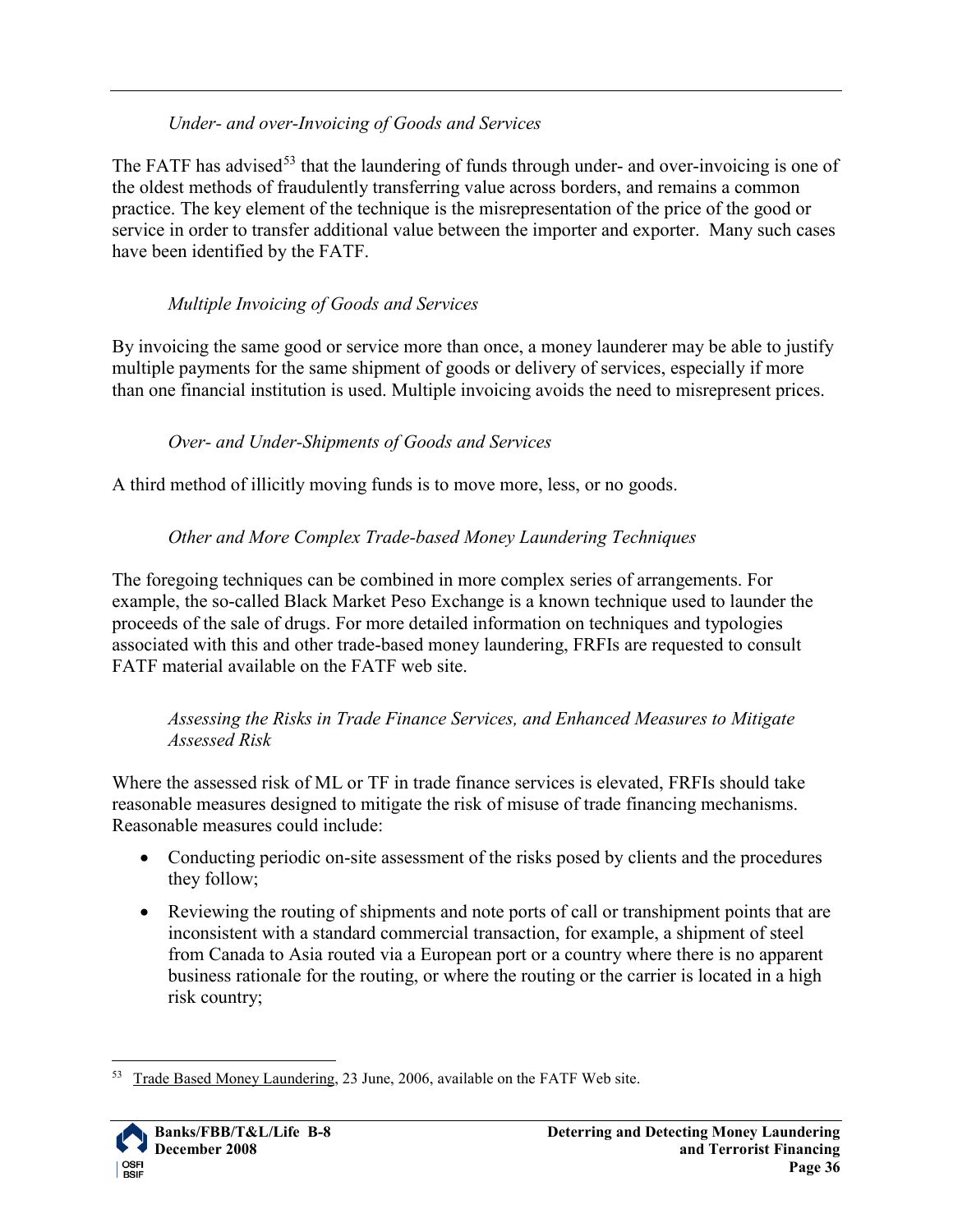- Subjecting requests involving letters of credit to cover shipments of goods that are not consistent with the applicant's normal business patterns to more detailed review and noting the results in the client's records;
- Identifying significant differences (either between different clients, different shipments or market quotes) in prices of a good or commodity being financed under a letter of credit, and determining the business rationale for the differences; and
- Making additional enquiries about the business rationale of transactions involving multiple banks and payments flowing through intermediaries as opposed to directly from the importer's bank to the exporter's bank.

#### <span id="page-36-0"></span>*New and Developing Technologies*

Developments in technology frequently drive the creation of new financial products and services. Such developments can lower costs, improve client service and expand markets. FRFIs should have policies and procedures in place to ensure that new and developing technologies are included in the FRFI's inherent risk assessment process. In this way FRFIs can ensure that appropriate AML/ATF controls are in place, and, where appropriate, develop or amend controls to take new risks into account. Examples of new and developing technologies include stored value cards that may permit clients to subsequently download those funds directly into a deposit or a credit account and mobile telephone technology and various e-money services that have similar characteristics.

#### <span id="page-36-1"></span>**RECORD KEEPING AND RETENTION**

Procedures for keeping paper and electronic records of pertinent information about clients and transactions must ensure that the FRFI complies with all of the record keeping requirements of the PCMLTFA and PCMLTFR. These include:

- for clients that are entities: prescribed information, if obtained, about beneficial owners of corporate clients and other prescribed information on corporations and other entities<sup>[54](#page-36-2)</sup>;
- <span id="page-36-7"></span>• for large cash transactions: large cash transaction records<sup>55</sup>; related client records<sup>[56](#page-36-4)</sup>;
- <span id="page-36-9"></span><span id="page-36-8"></span>• for account opening: prescribed information about client individuals and entities for noncredit card account opening<sup>57</sup>; and prescribed information about credit card holders for credit card account opening<sup>58</sup>;
- for account operation: account operating agreements<sup>[59](#page-36-7)</sup> and other prescribed information<sup>[60](#page-36-8)</sup> for non-credit card accounts; and credit card account records for credit card accounts;  $^{61}$  $^{61}$  $^{61}$ ;

<span id="page-36-6"></span><span id="page-36-5"></span><span id="page-36-4"></span><sup>58</sup> PCMLTFR s. 14.1



<span id="page-36-2"></span> <sup>54</sup> PCMLTFR ss. 11.1(1)

<span id="page-36-3"></span><sup>55</sup> PCMLTFR s. 13

<sup>56</sup> PCMLTFR p. 50(1)(c), ss. 50(3)

<sup>57</sup> PCMLTFR p.  $14(a)-(c)$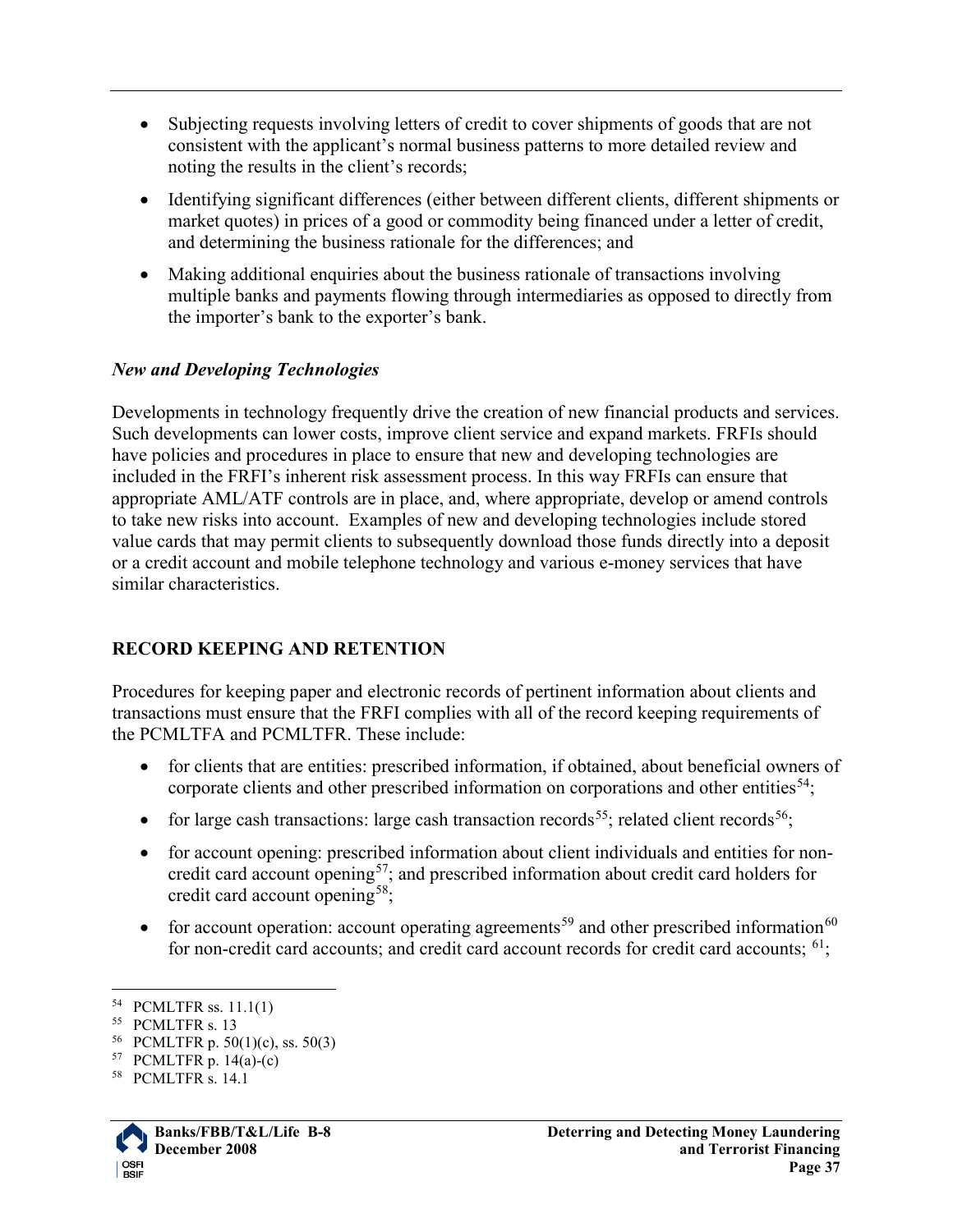- for credit transactions: new credit files<sup>62</sup>;
- for currency exchange: foreign currency exchange transaction tickets<sup>[63](#page-37-1)</sup>;
- for transactions of \$3,000 and more with non-account holders: prescribed information for traveller's cheques, money orders or similar negotiable instruments<sup>[64](#page-37-2)</sup>
- for prescribed incoming EFTs: prescribed information<sup>65</sup>;
- for trusts with respect to which trust companies are trustees: copy of trust deed and other prescribed information $^{66}$  $^{66}$  $^{66}$ ;
- for accounts of PEFPs: PEFP office or position and other prescribed information<sup>67</sup>;
- for transactions of PEFPs: PEFP office or position and other prescribed information  $^{68}$ ;
- for credit card accounts, account opening and accounts of PEFPs: PEFP office or position and other prescribed information  $6\frac{9}{5}$ ;
- for foreign correspondent banking relationships: name and address and other prescribed information<sup>[70](#page-37-8)</sup>;
- for purchases from life insurance companies of immediate or deferred annuities or life insurance policies for which the client may pay \$10,000 or more over the duration of the annuity or policy: client information record<sup>71</sup>; and
- for suspicious transactions and suspicious attempted transactions: investigations and conclusions.

FRFIs are expected to use record keeping methodologies and formats that are appropriate in their particular circumstances, provided that records required to be kept by the PCMLTFA and PCMLTFR must, as a general rule, be kept for at least 5 years<sup>[72](#page-37-10)</sup> and they must be made available to competent authorities on a timely basis, which is within 30 days after a request is made<sup>73</sup>.

<span id="page-37-11"></span><span id="page-37-10"></span><span id="page-37-9"></span><span id="page-37-8"></span><span id="page-37-7"></span><span id="page-37-6"></span><span id="page-37-5"></span><span id="page-37-4"></span><sup>73</sup> PCMLTFR s. 70



<span id="page-37-3"></span><span id="page-37-2"></span><span id="page-37-1"></span><span id="page-37-0"></span> <sup>59</sup> PCMLTFR p. 14(d <sup>60</sup> PCMLTFR p. 14(e)-(h) <sup>61</sup> PCMLTFR s. 14.1  $62$  PCMLTFR p. 14(i)  $63$  PCMLTFR p. 14(j)  $64$  PCMLTFR p. 14(k) and (l) <sup>65</sup> PCMLTFA p. 9.5(b)<br><sup>66</sup> PCMLTFR ss. 15(1)  $67$  PCMLTFR p. 14(n) <sup>68</sup> PCMLFTR p. 14(o), s. 20.1 <sup>69</sup> PCMLTFR p. 14.1(g) <sup>70</sup> PCMLTFR ss. 15.1(2) <sup>71</sup> PCMLTFR s. 19 <sup>72</sup> PCMLTFR s. 69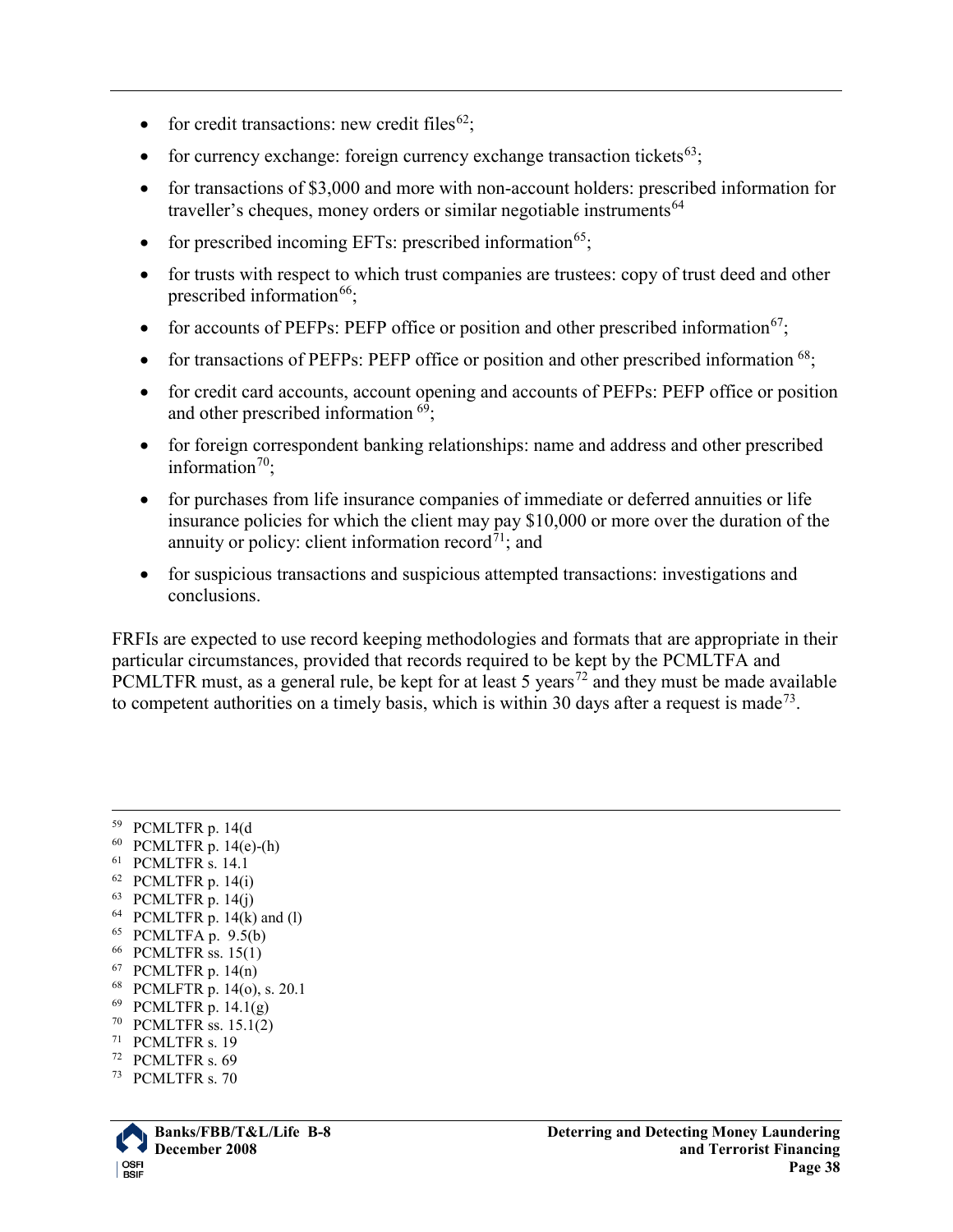Client information should be kept current to reflect regulatory requirements and the FRFI's continuing knowledge of the client, client activities and purpose of the client relationship, which facilitates monitoring for suspicious transactions and attempted transactions.

A process should be implemented for dealing with incomplete documentation with a view to making it complete and current before doing more transactions or unrestricted transactions.

#### <span id="page-38-0"></span>**TRANSACTION REPORTING**

#### <span id="page-38-1"></span>*General*

The PCMLTFA and PCMLTFR prescribe reporting to FINTRAC on LCTRs, EFTs, STRs and TPRs.

FRFIs should ensure that internal reporting processes are designed to ensure compliance with regulatory reporting requirements as they relate to transaction reporting systems. Systemic compliance issues should be documented, escalated to the CAMLO and brought to the attention of FINTRAC. Control measures should include the identification of remedial action designed to eliminate compliance issues. For example, FRFIs should notify FINTRAC promptly of any internally identified LCTR, EFT or STR reporting errors or omissions. FRFIs should pay special attention to FINTRAC's error codes when filing reports, and take remedial action on a timely basis when FINTRAC indicates filing errors or other compliance issues. FRFIs should confirm to FINTRAC when remedial action is complete.

#### <span id="page-38-2"></span>*Suspicious Transactions and Suspicious Attempted Transactions, and Reports on Terrorist Property*

Suspicious transactions and attempted transactions are defined in the PCMLTFA as those in respect of which there are reasonable grounds to suspect that the transaction or attempted transaction is related to the commission or attempted commission of a ML offence or a TF offence.<sup>[74](#page-38-3)</sup> There is no monetary threshold applicable to suspicious transactions or suspicious attempted transactions.

A transaction or attempted transaction that the FRFI reasonably suspects is related to a money laundering offence must be reported to FINTRAC. Property in the possession or control of a FRFI that the FRFIs knows, or has reasonable grounds to believe, is owned or controlled by or on behalf of a terrorist or a terrorist group, must also be reported to FINTRAC. This includes information about any transaction or proposed transaction relating to that property.

<span id="page-38-3"></span> <sup>74</sup> PCMLTFA s. 7

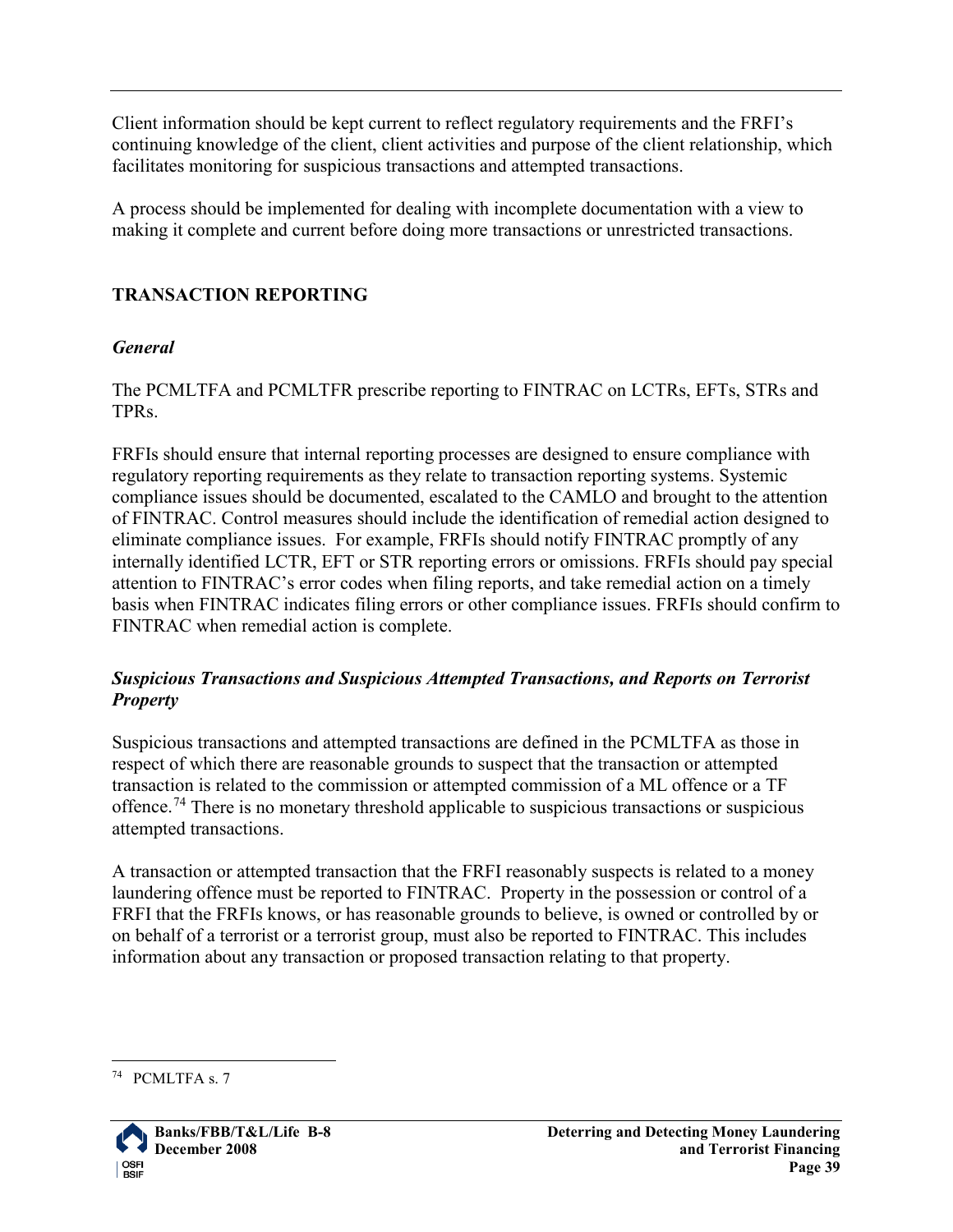The obligation to report suspicious transactions, suspicious attempted transactions and terrorist property<sup>[75](#page-39-1)</sup> is designed to assist Canadian law enforcement authorities in their investigation and prosecution of ML and TF offences and predicate offences. Robust ongoing monitoring, examination and reporting processes in FRFIs are crucial in assisting these law enforcement efforts.

Suspicious transactions and suspicious attempted transactions should be identified by FRFIs from unusual activity or transactions. Procedures to identify unusual activities should capture the background and purpose of the transaction(s), who was involved, when and where it occurred, what products or services were involved and how the transaction was structured, and should be recorded.

STRs must be filed promptly in accordance with the regulatory requirements. Supporting  $\alpha$  documentation<sup>[76](#page-39-2)</sup> must be retained as prescribed and made available to assist law enforcement authorities within prescribed deadlines.

FRFIs must ensure that information concerning STRs, including the fact that there is a suspicion and/or an STR, is kept strictly confidential. The client(s) involved must not be tipped off to a disclosure, and information within the FRFI must be strictly limited to the CAMLO and others on a "need to know" basis.

The PCMLTFR<sup>[77](#page-39-3)</sup> require that, except where identity has been previously ascertained in accordance with the Regulations, FRFIs must take reasonable measures to ascertain the identity of every person with whom a suspicious transaction or suspicious attempted transaction is conducted. While reasonable measures may include normal client identification practices, care must be taken to ensure that such practices, if used, do not have the effect of tipping off the client.

## <span id="page-39-0"></span>*Aggregation of Cash Transactions*

The PCMLTFR provides<sup>[78](#page-39-4)</sup> that where two or more cash transactions of less than \$10,000 each are made within 24 consecutive hours that in the aggregate amount to \$10,000 or more, the aggregated transactions are considered to be a single transaction of \$10,000 or more for reporting purposes if a FRFI knows that the transactions are conducted by, or on behalf of, the same person or entity, or an employee or a senior officer of the FRFI knows that the transactions are conducted by, or on behalf of, the same person or entity.

For the purposes of interpreting this requirement, FRFIs that have systems in place that permit the FRFI to know, by making a record of multiple cash transactions referred to in this

<span id="page-39-4"></span> $78$  PCMLTFR ss. 3(1)



<span id="page-39-1"></span> <sup>75</sup> PCMLTFA s. 7 and s. 7.1

<span id="page-39-2"></span><sup>76</sup> Including a copy of the Suspicious Transaction Report

<span id="page-39-3"></span><sup>77</sup> PCMLTFR ss. 53.1(1)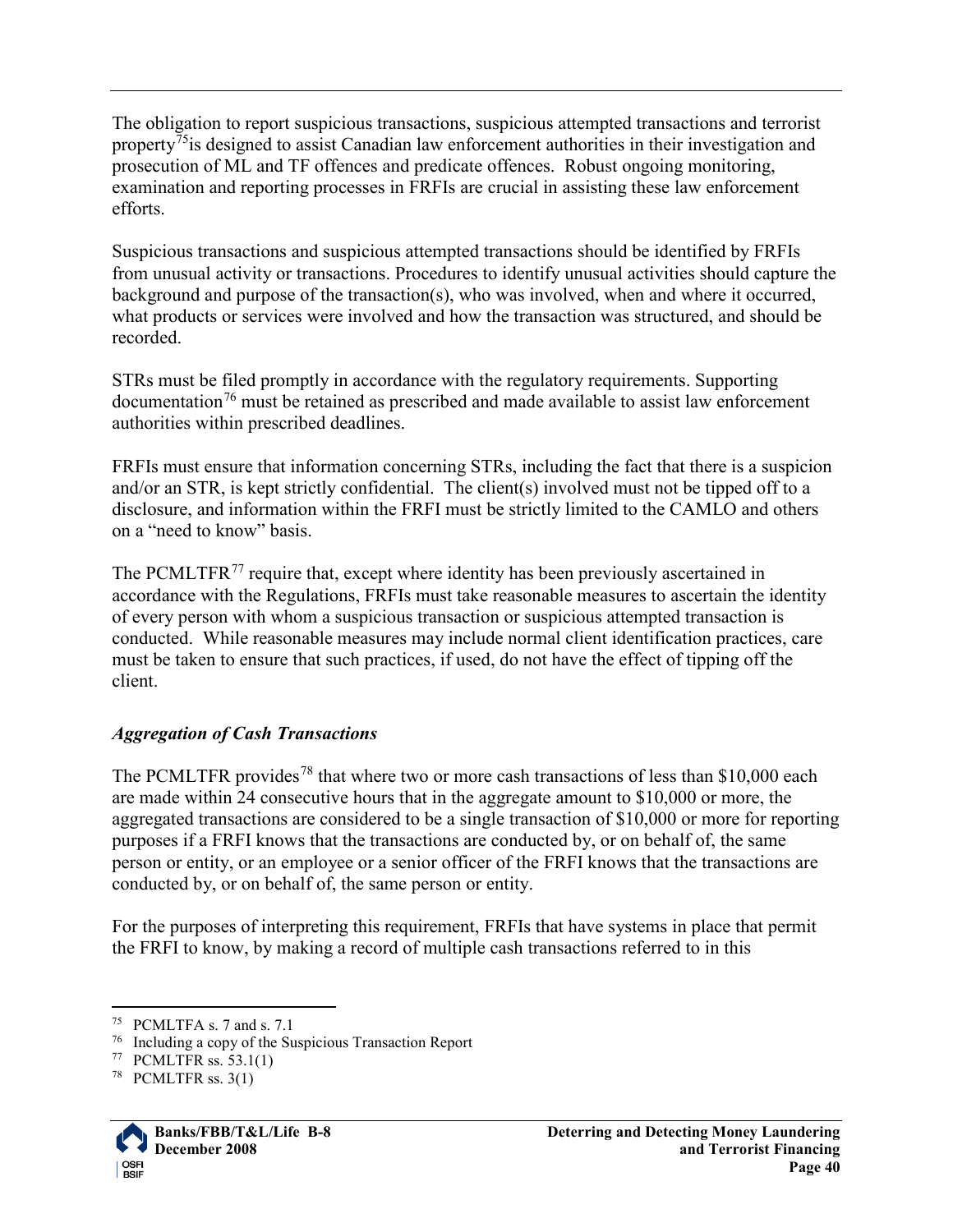requirement, that the transactions are conducted by or on behalf of the same client should ensure that such transactions are aggregated and reported to FINTRAC as Large Cash Transactions.

## <span id="page-40-0"></span>**TRAINING**

Effective training programs for staff and others (as required) is an important and statutorily required element of FRFIs' AML/ATF programs.

FRFIs should ensure that written AML/ATF training programs are developed and maintained. Appropriate training should be considered for Senior Management, employees, agents and any other persons who may be responsible for control activity, outcomes or oversight, or who are authorized to act on the Company's behalf pursuant to the PCMLTFR<sup>79</sup>. The nature and content should be appropriate to the AML/ATF responsibilities of and the FRFI's relationship with, each intended recipient group. In particular, training should be tailored to provide the types and granularity of information and skills that are necessary for effective performance of the AML/ATF function in each case.

Training programs for Senior Managemen**t** should provide sufficient briefing with respect to inherent risks and controls to enable them to assess information reported by the CAMLO and Auditor, and exercise effective oversight over the AML/ATF program.

## <span id="page-40-1"></span>**SELF ASSESSMENT of CONTROLS**

FRFIs should ensure that a self assessment of control measures is conducted, preferably on an ongoing basis, but at least annually. The assessment of AML/ATF controls is an important component of AML/ATF program because of its quality assurance outcome.

While the assessments in business areas can and should be conducted by individuals in those business areas, FRFIs should ensure that the assessment process is designed to enable results in each area to be consolidated for analysis and other purposes.

The self assessment in each relevant area of the FRFI should cover, at a minimum, the adequacy of the inherent risk assessment, AML/ATF policies and procedures, training and other controls implemented to mitigate ML and TF risks.

FRFIs should ensure that the self assessment is neither too narrow nor too broad. For example, a narrow legal/regulatory-based assessment could fail to cover broader ML and TF controls. Similarly an operational-based assessment might fail to cover prescribed controls.

All significant information used in the self assessment process should be verified or readily verifiable. Methods used to ensure that information is verified or verifiable will depend on the

<span id="page-40-2"></span> $79$  PCMLTFR p. 71(1)(d)

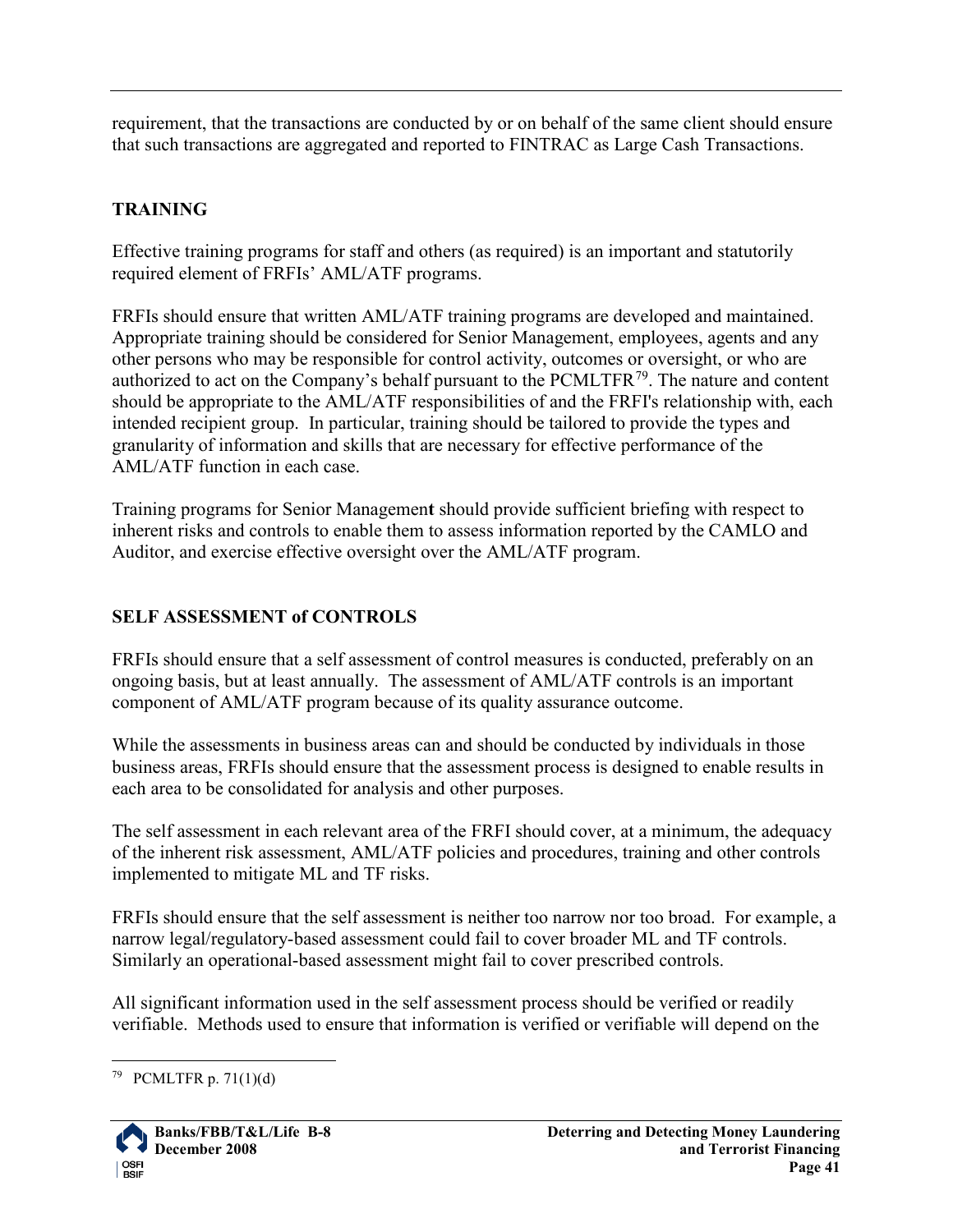size, complexity and governance structure of the FRFI. Reasonably effective measures observed by OSFI tend to fall into one or more of the following categories:

- 1. Business areas are required by the CAMLO to provide information on the methodology they used to assess or re-assess ML and TF controls in their areas, in support of assessment results;
- 2. Business areas are required by the CAMLO to provide evidence of having documented support for the results of their assessments;
- 3. The CAMLO reviews and confirms the assessment results; or
- 4. A combination of the above.

The self assessment of controls should provide FRFIs with:

- Insight into the efficacy of controls in the AML/ATF program, and the overall extent to which the program adequately mitigates the identified inherent risks of ML and TF; and
- Information to aid in prioritizing remediation efforts if controls are under-performing and opportunities to capture economies of scale to better allocate resources to areas of higher risk.

## <span id="page-41-0"></span>**EFFECTIVENESS TESTING**

Like the assessments of inherent risk and risk management controls, effectiveness testing of the AML/ATF program is an important component of AML/ATF program quality assurance and is a statutorily required part of the FRFI's AML/ATF program.

The PCMLTFR<sup>[80](#page-41-1)</sup> require that the following AML/ATF program components be reviewed for the purpose of testing their effectiveness every two years:

- Policies and Procedures;
- Risk assessments:
- Training programs.

The PCMLTFR<sup>[81](#page-41-2)</sup> also prescribe minimum content and timing for reports to a senior officer on effectiveness testing.

In addition, it would be prudent for FRFIs to ensure that all other elements of the AML/ATF program be tested for effectiveness on a similar time scale.

FRFIs have access to internal or external auditors (or both) and therefore FRFIs should ensure that the Auditor is responsible for effectiveness testing. However, this does not preclude the Auditor from outsourcing all or part of the effectiveness testing to qualified third parties,

<span id="page-41-2"></span> $81$  PCMLTFR ss. 71(2)



<span id="page-41-1"></span> $80$  PCMLTFR p. 71(1)(e)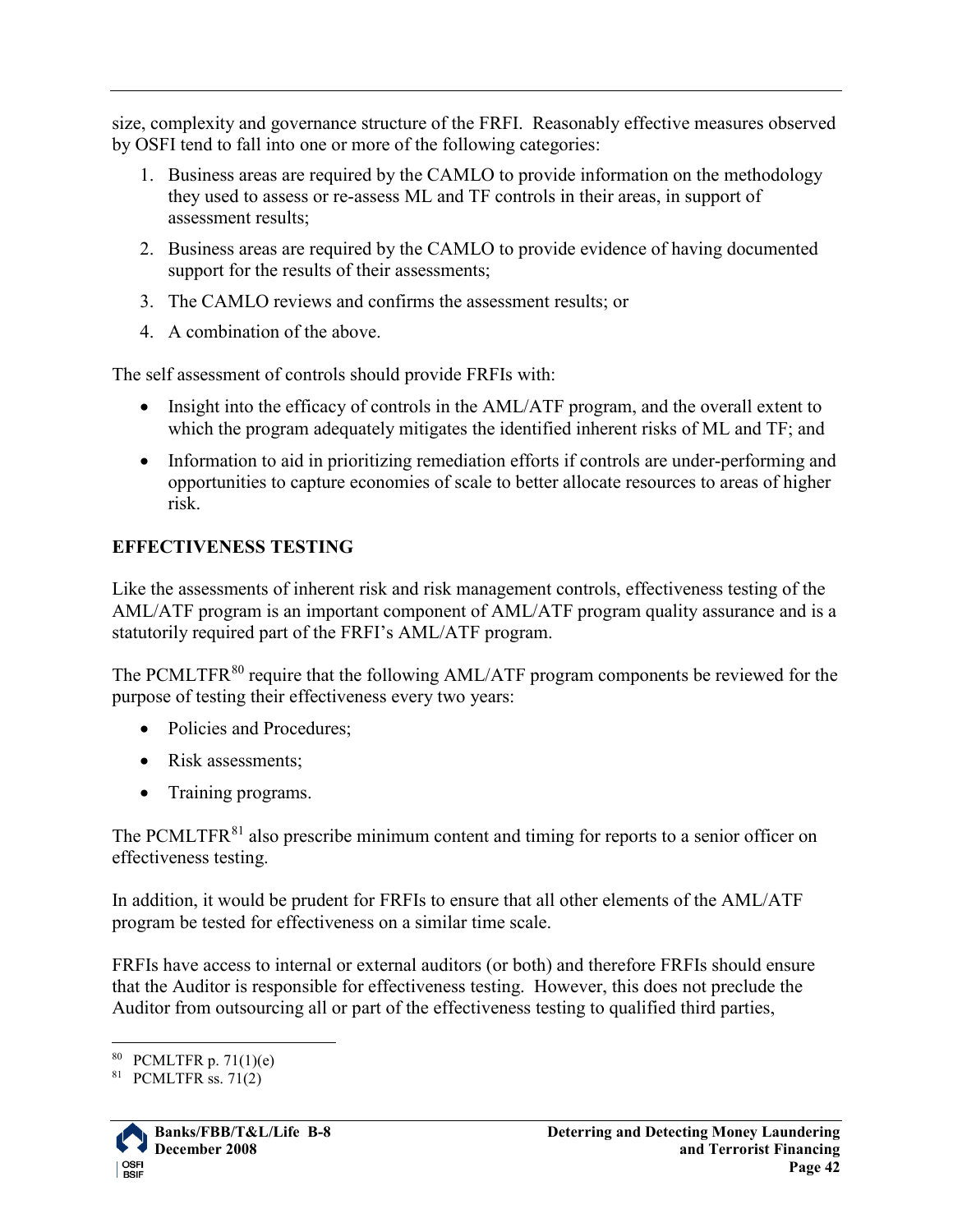although remaining responsible for the effectiveness testing program. FRFIs should ensure that effectiveness testing of the AML/ATF program is included in the Auditor's mandate and audit program.

Effectiveness testing may be carried out on a stand-alone basis, or embedded in broader audits with other audit work. Whichever approach is taken, testing must cover all key AML/ATF program components, including policies and procedures, risk assessments and training programs at least every two years.

FRFIs should ensure that effectiveness testing is:

- in addition to (not a substitute for) assessments of inherent risks and risk management controls;
- appropriately risk based, with testing more frequently and/or thoroughly in higher risk categories throughout the FRFI as identified in the FRFI's Inherent Risk Assessment;
- planned and performed by an auditor or auditors who have had appropriate AML/ATF training and experience in respect of ML and TF risk and an appropriate level of knowledge of the regulatory requirements and guidelines; and
- reported to appropriate Senior Management, including information on testing scope, findings and recommendations or requirements for remedial action, and management's responses thereto.

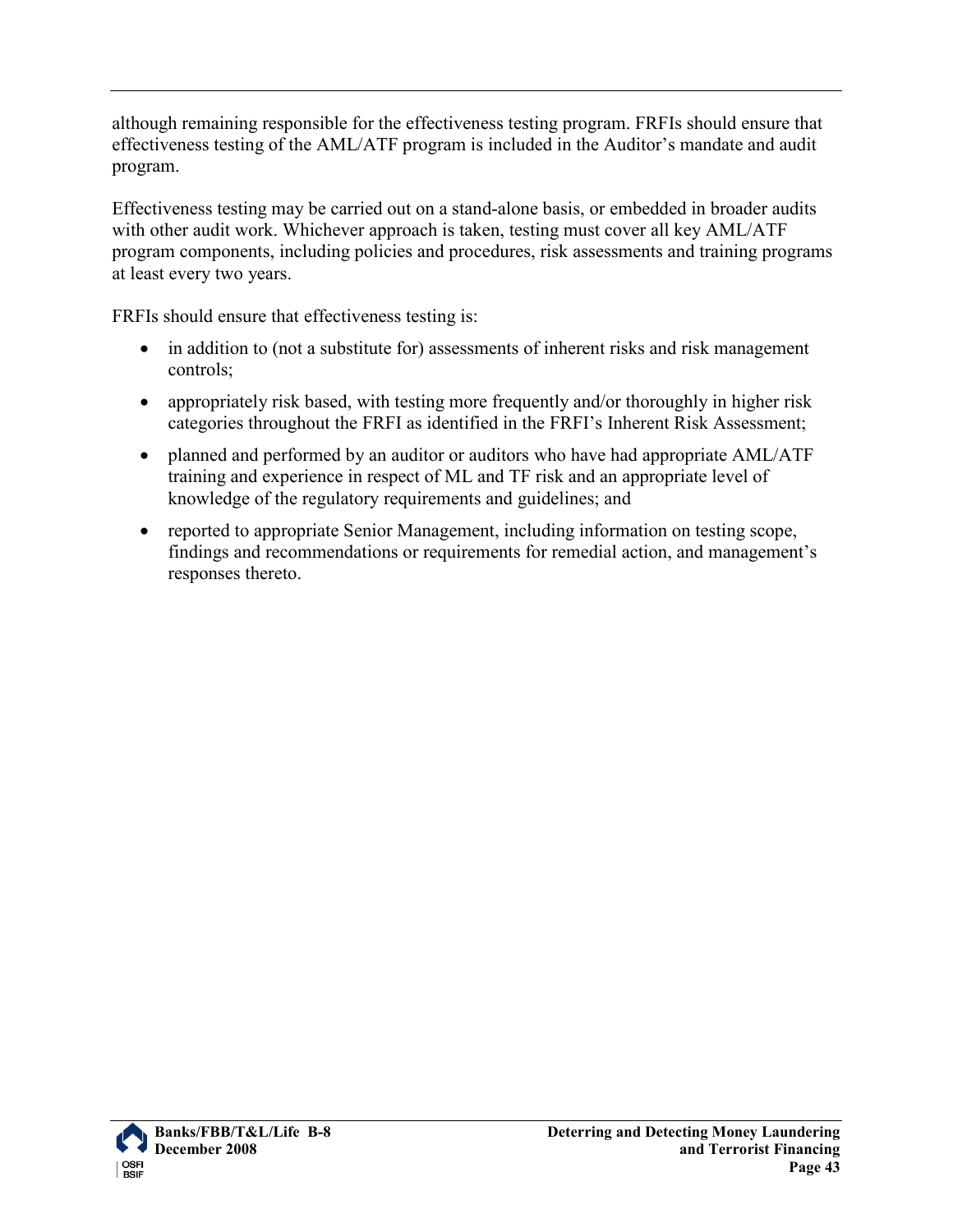## <span id="page-43-0"></span>*Effectiveness Testing Compared To Assessment of Risks and Controls*

The following table compares the different purposes, content, responsibility and outcomes of effectiveness testing and self-assessments of risks and controls:

|                       | <b>Effectiveness Testing</b>     | <b>Assessments of risks and</b>   |
|-----------------------|----------------------------------|-----------------------------------|
|                       |                                  | <b>Controls</b>                   |
| Purpose               | Test the adequacy and            | Assessing the scope and content   |
|                       | effectiveness of AML/ATF         | of AML/ATF program                |
|                       | program components in all        | components in all relevant areas. |
|                       | relevant areas.                  |                                   |
| By whom               | Internal or External Auditor     | Each relevant area                |
|                       |                                  | And coordinated across the        |
|                       |                                  | enterprise by the CAMLO           |
| Frequency             | Periodic; however at a           | Ongoing.                          |
|                       | minimum the FRFI must            |                                   |
|                       | ensure the prescribed elements   |                                   |
|                       | of the AML/ATF program are       |                                   |
|                       | tested at least every two years. |                                   |
| Reporting: timing and | Within 30 days after work is     | Within a reasonable time after    |
| recipients            | complete, to Senior              | work is complete, to Senior       |
|                       | Management.                      | Management.                       |
|                       |                                  |                                   |
|                       |                                  | At least once a year on a FRFI-   |
|                       |                                  | wide basis by the CAMLO to        |
|                       |                                  | Senior Management.                |

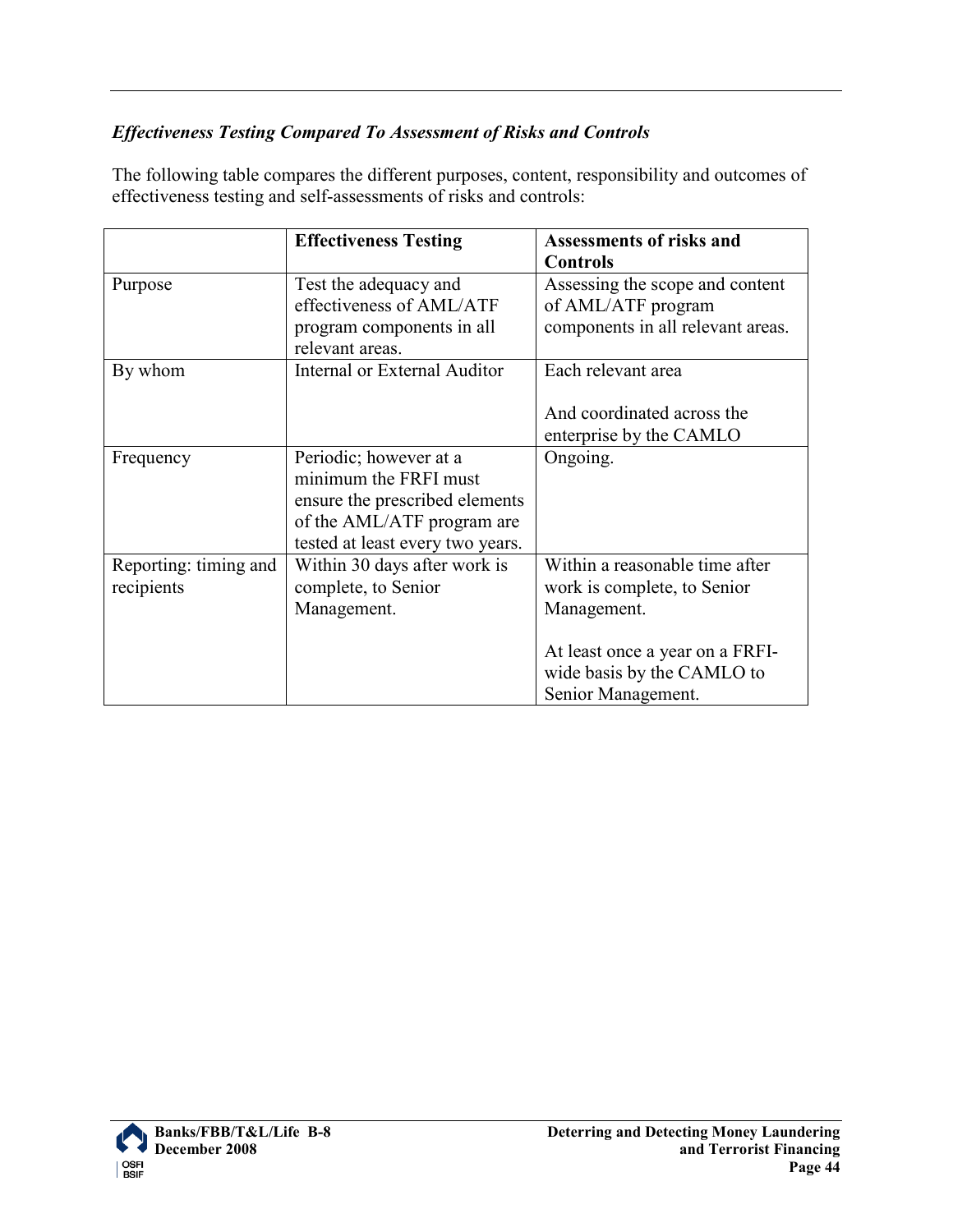## <span id="page-44-0"></span>**INTERPRETATION**

|  |  |  | The following meanings apply in this Guideline: |
|--|--|--|-------------------------------------------------|
|  |  |  |                                                 |

| <b>AML</b>      | Anti-money laundering                                                                                                                                                                                                                                                                                                                                                                                                                        |
|-----------------|----------------------------------------------------------------------------------------------------------------------------------------------------------------------------------------------------------------------------------------------------------------------------------------------------------------------------------------------------------------------------------------------------------------------------------------------|
| AML/ATF program | A FRFI's AML/ATF program designed to comply with this<br>Guideline, and includes the program referred to in s. 71 of the<br><b>PCMLTFR</b>                                                                                                                                                                                                                                                                                                   |
| <b>ATF</b>      | Anti-terrorist financing                                                                                                                                                                                                                                                                                                                                                                                                                     |
| Auditor         | The internal or external auditor of the FRFI responsible for<br>effectiveness testing required by paragraph $71(1)$ (e) of the<br><b>PCMLTFR</b>                                                                                                                                                                                                                                                                                             |
| Board           | Board of Directors. References to "Board" should be read as<br>references to the Principal Officer of foreign bank branches and the<br>Chief Agent of branches of foreign life insurance companies, as<br>appropriate                                                                                                                                                                                                                        |
| <b>CAMLO</b>    | The person designated responsible under PCMLTFR s. $71(1)$ (a) for<br>implementing the FRFI's AML/ATF program, referred to by OSFI as<br>the Chief Anti-Money Laundering Officer                                                                                                                                                                                                                                                             |
| <b>CRA</b>      | Canada Revenue Agency                                                                                                                                                                                                                                                                                                                                                                                                                        |
| <b>DTI</b>      | Deposit taking institution                                                                                                                                                                                                                                                                                                                                                                                                                   |
| <b>EFT</b>      | Electronic funds transfer as defined in subsection $1(2)$ of the<br><b>PCMLTFR</b>                                                                                                                                                                                                                                                                                                                                                           |
| <b>FATF</b>     | Financial Action Task Force on Money Laundering                                                                                                                                                                                                                                                                                                                                                                                              |
| <b>FIU</b>      | Financial intelligence unit, and includes FINTRAC, as appropriate                                                                                                                                                                                                                                                                                                                                                                            |
| <b>FINTRAC</b>  | Financial Transactions and Reports Analysis Centre of Canada                                                                                                                                                                                                                                                                                                                                                                                 |
| <b>FRFI</b>     | Federally Regulated Financial Institution - includes banks, authorized<br>foreign banks in respect of their business in Canada (foreign bank<br>branches or FBBs), companies to which the Trust and Loan<br>Companies Act applies, and life insurance companies or foreign life<br>insurance company branches to which the Insurance Companies Act<br>applies; and includes a FRFI's branches and subsidiaries world wide,<br>if applicable. |
| <b>LCM</b>      | Legislative compliance management                                                                                                                                                                                                                                                                                                                                                                                                            |
| <b>LCTR</b>     | Large cash transaction report                                                                                                                                                                                                                                                                                                                                                                                                                |
| ML              | Money laundering                                                                                                                                                                                                                                                                                                                                                                                                                             |